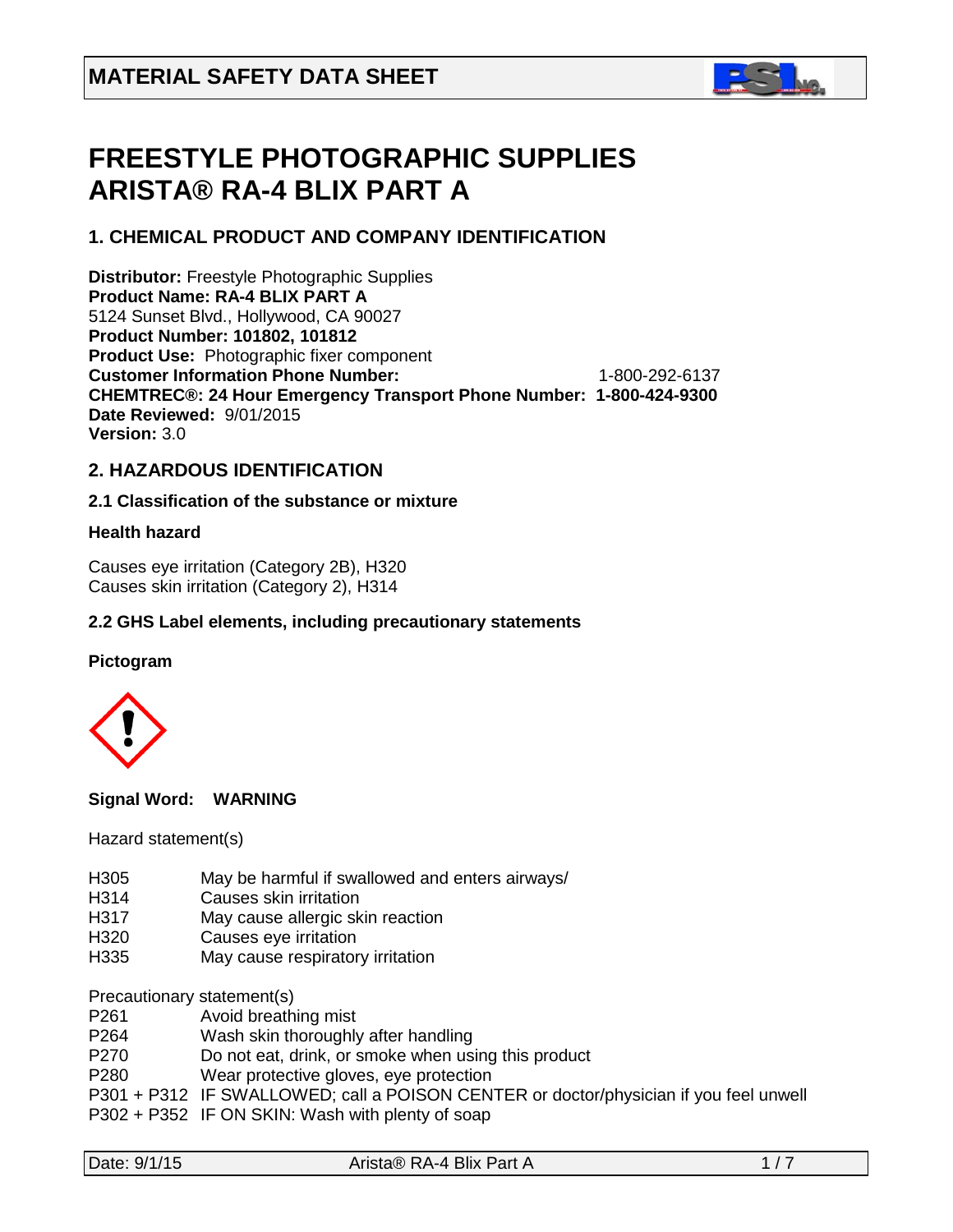

|                  | P305 + P351 + P338 IF IN EYES: Rinse cautiously with water for several minutes. Remove |
|------------------|----------------------------------------------------------------------------------------|
|                  | contact lenses, if present and easy to do. Continue rinsing.                           |
| P321             | Specific treatment (see supplemental first aid instructions on this label).            |
| P330             | Rinse mouth.                                                                           |
| P333 +P313       | If skin irritation or rash occurs: Get medical advice/attention.                       |
| P363             | Wash contaminated clothing before reuse                                                |
| P391             | Collect spillage                                                                       |
| P <sub>501</sub> | Dispose of contents to an approved waste disposal plant.                               |

# **3. COMPOSITION/INFORMATION ON INGREDIENTS**

| <b>Chemical Name</b> | CAS       | <b>OHSA PEL</b> | <b>ACGIH TLV</b>   | Weight % |
|----------------------|-----------|-----------------|--------------------|----------|
| AMMONIUM THIOSULFATE | 7783-18-8 | N.E.            | N.E.               | 60-65    |
| SODIUM METABISULFITE | 7681-57-4 | N.E.            | 5mg/m <sup>3</sup> | $5-10$   |

# **4. FIRST AID MEASURES**

#### **4.1 Description of first aid measures**

- **Eye Contact:** Immediately flush eyes with plenty of water for at least 15 minutes. Get immediate medical attention.
- **Inhalation:** If symptomatic, remove to fresh air. If not breathing, give artificial respiration. If breathing is difficult, give oxygen. Get medical attention immediately.
- **Ingestion:** If swallowed, give victim a glass of water or milk. Call a physician or poison control center immediately. Never give anything by mouth to an unconscious person.
- **Skin Contact:** Flush skin with plenty of water and wash with a non-alkaline skin cleaner. Wash contaminated clothes before reuse. Get medical attention if irritation develops.
- **Aggravated Medical Conditions:** Individuals who are under the care of a physician or have chronic ailments, should consult a physician before using this product. May cause severe allergic reaction in some asthmatics and sulfite sensitive individuals.

# **5. FIRE FIGHTING MEASURES**

#### **5.1 Extinguishing media**

Nonflammable. Use agent appropriate for surrounding fire.

#### **5.2 Special Hazards arising from substance or mixture**

 Fire or excessive heat may cause production of hazardous decomposition products. Combustion Products: Carbon dioxide, carbon monoxide, and oxides of sulfur and nitrogen.

#### **5.3 Advise for firefighters**

Wear self-contained breathing NIOSH/MSHA approved apparatus and protective clothing to prevent contact with skin and eyes.

# **6. ACCIDENTAL RELEASE MEASURES**

#### **6.1 Personal precautions, protective equipment and emergency procedures**

Review fire and explosion hazards and safety precautions before proceeding with cleanup. Use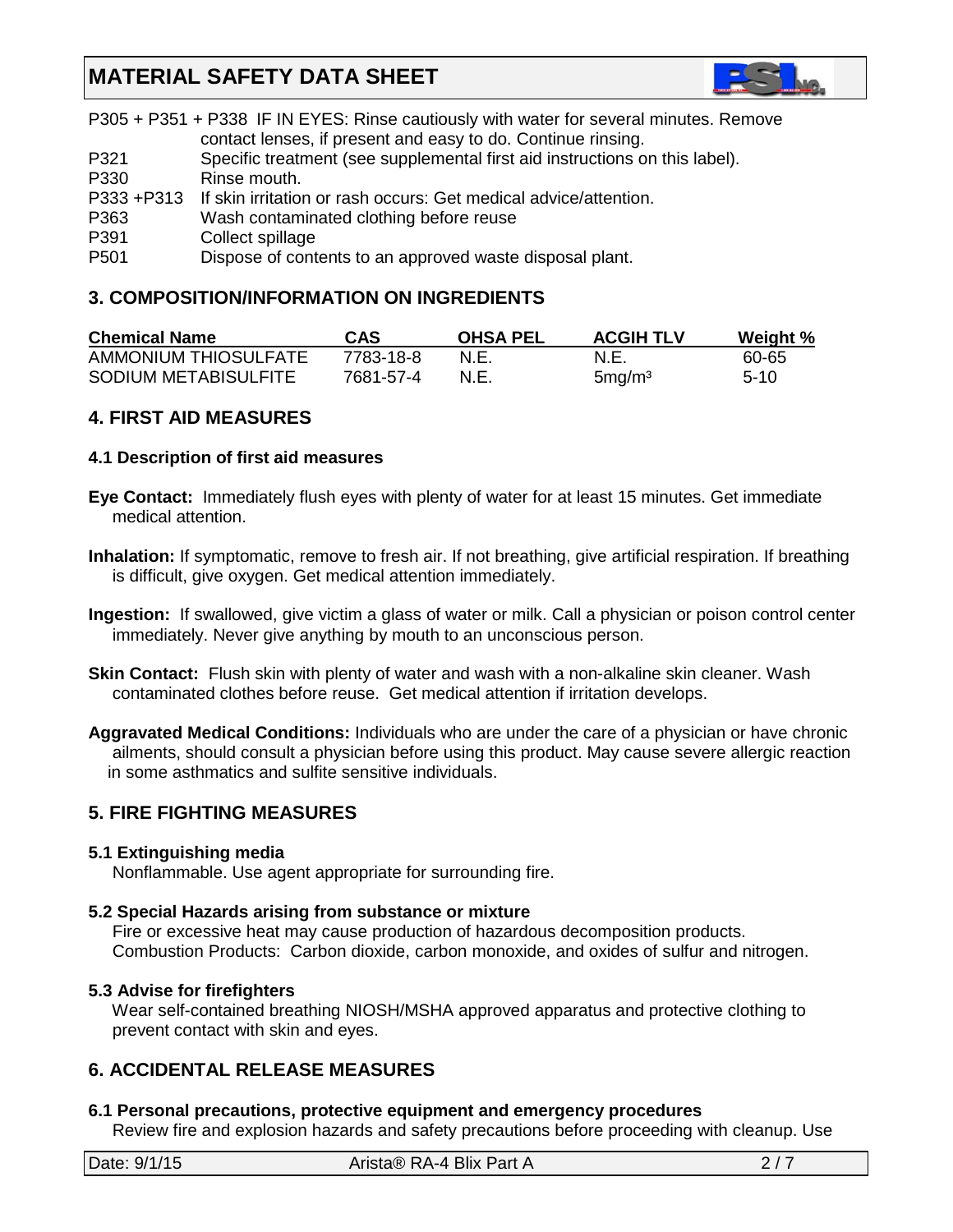

 appropriate personal protective equipment. Avoid contact with skin and eyes. Stop the spillage. Dike the spill. For small amounts less than one gallon flush to the sewer with large amounts of water. For larger spills, prevent liquid from entering sewers, waterways or low areas. Absorb spillage in inert material. Soak up with sawdust, sand, or other absorbent material. Remove non usable solid material and/or contaminated soil for disposal in an approved and permitted landfill.

### **6.2 Environmental precautions**

 Prevent liquid from entering sewers, waterways or low areas. Discharge to sewer requires approval of permitting authority and may require pre-treatment. Contaminated surfaces should be cleaned using water.

# **7. HANDLING AND STORAGE**

#### **7.1 Precautions for safe handling**

 Store in a cool, dry, well-ventilated area. Keep containers closed. Do not store or consume food, drink, or tobacco where they may become contaminated with this material.

#### **7.2 Conditions for safe storage, including any incompatibles**

Do not store with incompatible materials. All labeled precautions must be observed when handling, storing and transporting empty containers due to product residues. Triple rinse before disposal. Dispose of in a licensed facility.

# **8. EXPOSURE CONTROL / PERSONAL PROTECTION**

#### **8.1 Control parameters**

See Section 3.

#### **8.2 Exposure controls**

Use good personal hygiene when handling this product. Wash hands after use, before smoking, or using the toilet. Facilities storing or utilizing this material should be equipped with an eyewash facility and a safety shower.

#### **Personal protective equipment**

**Eye Protection:** Safety glasses with side shields (or goggles).

**Respiratory Protection:** When this product is used in the intended way, no respiratory protection is anticipated to be necessary.

**Skin protection:** Latex, rubber, or neoprene waterproof gloves are recommended.

 **Body protection:** Rubber or plastic apron.

 **Respiratory protection:** Local exhaust ventilation is recommended. Ventilation must be adequate to keep hazardous ingredients below their exposure limits.

# **9. PHYSICAL AND CHEMICAL PROPERTIES**

# **9.1 Information on basic physical and chemical properties**

Appearance And Odor: Clear, light yellow solution; ammonia odor.

| Date: 9/1/15 | Arista® RA-4 Blix Part A |  |
|--------------|--------------------------|--|
|              |                          |  |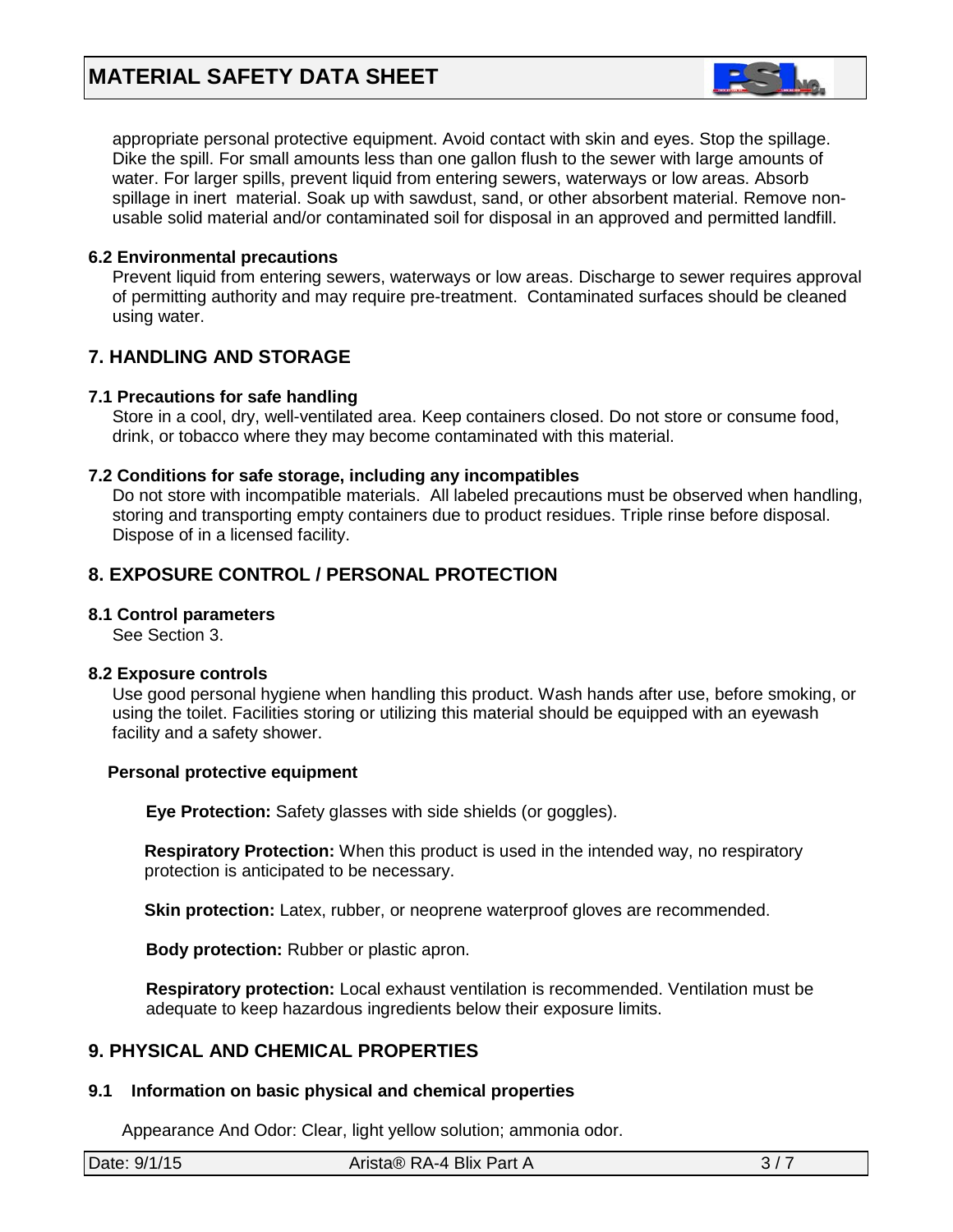

 Solubility In Water: Complete Boiling Point: >100º C Flash Point: Nonflammable Specific Gravity: 1.25 Vapor Pressure: 18m Hg @ 20º C Melting Point: Not applicable Freezing Point: Not established Evaporation Rate: Not established Vapor Density:  $0.6$  (Air = 1) Percent Volatile: 57.3 Ph: 5.23 Molecular Weight: Not applicable Pounds Per Gallon: 10.38  $V.O.C. = 0$ 

# **10. STABILITY AND REACTIVITY**

**10.1 Reactivity**

No data available

- **10.2 Chemical stability** Stable
- **10.3 Possibility of hazardous reactions** No data available
- **10.4 Conditions to avoid** No data available
- **10.5 Incompatible Materials** Strong acids, strong oxidizing agents, bases, bleach. Contact with base liberates flammable material.

# **10.6 Decomposition Products**

Strong acids will liberate sulfur dioxide, strong bases of sodium hydroxide will liberate ammonia fumes.

#### **11. TOXICOLOGICAL INFORMATION**

**11.1 Information of toxicological effects**

*<sup>U</sup>***Component information**

#### *Ammonium thiosulfate 7783-18-8*

#### **Acute toxicity:**

Oral: LD50 (rats): 2,890 mg/kg<br>Dermal: No data No data<br>No data Inhalation:

**Skin irritation:** Rabbit Non irritant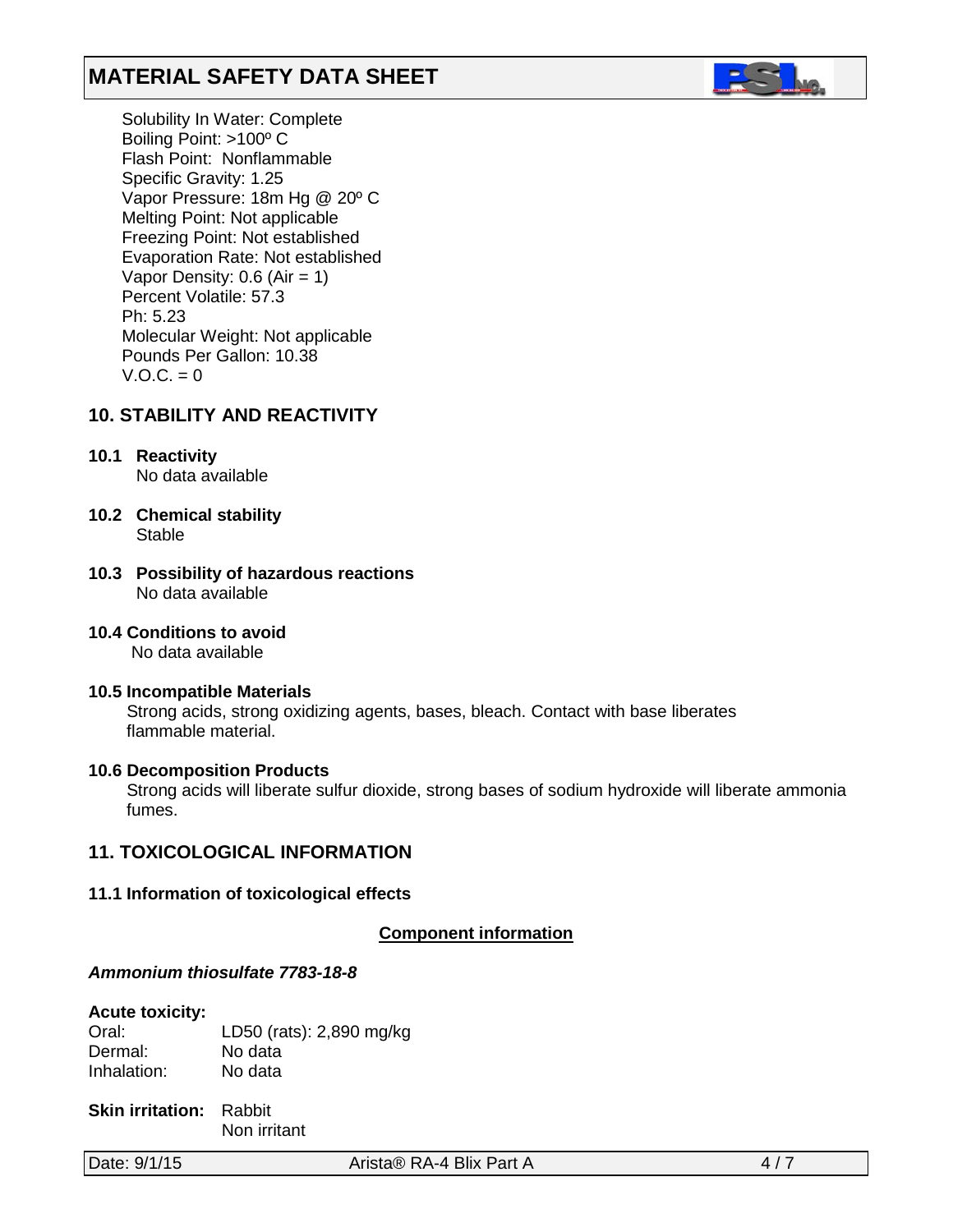

**Eye irritation:** Rabbit No eye irritation (OECD Test Guideline 405). **Carcinogenicity/mutagenicity:** none

### *Sodium Metabisulfite 7681-57-4*

**Acute toxicity:** No data available Oral LD-50 (rat): 1,540 mg/kg Inhalation: No data available Dermal: LD-50 (rat): > 2,000 mg/kg

**Skin irritation:** no data available **Eye irritation:** Rabbit Risk of serious damage to eyes. **Respiratory or Skin Sensitization** Prolonged or repeated exposure may cause allergic skin reaction in certain sensitive individuals.Carcinogenicity/mutagenicity: none

# **12. ECOLOGICAL INFORMATION**

# *<sup>U</sup>***Component information**

### *Ammonium thiosulfate 7783-18-8*

#### **12.1 Toxicity**

| Toxicity to fish<br>Toxicity to daphnia and<br>other aquatic invertebrates | LC0-Lepomis macrochirus (bluegill) - 510 mg/l - 96h<br>LC50 - Daphnia magna (Water flea) - 230 mg/l - 21d |
|----------------------------------------------------------------------------|-----------------------------------------------------------------------------------------------------------|
| Toxicity to algae                                                          | EC50 - Pseudokirchneriella subcapitata - > 100 mg/l - 72 h<br>(OECD Test Guideline 201).                  |
| Toxicity to bacteria                                                       | Respiration inhibition EC50 - Sludge Treatment - > 1,000 mg/l -<br>3h (OECD Test Guideline 201).          |

**12.2 Persistence and degradability**

No data available

**12.3 Bioaccumulative potential**

No data available

# **12.4 Mobility in soil**

No data available

#### **12.5 Result of PBT and vPvB assessment**

Assessment not available as chemical assessment not required/not conducted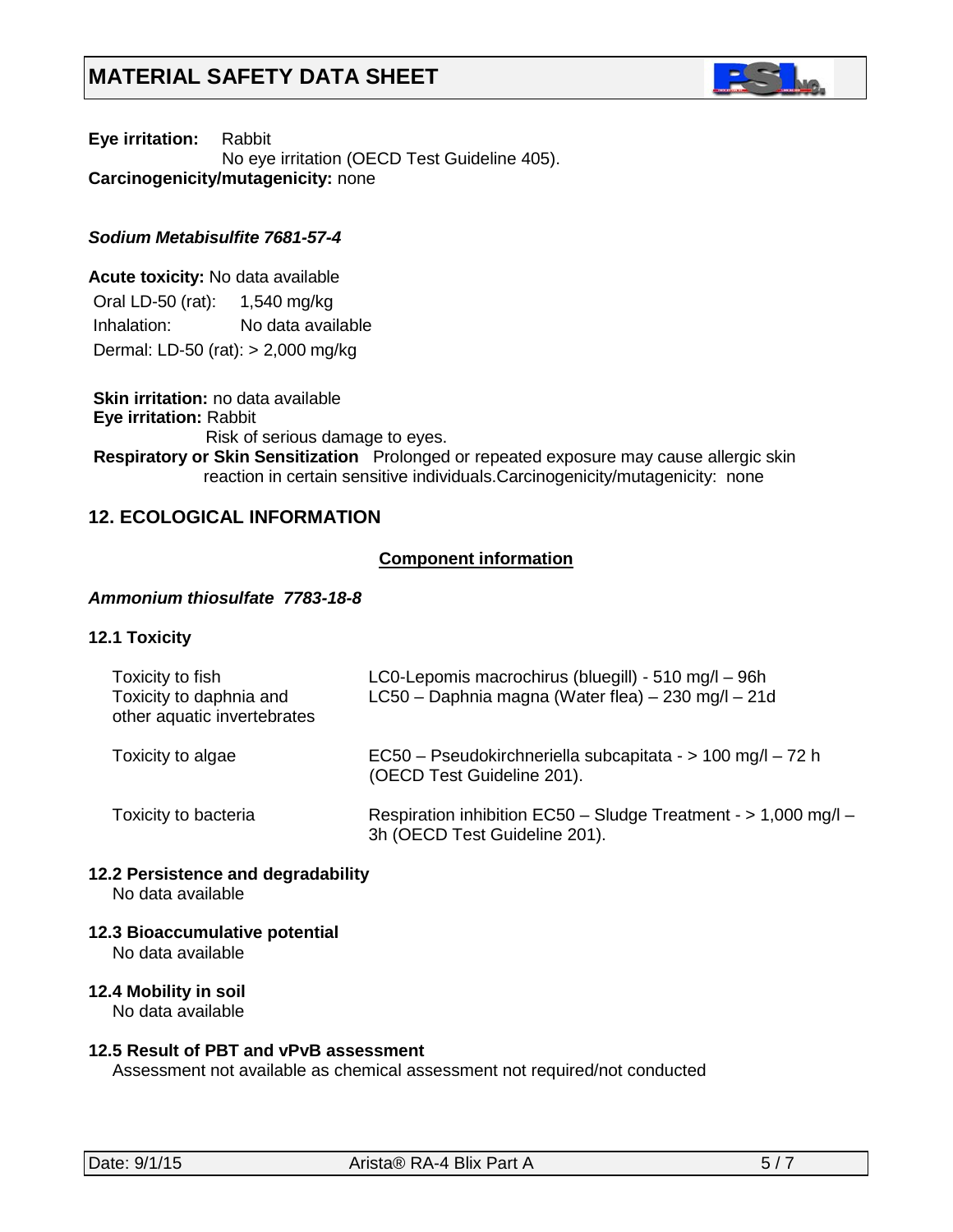

# *Sodium Metabisulfite 7681-57-4*

# **12.1 Toxicity**

| Toxicity to fish:           | LC50- Oncorhynchus mykiss (rainbow trout) $-$ 150-220 mg/l $-$ 96h |
|-----------------------------|--------------------------------------------------------------------|
| Toxicity to daphnia and     | LC50 – Daphnia magna (Water flea) – 89 mg/l – 24 h                 |
| other aquatic invertebrates |                                                                    |
| Toxicity to algae           | IC50 - Desmodesmus subspicatus (green algae) - > 48 mg/l - 72 h    |
|                             | EC50 - Pseudomonas putida - 56 mg/l - 17 h                         |

# **12.2 Persistence and degradability**

No data available

**12.3 Bioaccumulative potential**

No data available

**12.4 Mobility in soil**

No data available

#### **12.5 Result of PBT and vPvB assessment**

Assessment not available as chemical assessment not required/not conducted

#### **12.5 Other adverse effects**

An environmental hazard cannot be excluded in the event of unprofessional handling or disposal. Harmful to aquatic life.

# **13. DISPOSAL CONSIDERATIONS**

#### **13.1 Waste treatment methods**

#### **Product**

Preferred options for disposal are to send to licensed reclaimers, or to permitted incinerators. Any disposal practice must be in compliance with federal, state, and local regulations. Do not dump into sewers, ground, or any body of water.

# **14. TRANSPORT INFORMATION**

**DOT (US)** Not regulated

# **15. REGULATORY INFORMATION**

#### **SARA 302 Components**

The following components are subject to reporting levels established by SARA Title III, Section 302: None

# **SARA 313 Components**

The following components are subject to reporting levels established by SARA Title III, Section 313: None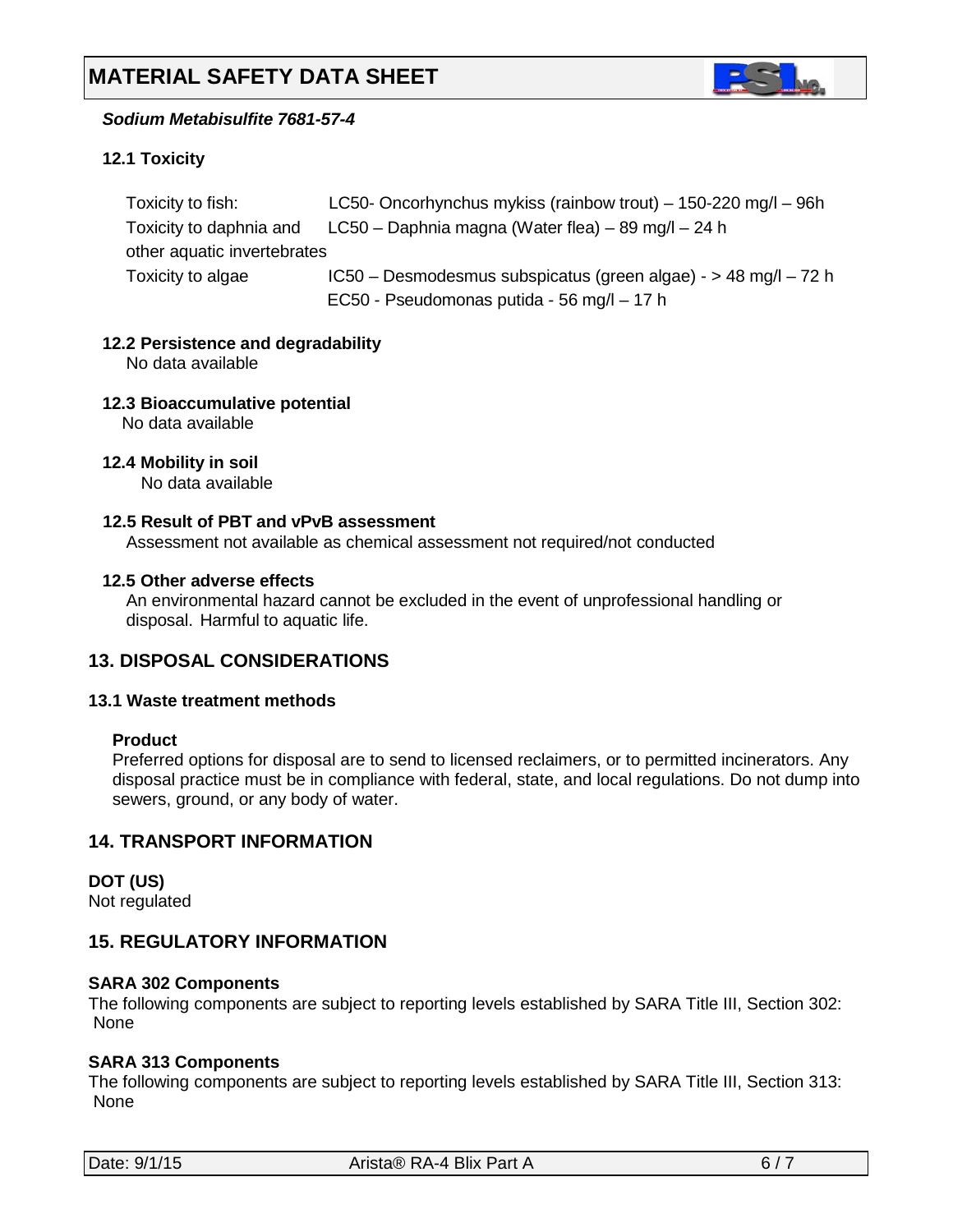

#### **SARA 311/312 Hazards**

Acute Health Hazard, Chronic Health Hazard

#### **California Prop 65 Components**

This product does not contain any chemicals known to the State of California to cause cancer, birth defects, or any other reproductive harm.

#### **TSCA**

All ingredients in this finished product are listed on the EPA TSCA INVENTORY.

# **SCAQMD Rule 443.1**

Photochemically Reactive: No Maximum Grams of VOC per Liter: 0 Vapor Pressure: 18 mm Hg@ 20 Degrees C

# **16. OTHER INFORMATION**

### **Full text of H-statements referred to under sections 2 and 3.**

- H305 May be harmful if swallowed and enters airways (Category 2)
- H314 Causes skin irritation (Category 2)
- H317 May cause allergic skin reaction (Category 1)
- H320 Causes eye irritation (Category 2B)
- H335 May cause respiratory irritation (Category 3)

#### **HMIS RATING**

Health: 1 Chronic: \* Flammability: 0 Reactivity: 0

OTHER ADDITIONAL INFORMATION: The information contained herein is based on the data available to us and is believed to be accurate. However, no warranty is expressed or implied regarding the accuracy of this data or the results to be obtained from the use thereof. We assume no responsibility for the injuries from the use of the product described herein.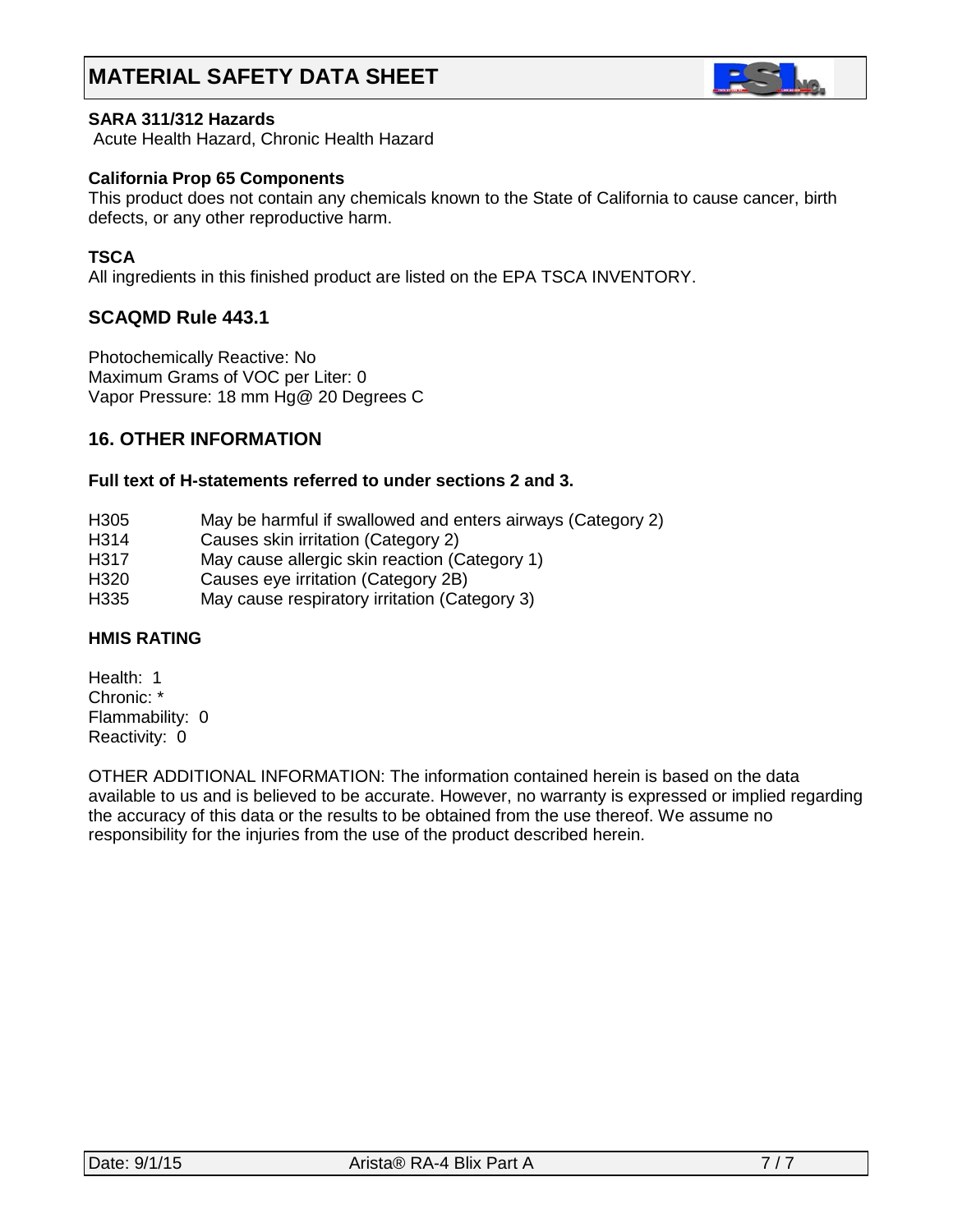

# **FREESTYLE PHOTOGRAPHIC SUPPLIES ARISTA® RA-4 BLIX PART B**

# **1. CHEMICAL PRODUCT AND COMPANY IDENTIFICATION**

**Distributor:** Freestyle Photographic Supplies **Product Name: RA-4 BLIX PART B** 5124 Sunset Blvd., Hollywood, CA 90027 **Product Number: 101802, 101812 Product Use:** Photographic fixer component **Customer Information Phone Number:** 1-800-292-6137 **CHEMTREC®: 24 Hour Emergency Transport Phone Number: 1-800-424-9300 Date Reviewed:** 9/01/2015 **Version:** 3.0

# **2. HAZARDOUS IDENTIFICATION**

# **2.1 Classification of the substance or mixture**

### **Health hazard**

- H319 May cause serious eye irritation (Category 2A)
- H315 May cause skin irritation (Category 2)
- H332 Harmful is inhaled (Category 4) mist
- H402 Harmful to aquatic life (Category 3)

# **2.2 GHS Label elements, including precautionary statements**

# **Pictogram**



# **Signal Word: WARNING**

Hazard statement(s)

- H319 May cause serious eye irritation
- H315 May cause skin irritation
- H332 Harmful is inhaled<br>H402 Harmful to aquatic
- Harmful to aquatic life

Precautionary statement(s)

- P264 Wash skin thoroughly after handling
- P<sub>261</sub> Avoid breathing mist
- P270 Do not eat, drink, or smoke when using this product
- P273 Avoid release into the environment<br>P280 Wear protective gloves, eve protect
- Wear protective gloves, eye protection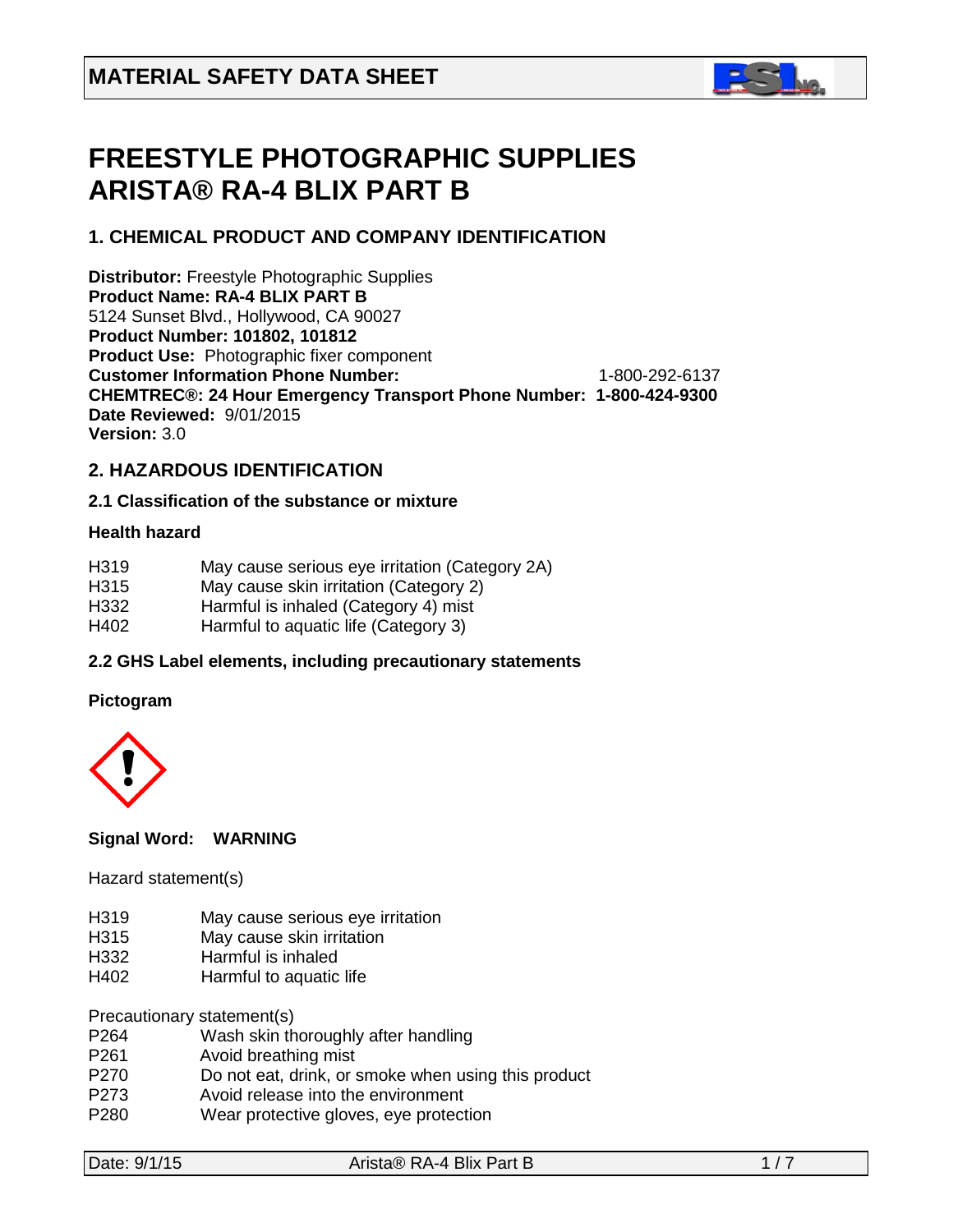

P302 + P352 IF ON SKIN: Wash with plenty of soap

P305 + P351 + P338 IF IN EYES: Rinse cautiously with water for several minutes. Remove contact lenses, if present and easy to do. Continue rinsing.

P333 +P313 If skin irritation or rash occurs: Get medical advice/attention.

P304 + P340 IF INHALED: Remove person to fresh air and keep comfortable for breathing.

# **3. COMPOSITION/INFORMATION ON INGREDIENTS**

| <b>Chemical Name</b>                   | CAS.    | <b>OHSA PEL</b>     | <b>ACGIH TLV</b>    | Weight % |
|----------------------------------------|---------|---------------------|---------------------|----------|
| FERRIC AMMONIUM EDTA 68413-60-5 50 ppm |         |                     | 25 ppm              | 40-50    |
| ACETIC ACID                            | 64-19-7 | 25mg/m <sup>3</sup> | $25 \text{ mg/m}^3$ | $1 - 5$  |

# **4. FIRST AID MEASURES**

#### **4.1 Description of first aid measures**

- **Eye Contact:** Immediately flush eyes with plenty of water for at least 15 minutes. Get immediate medical attention.
- **Inhalation:** If symptomatic, remove to fresh air. If not breathing, give artificial respiration. If breathing is difficult, give oxygen. Get medical attention immediately.
- **Ingestion:** If swallowed, give victim a glass of water or milk. Call a physician or poison control center immediately. Never give anything by mouth to an unconscious person.
- **Skin Contact:** Flush skin with plenty of water and wash with a non-alkaline skin cleaner. Wash contaminated clothes before reuse. Get medical attention if irritation develops.

# **5. FIRE FIGHTING MEASURES**

#### **5.1 Extinguishing media**

Nonflammable. Use agent appropriate for surrounding fire.

#### **5.2 Special Hazards arising from substance or mixture**

 Not considered a fire hazard. When involved in a fire, does not contribute any unusual hazards. Fire or excessive heat may cause production of hazardous decomposition products. Combustion Products: Oxides of carbon and nitrogen are produced by the combustion of this product.

#### **5.3 Advise for firefighters**

Wear self-contained breathing NIOSH/MSHA approved apparatus and protective clothing to prevent contact with skin and eyes.

# **6. ACCIDENTAL RELEASE MEASURES**

#### **6.1 Personal precautions, protective equipment and emergency procedures**

Review fire and explosion hazards and safety precautions before proceeding with cleanup. Use appropriate personal protective equipment. Avoid contact with skin and eyes. Stop the spillage. Dike the spill. Absorb spillage in inert material. Soak up with sawdust, sand, or other absorbent material. Remove non-usable solid material and/or contaminated soil for disposal in an approved and permitted landfill.

| Date: 9/1/15 |  |
|--------------|--|
|--------------|--|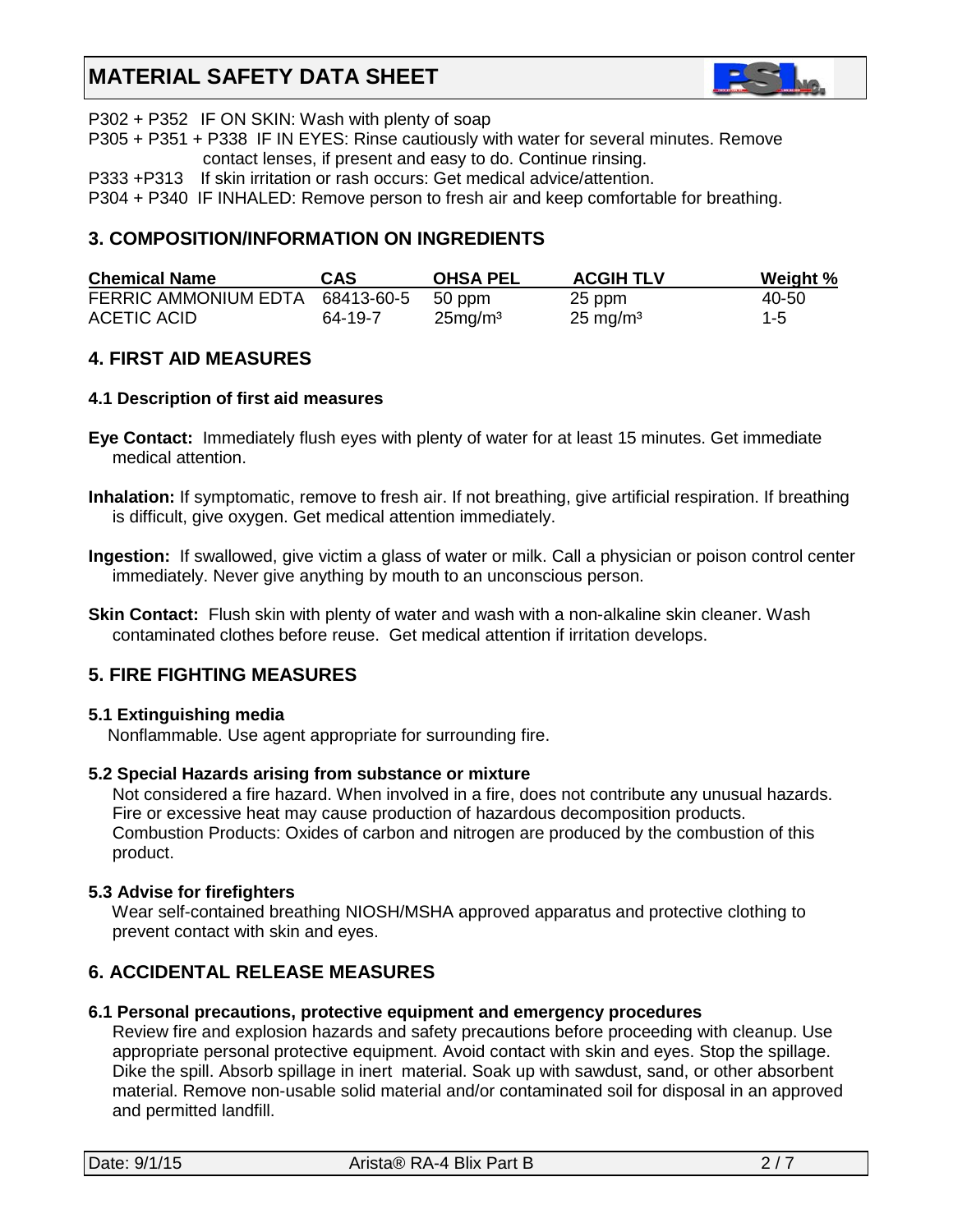

### **6.2 Environmental precautions**

 Prevent liquid from entering sewers, waterways or low areas. Discharge to sewer requires approval of permitting authority and may require pre-treatment. Contaminated surfaces should be cleaned using water.

# **7. HANDLING AND STORAGE**

#### **7.1 Precautions for safe handling**

 Store in a cool, dry, well-ventilated area. Keep containers closed. Do not store or consume food, drink, or tobacco where they may become contaminated with this material.

#### **7.2 Conditions for safe storage, including any incompatibles**

Do not store with incompatible materials. All labeled precautions must be observed when handling, storing and transporting empty containers due to product residues. Triple rinse before disposal. Dispose of in a licensed facility.

# **8. EXPOSURE CONTROL / PERSONAL PROTECTION**

#### **8.1 Control parameters**

See Section 3.

#### **8.2 Exposure controls**

Use good personal hygiene when handling this product. Wash hands after use, before smoking, or using the toilet. Facilities storing or utilizing this material should be equipped with an eyewash facility and a safety shower.

#### **Personal protective equipment**

**Eye Protection:** Safety glasses with side shields (or goggles).

**Respiratory Protection:** When this product is used in the intended way, no respiratory protection is anticipated to be necessary. If engineering controls do not maintain airborne concentrations below recommended exposure limits, an approved respirator should be worn of organic vapor type.

**Skin protection:** Latex, rubber, or neoprene waterproof gloves are recommended.

 **Body protection:** Rubber or plastic apron.

 **Respiratory protection:** Local exhaust ventilation is recommended. Ventilation must be adequate to keep hazardous ingredients below their exposure limits.

# **9. PHYSICAL AND CHEMICAL PROPERTIES**

#### **9.1 Information on basic physical and chemical properties**

 Appearance And Odor: Reddish brown solution; ammonia odor Solubility In Water: Complete Flash Point: Nonflammable Boiling Point: > 100 ºC Freezing Point: Not established

Date:  $9/1/15$  Arista® RA-4 Blix Part B  $3/7$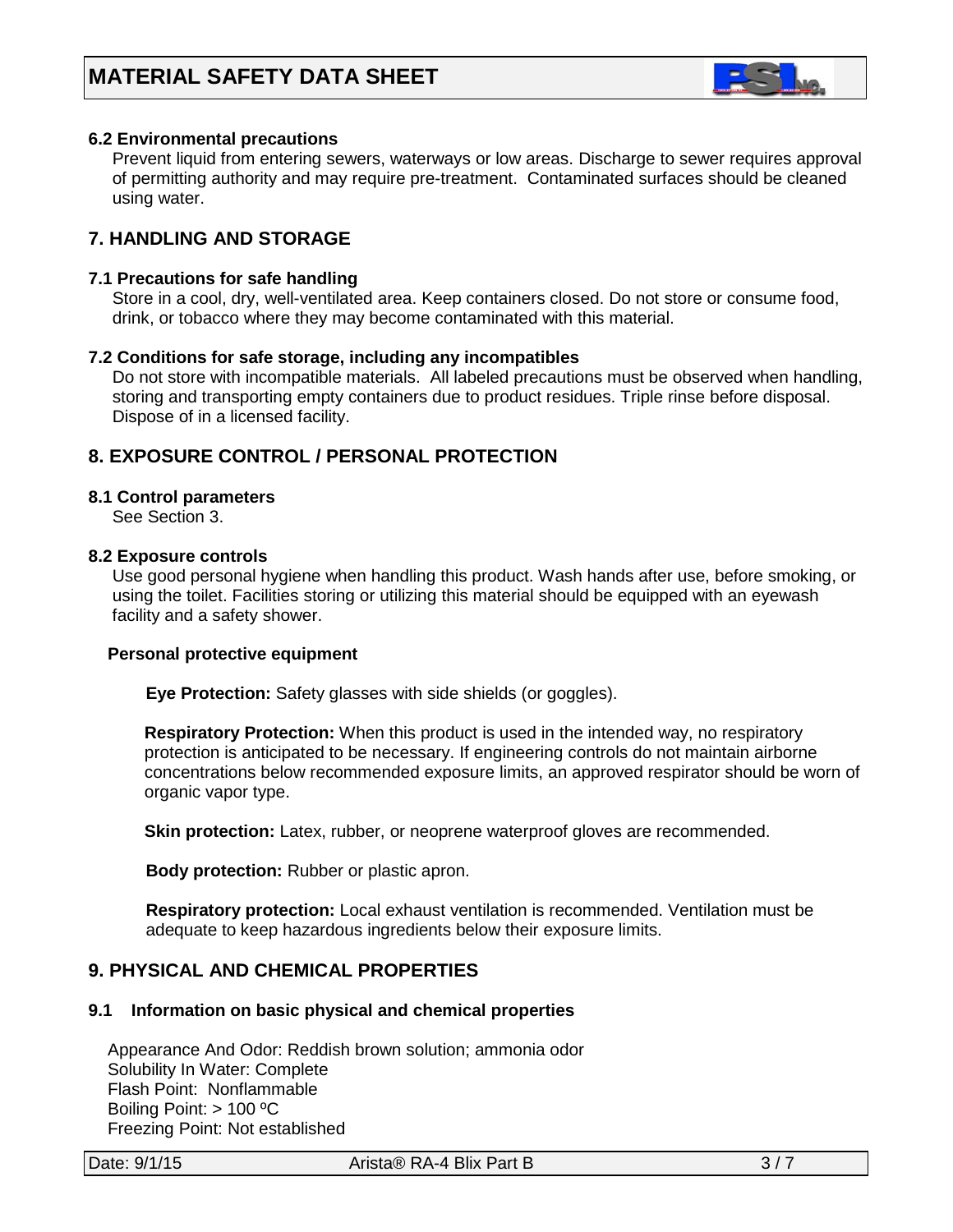

 Vapor Pressure: 18m Hg @ 20ºC Specific Gravity: 1.13 Percent Volatile: 76.77 Melting Point: Not applicable Evaporation Rate: Not established Pounds Per Gallon: 9.38 Vapor Density: 0.6 (Air =1) Ph: 5.7 Molecular Weight: Not applicable V.O.C. is 38.3 g/L or 3.4% or 0.32 lb./gal.

# **10. STABILITY AND REACTIVITY**

# **10.1 Reactivity**

No data available

- **10.2 Chemical stability** Stable
- **10.3 Possibility of hazardous reactions** No data available

# **10.4 Conditions to avoid**

Metals such as aluminum, copper, copper alloys, nickel, and zinc. Aqueous solution in contact with aluminum evolves hydrogen.

# **10.5 Incompatible Materials**

Metals

#### **10.6 Decomposition Products**

May produce oxides of nitrogen, carbon dioxide, carbon monoxide, and ammonia.

# **11. TOXICOLOGICAL INFORMATION**

#### **11.1 Information of toxicological effects**

#### **Component information**

#### *Ferric Diammonium EDTA 68413-60-5*

#### **Acute toxicity:**

Oral: LD50 (rats): is expected to be greater than 5,000 mg/kg based on similar products. Dermal: No data Inhalation: No data

**Skin irritation:** Rabbit Non irritant **Eye irritation:** Rabbit No eye irritation (OECD Test Guideline 405). **Carcinogenicity/mutagenicity:** none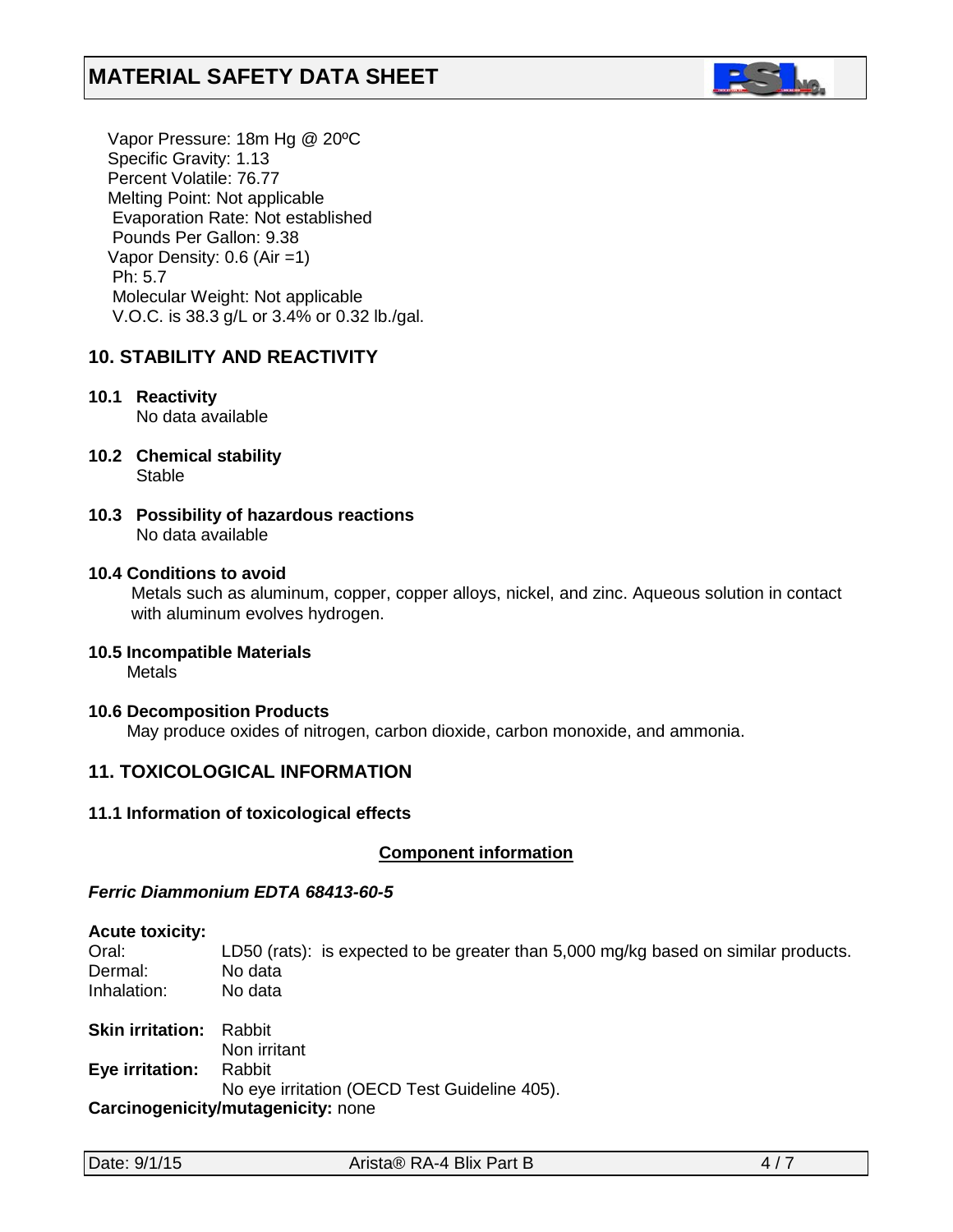

### *Acetic Acid 64-19-7*

| <b>Acute toxicity:</b>  |                                              |                                                                        |
|-------------------------|----------------------------------------------|------------------------------------------------------------------------|
| Oral:                   | LD50 (rats): 3,310 mg/kg                     |                                                                        |
| Dermal:                 | LD50 (Rabbit) $-4h - 11.4$ mg/l              |                                                                        |
| Inhalation:             | $LC50$ (Mouse) $-1h - 5620$ ppm              |                                                                        |
|                         | LC50 (Rat) $-4h -11.4$ mg/l                  |                                                                        |
| <b>Skin irritation:</b> | No data available                            |                                                                        |
| Eye irritation:         | Rabbit                                       |                                                                        |
|                         | Corrosive to eyes                            |                                                                        |
|                         | <b>Respiratory or skin sensitization</b>     | No data available                                                      |
|                         | Carcinogenicity/mutagenicity: none           |                                                                        |
|                         | Reproductive toxicity: No data available     |                                                                        |
|                         |                                              | Specific target organ toxicity - repeated exposure - No data available |
|                         | <b>Aspiration hazard - No data available</b> |                                                                        |

# **12. ECOLOGICAL INFORMATION**

#### *<sup>U</sup>***Component information**

#### *Ferric Diammonium EDTA 68413-60-5*

#### **12.1 Toxicity**

No experimental ecological data are available for the mixture as such. From structurally related products, the following may be expected.

| Toxicity to fish    | LC0-Oncorhynchus mykiss - $> 100$ mg/l - 96h                                             |
|---------------------|------------------------------------------------------------------------------------------|
| Toxicity to daphnia | EC50 – Daphnia magna (Water flea) –> 100 mg/l – 48h                                      |
| Toxicity to algae   | EC50 - Pseudokirchneriella subcapitata - > 100 mg/l - 72 h<br>(OECD Test Guideline 201). |

#### **12.2 Biodegration**

This product is not readily biodegradable.

#### **12.3 Bioaccumulative potential**

Bioaccumulation in fish and other aquatic species is not expected due to the high water solubility.

#### **12.4 Chemical fate**

This product is not expected to undergo hydrolysis. The substance is not expected to enter the atmosphere significantly due to its high water solubility.

#### **12.5 Result of PBT and vPvB assessment**

Assessment not available as chemical assessment not required/not conducted

#### *Acetic Acid 64-19-7*

#### **12.1 Toxicity**

| Toxicity to fish | LC0- Oncorhynchus mykiss (rainbow trout) - $> 1,000$ mg/l - 96h |
|------------------|-----------------------------------------------------------------|
|                  | (OECD Test Guideline 203).                                      |

| Date: 9/1/15<br>Arista® RA-4 Blix Part B |
|------------------------------------------|
|------------------------------------------|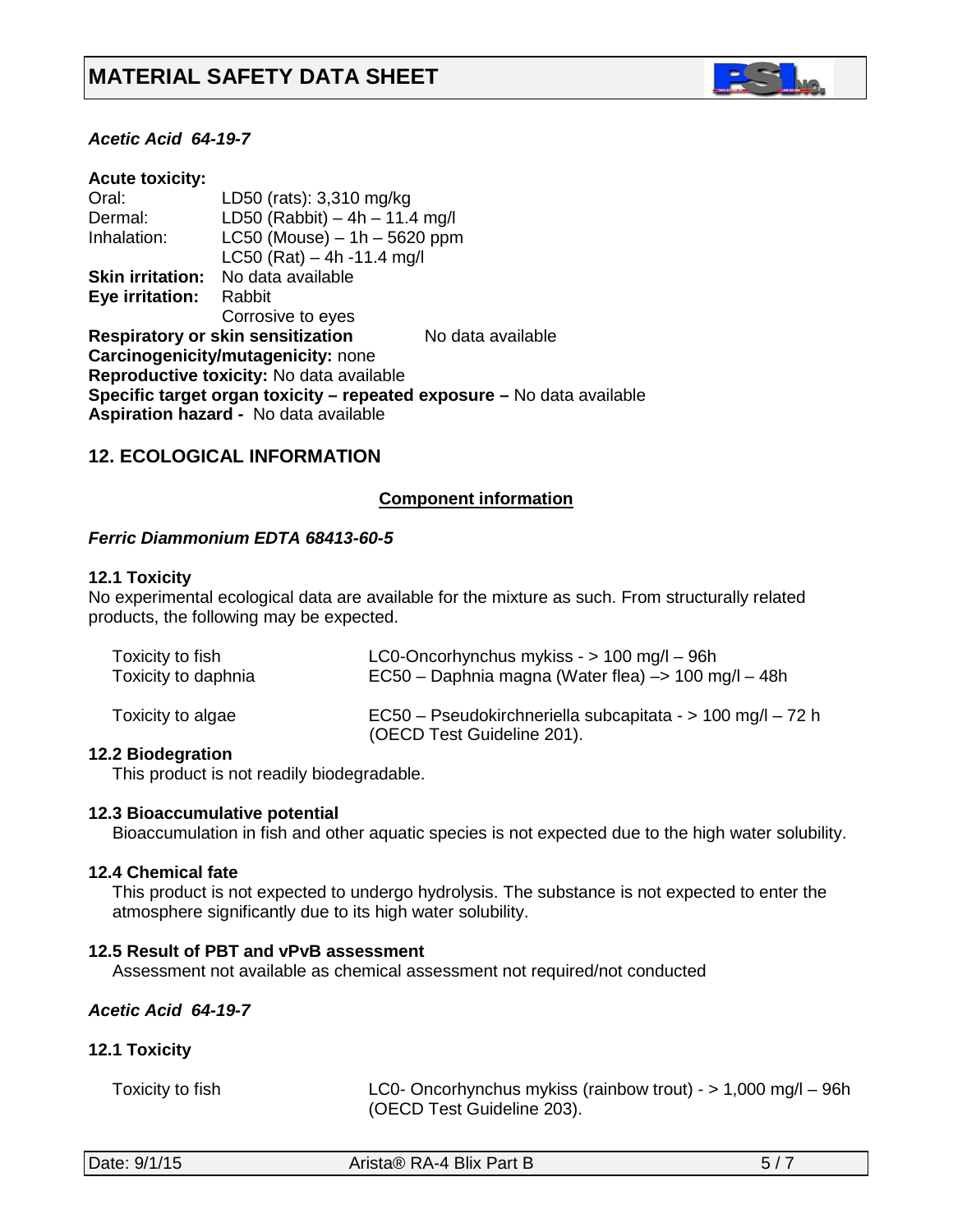

| Toxicity to daphnia and     | LC50 - Daphnia magna (Water flea) $-$ > 300.82mg/l - 48h |
|-----------------------------|----------------------------------------------------------|
| other aquatic invertebrates | (OECD Test Guideline 202).                               |

#### **12.2 Persistence and degradability**

No data available

### **12.3 Bioaccumulative potential**

Biodegradability **aerobic** – exposure time 30d Result: 99% - Readily biodegradable

Biochemical Oxygen 880 mg/g Demand (BOD)

#### **12.4 Mobility in soil**

No data available

#### **12.5 Result of PBT and vPvB assessment**

Assessment not available as chemical assessment not required/not conducted

#### **12.5 Result of PBT and vPvB assessment**

Assessment not available as chemical assessment not required/not conducted

#### **12.5 Other adverse effects**

No data available.

# **13. DISPOSAL CONSIDERATIONS**

#### **13.1 Waste treatment methods**

#### **Product**

Preferred options for disposal are to send to licensed reclaimers, or to permitted incinerators. Any disposal practice must be in compliance with federal, state, and local regulations.

# **14. TRANSPORT INFORMATION**

# **DOT (US)**

Not regulated

# **15. REGULATORY INFORMATION**

#### **SARA 302 Components**

The following components are subject to reporting levels established by SARA Title III, Section 302: None

#### **SARA 313 Components**

The following components are subject to reporting levels established by SARA Title III, Section 313: None

# **SARA 311/312 Hazards**

Acute Health Hazard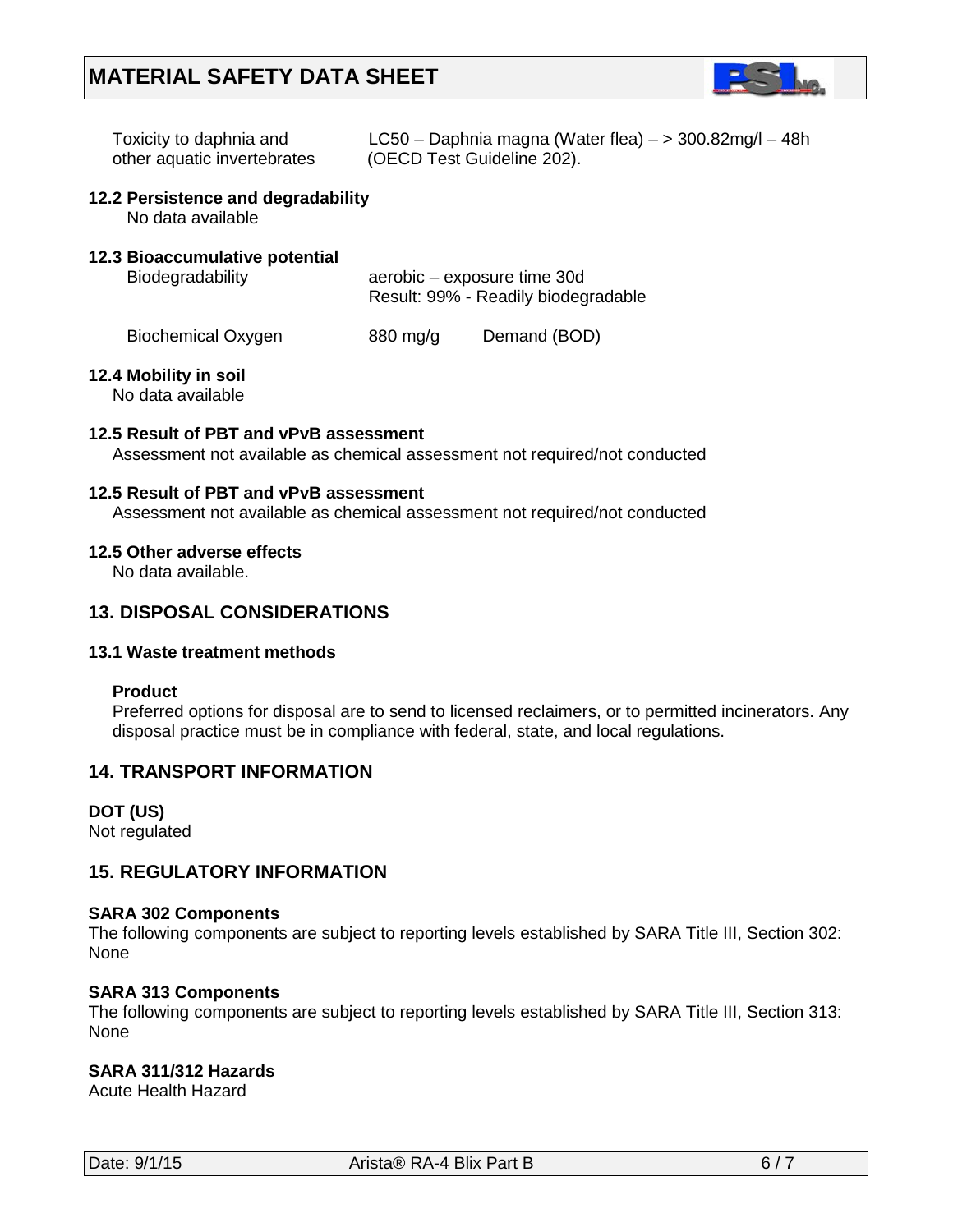

#### **California Prop 65 Components**

This product does not contain any chemicals known to the State of California to cause cancer, birth defects, or any other reproductive harm.

# **TSCA**

All ingredients in this finished product are listed on the EPA TSCA INVENTORY.

# **SCAQMD Rule 443.1**

Photochemically Reactive: No Maximum Grams of VOC per Liter: 38.3 gm/L Vapor Pressure: 18 mmHg@ 20 °C

# **16. OTHER INFORMATION**

# **Full text of H-statements referred to under sections 2 and 3.**

- H319 May cause serious eye irritation (Category 2A)
- H315 May cause skin irritation (Category 2)
- H332 Harmful is inhaled (Category 4) mist
- H402 Harmful to aquatic life (Category 3)

# **HMIS RATING**

Health: 1 Flammability: 0 Reactivity: 0 Protective: C

OTHER ADDITIONAL INFORMATION: The information contained herein is based on the data available to us and is believed to be accurate. However, no warranty is expressed or implied regarding the accuracy of this data or the results to be obtained from the use thereof. We assume no responsibility for the injuries from the use of the product described herein.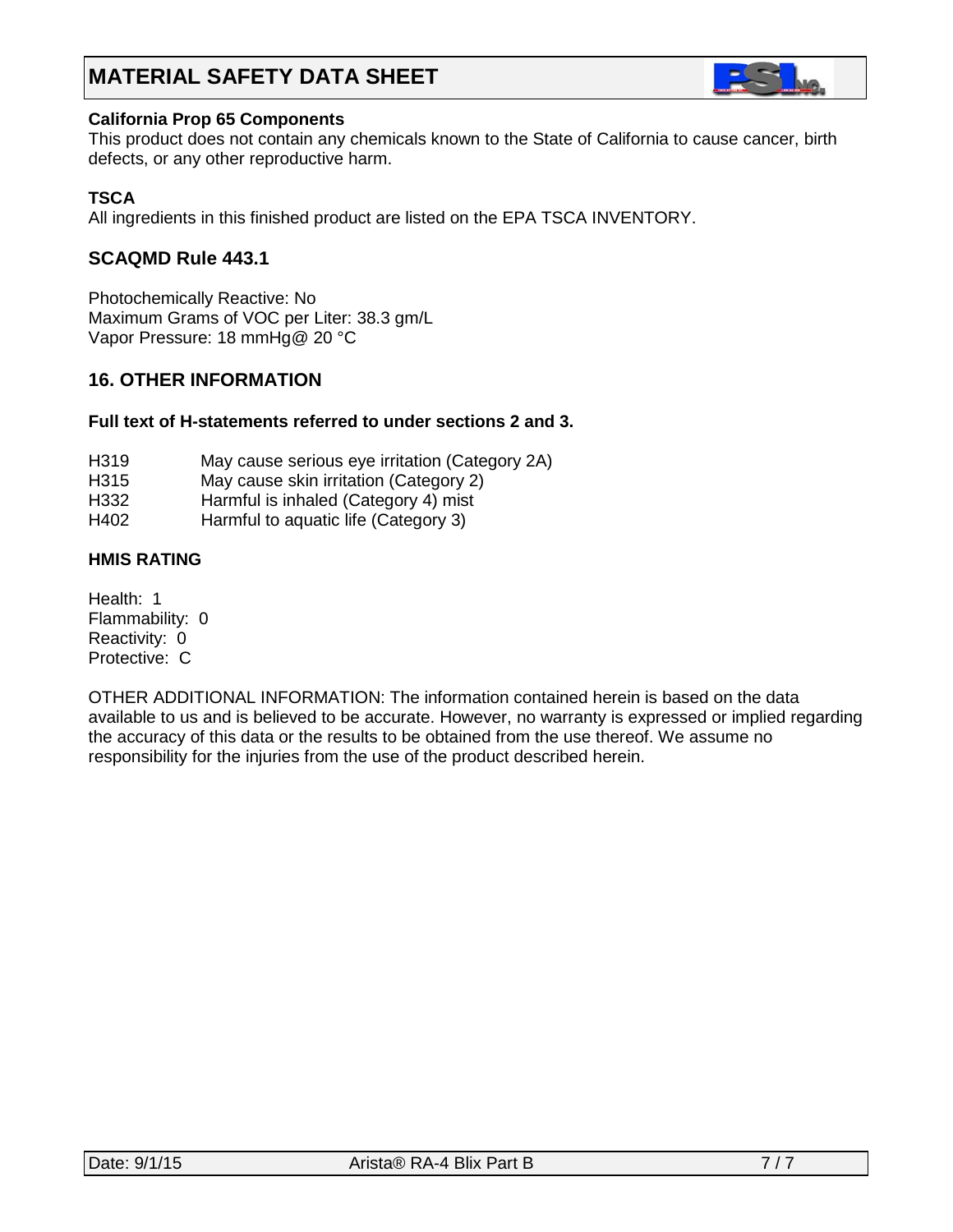

# **FREESTYLE PHOTOGRAPHIC SUPPLIES ARISTA® RA DEVELOPER PART A**

# **1. CHEMICAL PRODUCT AND COMPANY IDENTIFICATION**

Distributor: Freestyle Photographic Supplies Product Name: **RA DEVELOPER PART A** 5124 Sunset Blvd., Hollywood, CA 90027 Product Number: **101802, 101812 Product Use:** Photographic developer **Customer Information Phone Number:** 1-800-292-6137 **CHEMTREC®: 24 Hour Emergency Transport Phone Number: 1-800-424-9300**  Date Reviewed: 08/31/2015 Version 3.0

#### **2. HAZARDOUS IDENTIFICATION**

# **2.1 Classification of the substance or mixture**

# **Health hazard**

Acute toxicity, (Category 4), Inhalation Acute toxicity, (Category 4), Dermal Causes eye irritation (Category 2B), H320 Causes skin irritation (Category 2), H314

# **2.2 GHS Label elements, including precautionary statements**

# **Pictogram**



# **Signal Word: WARNING**

# Hazard statement(s)

H312 + H332 Harmful is contact with skin or if inhales.

H335 May cause respiratory irritation

Precautionary statement(s)

P261 Avoid breathing mist

P280 Wear protective gloves, eye protection

- P303 + P353 + P361 IF ON SKIN: Wash with plenty of soap
- P304 + P340 IF INHALED: Remove victim to fresh air and keep at rest in a position comfortable for breathing.
- P312 Call a POISON CENTER or doctor if you feel unwell.
- P363 Wash contaminated clothing before reuse

| Date: 9/1/15 | Arista® RA-4 Developer Part A |  |
|--------------|-------------------------------|--|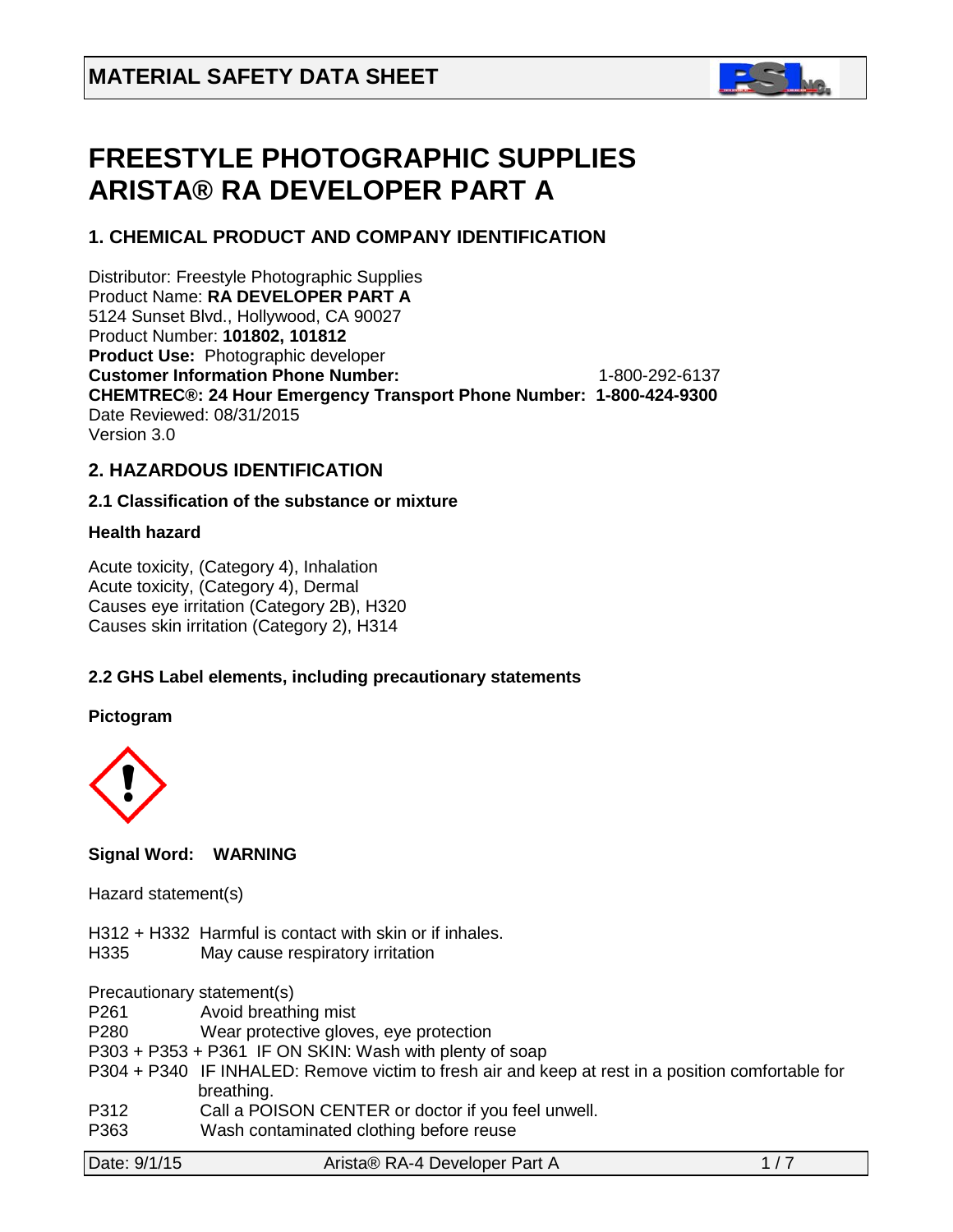

P501 Dispose of contents to an approved waste disposal plant.

# **3. COMPOSITION/INFORMATION ON INGREDIENTS**

| <b>Chemical Name</b>        | CAS      | <b>OHSA PEL</b>         | <b>ACGIH TLV</b>   | Weight % |
|-----------------------------|----------|-------------------------|--------------------|----------|
| TRIETHANOLAMINE             | 102-71-6 | $0.2 \,\mathrm{mg/m^3}$ | 5mg/m <sup>3</sup> | $10-15$  |
| <b>DIETHYLHYDROXYLAMINE</b> | 371084-7 | N.E.                    | 2 ppm              | $1 - 5$  |

# **4. FIRST AID MEASURES**

# **4.1 Description of first aid measures**

- **Eye Contact:** Immediately flush eyes with plenty of water for at least 15 minutes while holding eyelids apart. DO NOT remove contact lenses, if worn. Get immediate medical attention if irritation persists.
- **Inhalation:** If symptomatic, remove to fresh air. If not breathing, give artificial respiration. If breathing is difficult, give oxygen. Get medical attention immediately.
- **Ingestion:** Seek medical attention or contact a poison control center. If individual is drowsy or unconscious, do not give anything by mouth. Place individual on left side with head down.
- **Skin Contact:** Flush skin with plenty of water and wash with a non-alkaline skin cleaner. Wash contaminated clothes before reuse. Get medical attention if irritation develops.

**Aggravated Medical Conditions:** Skin contact may aggravate an existing dermatitis.

# **5. FIRE FIGHTING MEASURES**

#### **5.1 Extinguishing media**

Nonflammable -Use agent appropriate for surrounding fire.

# **5.2 Special Hazards arising from substance or mixture**

 Fire or excessive heat may cause production of hazardous decomposition products. Combustion Products: Combustion Products: Carbon dioxide, carbon monoxide, oxides of nitrogen.

# **5.3 Advise for firefighters**

Wear self-contained breathing NIOSH/MSHA approved apparatus and protective clothing to prevent contact with skin and eyes.

# **6. ACCIDENTAL RELEASE MEASURES**

#### **6.1 Personal precautions, protective equipment and emergency procedures**

Review fire and explosion hazards and safety precautions before proceeding with cleanup. Use appropriate personal protective equipment. Avoid contact with skin and eyes. Stop the spillage. Dike the spill. Soak up with sawdust, sand, or other absorbent material. Remove non usable solid material and/or contaminated soil for disposal in an approved and permitted landfill.

# **6.2 Environmental precautions**

 Prevent liquid from entering sewers, waterways or low areas. Discharge to sewer requires approval of permitting authority and may require pre-treatment. Contaminated surfaces should be cleaned

| Date: 9/1/15 | Arista® RA-4 Developer Part A |  |
|--------------|-------------------------------|--|
|              |                               |  |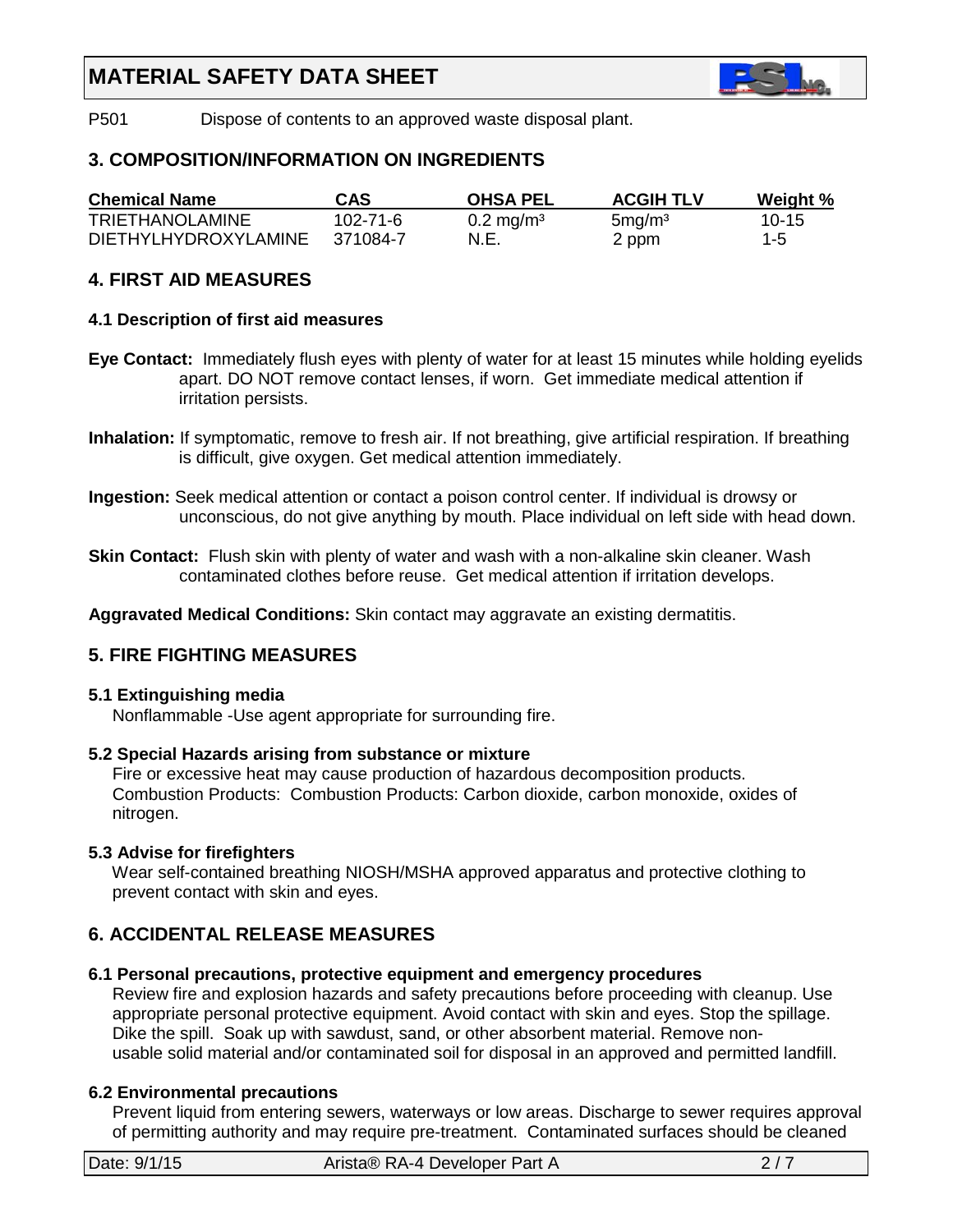

using water.

# **7. HANDLING AND STORAGE**

#### **7.1 Precautions for safe handling**

 Do not breathe vapor. Avoid contact with skin and eyes. Store in a cool, dry, well-ventilated area. Keep containers closed. Do not store or consume food, drink, or tobacco where they may become contaminated with this material.

#### **7.2 Conditions for safe storage, including any incompatibles**

All labeled precautions must be observed when handling, storing and transporting empty containers due to product residues. Triple rinse before disposal. Dispose of in a licensed facility.

# **8. EXPOSURE CONTROL / PERSONAL PROTECTION**

#### **8.1 Control parameters**

See Section 3.

#### **8.2 Exposure controls**

Use good personal hygiene when handling this product. Wash hands after use, before smoking, or using the toilet. Facilities storing or utilizing this material should be equipped with an eyewash facility and a safety shower.

#### **Personal protective equipment**

**Eye Protection:** Safety glasses with side shields (or goggles).

**Respiratory Protection:** When this product is used in the intended way, no respiratory protection is anticipated to be necessary.

**Skin protection:** Latex, rubber, or neoprene waterproof gloves are recommended.

 **Body protection:** Rubber or plastic apron.

 **Ventilation protection:** Local exhaust ventilation is recommended. Ventilation must be adequate to keep hazardous ingredients below their exposure limits. Good ventilation of 10 room volumes per hour. Ventilation rates should match conditions of use.

# **9. PHYSICAL AND CHEMICAL PROPERTIES**

# **9.1 Information on basic physical and chemical properties**

 **Appearance And Odor:** Yellow; strong amine odor. **Solubility In Water:** Complete  **Boiling Point:** Not established  **Vapor Pressure:** Not established  **Specific Gravity:** 1.035  **Melting Point:** Not applicable  **Freezing Point:** Not established  **Evaporation Rate:** Not established  **Vapor Density:** Not established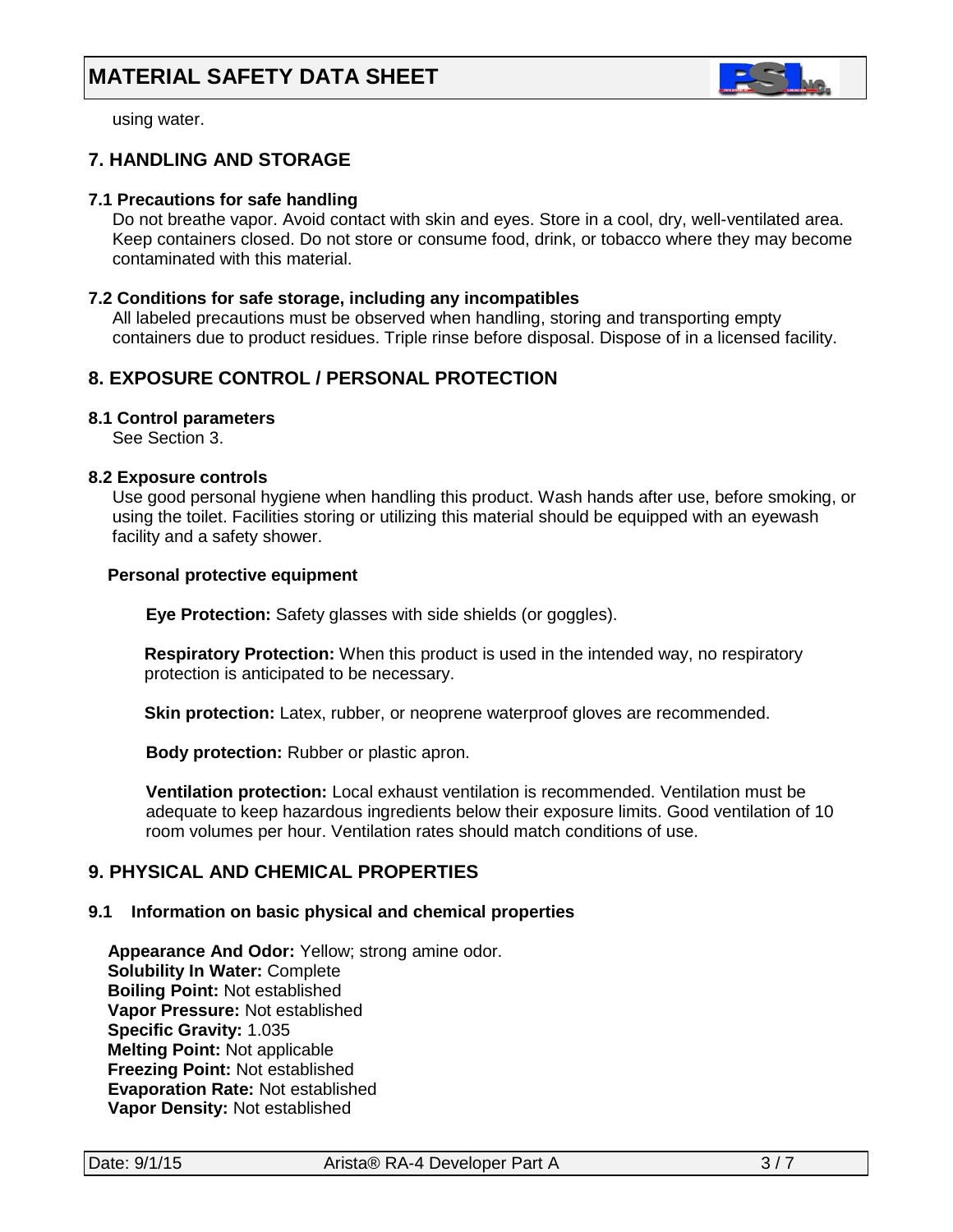

 **Percent Volatile:** 86.66  **Ph:** 10.02  **Molecular Weight:** Not applicable  **Pounds Per Gallon:** 8.63  **V.O.C.** is 0 g/L.

# **10. STABILITY AND REACTIVITY**

# **10.1 Reactivity** No data available

- **10.2 Chemical stability** Stable under recommended storage conditions.
- **10.3 Possibility of hazardous reactions** No data available
- **10.4 Conditions to avoid** Strong acids and oxidizing agents.
- **10.5 Incompatible Materials** Strong acids and oxidizing agents.
- **10.6 Decomposition Products** May produce oxides of nitrogen and carbon.

# **11. TOXICOLOGICAL INFORMATION**

# **11.1 Information of toxicological effects**

# *<sup>U</sup>***Component information**

#### *Triethanolamine 102-71-6*

#### **Acute toxicity:**

| Oral:       | LD50 (Mouse): 5,846 mg/kg  |
|-------------|----------------------------|
| Oral:       | LD50 (Rat): 5,530 mg/kg    |
| Oral:       | LD50 (Rabbit): 2,200 mg/kg |
| Dermal:     | LD50 (Rabbit) : >22.5 g/kg |
| Inhalation: | No data available          |

| <b>Skin irritation: Rabbit</b> |                   |
|--------------------------------|-------------------|
|                                | Non irritant      |
| Eye irritation:                | Rabbit            |
|                                | No eye irritation |

#### **Respiratory or skin sensitization:** No data available

**Carcinogenicity/mutagenicity:** none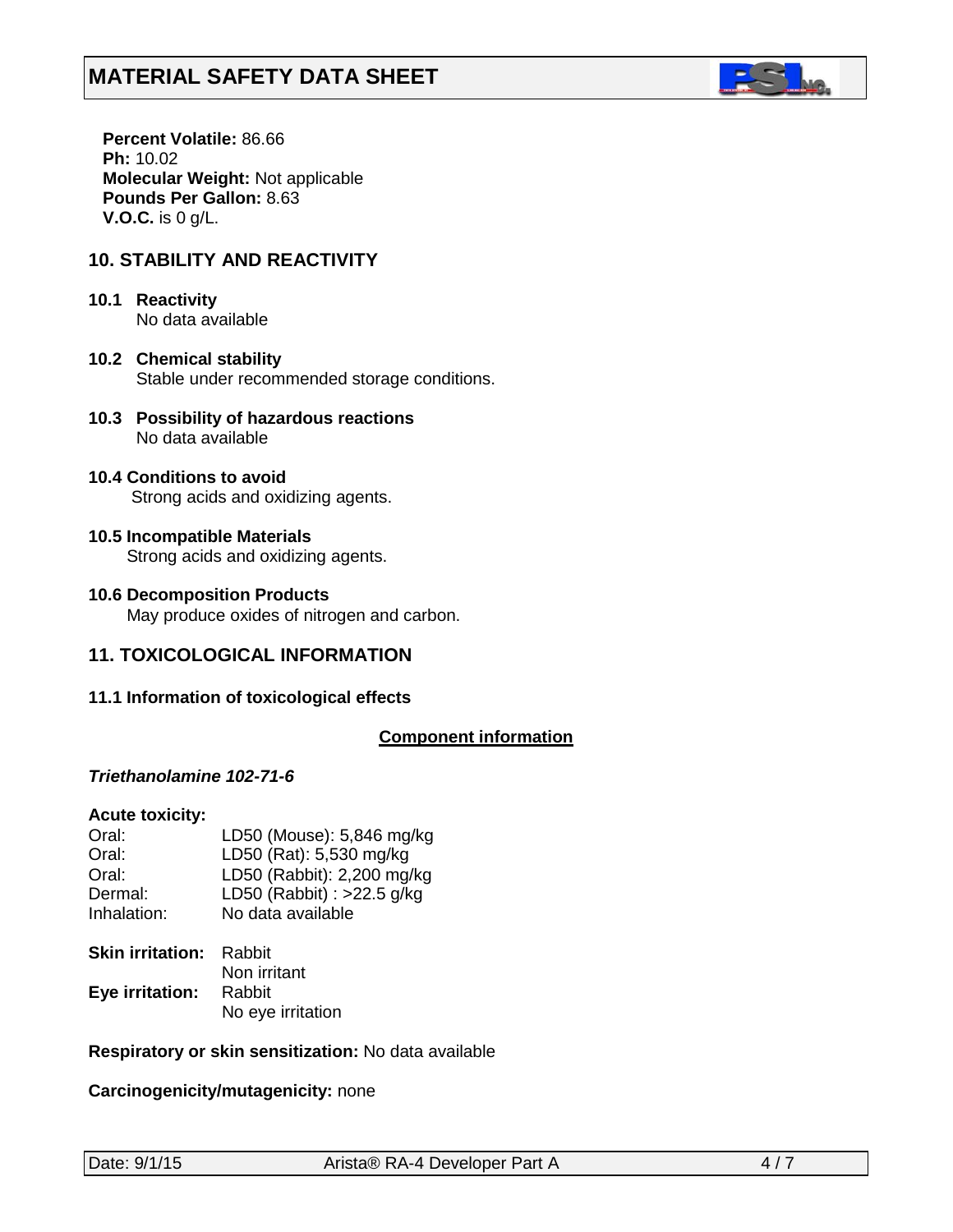

# *DEHA (N, N-Diethylhydroxylamine), 99% 3710-84-7*

| <b>Acute toxicity:</b>                                         |                                                                                      |
|----------------------------------------------------------------|--------------------------------------------------------------------------------------|
| Oral LD-50 (rat)                                               | 2,190 mg/kg                                                                          |
| Inhalation LC-50 (rat)                                         | 19 mg/l - 4 h                                                                        |
| Dermal: LD-50 (rabbit)                                         | $1,300 \,\mathrm{mg/l}$                                                              |
| <b>Skin irritation:</b><br>Eye irritation:                     | May cause skin irritation and/or dermatitis<br>No irritation                         |
|                                                                | Vapors may cause irritation to the eyes, respiratory system and<br>the skin.         |
|                                                                | Respiratory or Skin Sensitization Did not cause sensitization on laboratory animals. |
| <b>Reproductive toxicity:</b><br>Carcinogenicity/mutagenicity: | No data available<br>none                                                            |

# **12. ECOLOGICAL INFORMATION**

# *<sup>U</sup>***Component information**

#### *Triethanolamine 102-71-6*

### **12.1 Toxicity**

| Toxicity to fish            | LC0-Lepomis macrochirus (bluegill) $-$ 450-1,000 mg/l $-$ 96h |
|-----------------------------|---------------------------------------------------------------|
| Toxicity to daphnia and     | LC50 – Daphnia magna (Water flea) – 609.98 mg/l – 48 h        |
| other aquatic invertebrates |                                                               |

#### **12.2 Persistence and degradability**

Biodegradability Result: 96% - Readily biodegradable

# **12.3 Bioaccumulative potential**

No data available

#### **12.4 Mobility in soil** No data available

#### **12.5 Result of PBT and vPvB assessment** Assessment not available as chemical assessment not required/not conducted

#### *DEHA (N, N-Diethylhydroxylamine), 99% 3710-84-7*

#### **12.1 Toxicity**

| Toxicity to fish_       | LC50: Pimephales promelas (fathead minnow) $-$ 134 mg/l $-$ 96h |
|-------------------------|-----------------------------------------------------------------|
| Toxicity to daphnia and | $EC50 - Daphnia magna (Water flea) - 8.2 mg/l - 48 h$           |

| Date: 9/1/15 | Arista® RA-4 Developer Part A | 5/7 |
|--------------|-------------------------------|-----|
|--------------|-------------------------------|-----|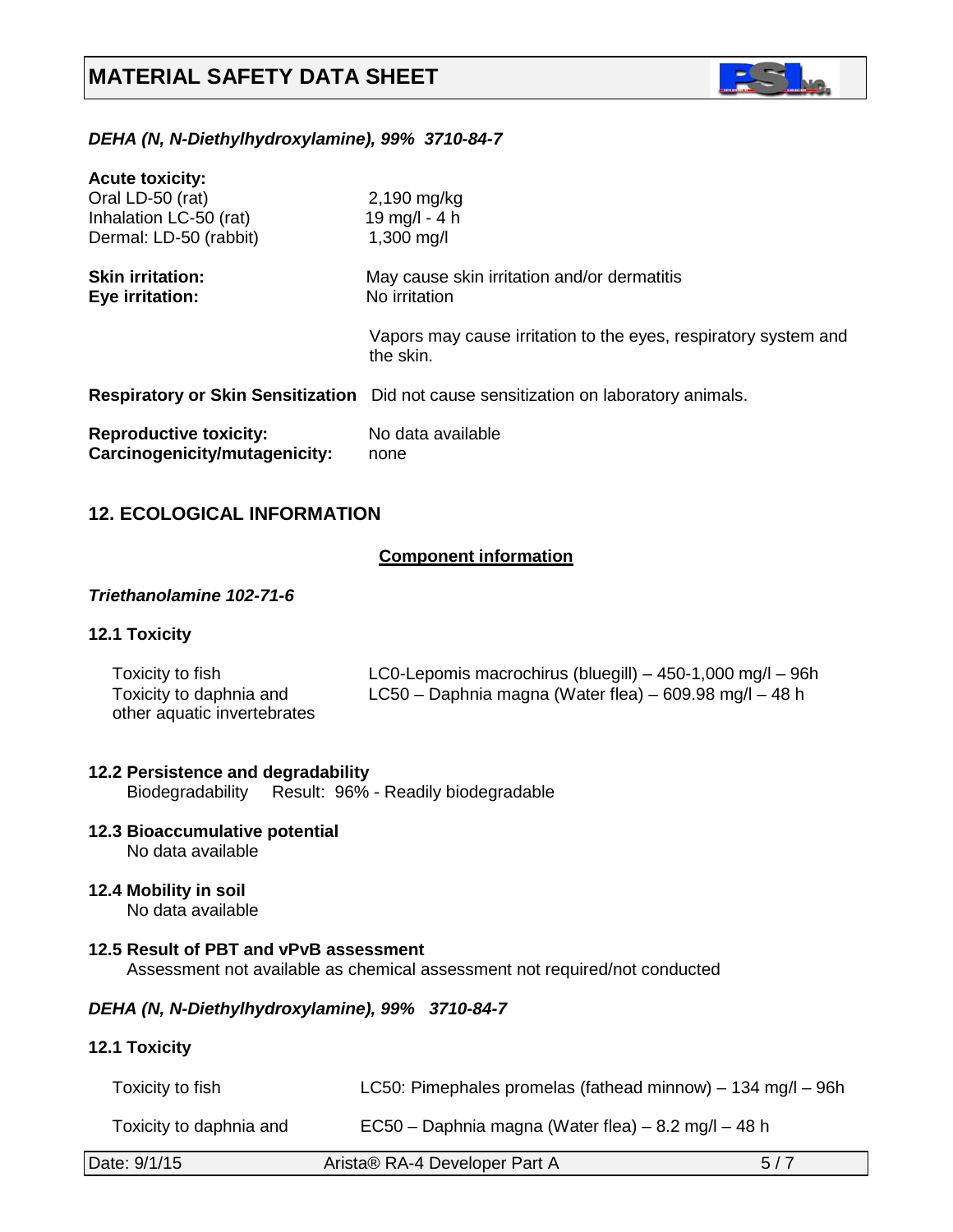

other aquatic invertebrates

Toxicity to algae ErC50: Green algae > 101 mg/l – 72 h

#### **12.2 Persistence and degradability** Not readily biodegradable 11%

**12.3 Bioaccumulative potential** No data available

# **12.4 Mobility in soil**

No data available

#### **12.5 Ecotoxicology Assessment** Acute and Chronic aquatic toxicity

# **13. DISPOSAL CONSIDERATIONS**

# **13.1 Waste treatment methods**

#### **Product**

Preferred options for disposal are to send to licensed reclaimers, or to permitted incinerators. Any disposal practice must be in compliance with federal, state, and local regulations. Do not dump into sewers, ground, or any body of water.

# **14. TRANSPORT INFORMATION**

# **DOT (US)**

Not regulated

# **15. REGULATORY INFORMATION**

# **SARA 302 Components**

The following components are subject to reporting levels established by SARA Title III, Section 302: None

# **SARA 313 Components**

The following components are subject to reporting levels established by SARA Title III, Section 313: None

# **SARA 311/312 Hazards**

Chronic Health Hazard

# **California Prop 65 Components**

This product contains N,N-Diethanolamine 111-42-2 as a component of the Triethanolamine. The following information is required by the State of California's Safe Drinking Water and Toxic Enforcement Act of 1986, or Proposition 65. This regulation does not address di minimus levels; therefore, even trace amounts of the chemicals included on Proposition 65's list of chemicals known to the State of California to cause cancer or reproductive toxicity must be noted with the "Safe Harbor" wording. WARNING: This product contains N,N-Diethanolamine known to the state of California to cause cancer.

| Date: 9/1/15 | Arista® RA-4 Developer Part A |  |
|--------------|-------------------------------|--|
|--------------|-------------------------------|--|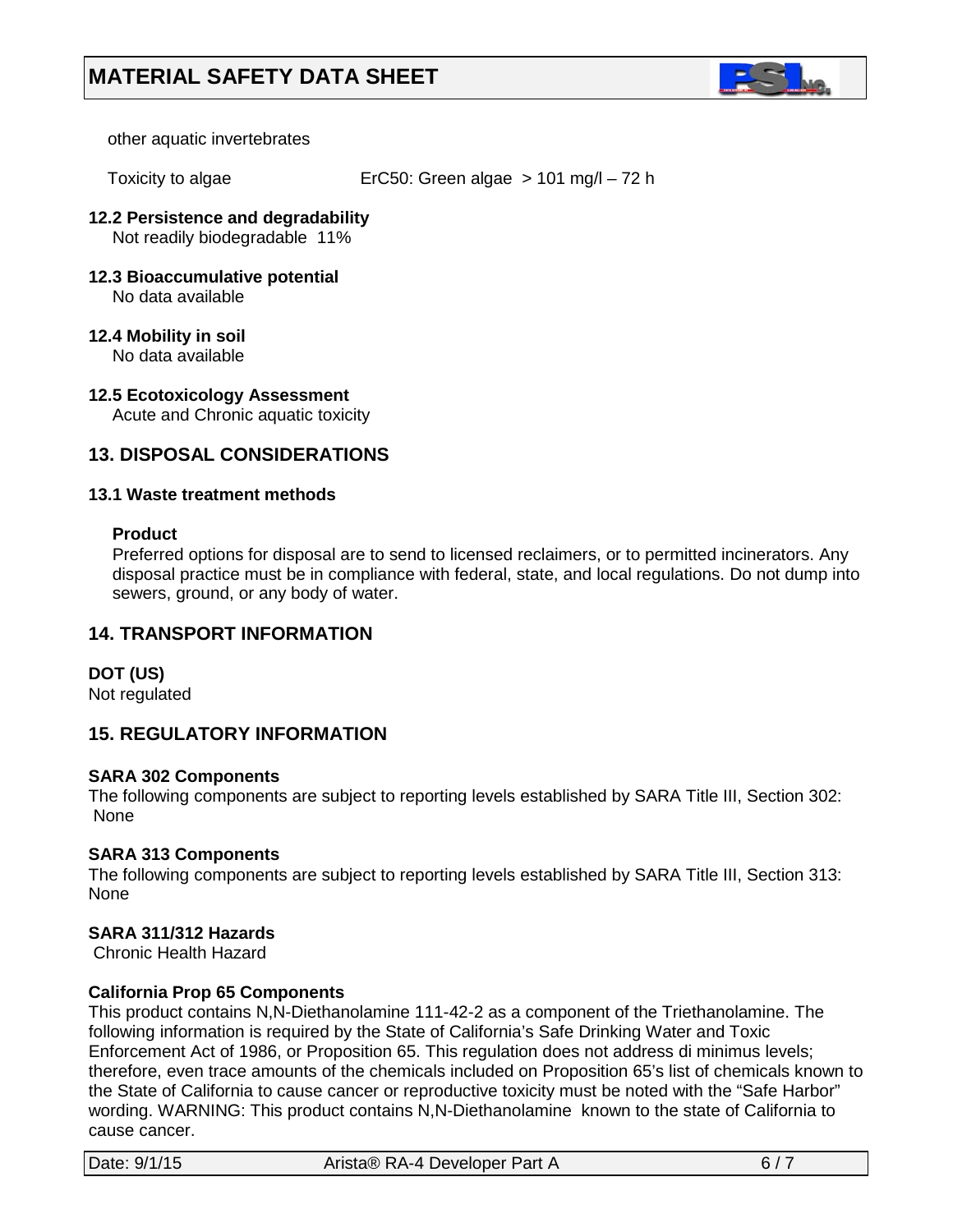

# **TSCA**

All ingredients in this finished product are listed on the EPA TSCA INVENTORY.

# **SCAQMD Rule 443.1**

Photochemically Reactive: No Maximum Grams of VOC per Liter: 0 g/L Vapor Pressure: N.E. mm Hg@ 20 Degrees C

# **16. OTHER INFORMATION**

#### **Full text of H-statements referred to under sections 2 and 3.**

Acute toxicity, (Category 4), Inhalation Acute toxicity, (Category 4), Dermal Causes eye irritation (Category 2B), H320 Causes skin irritation (Category 2), H314

#### **HMIS RATING**

Health: 1 Chronic: \* Flammability: 0

OTHER ADDITIONAL INFORMATION: The information contained herein is based on the data available to us and is believed to be accurate. However, no warranty is expressed or implied regarding the accuracy of this data or the results to be obtained from the use thereof. We assume no responsibility for the injuries from the use of the product described herein.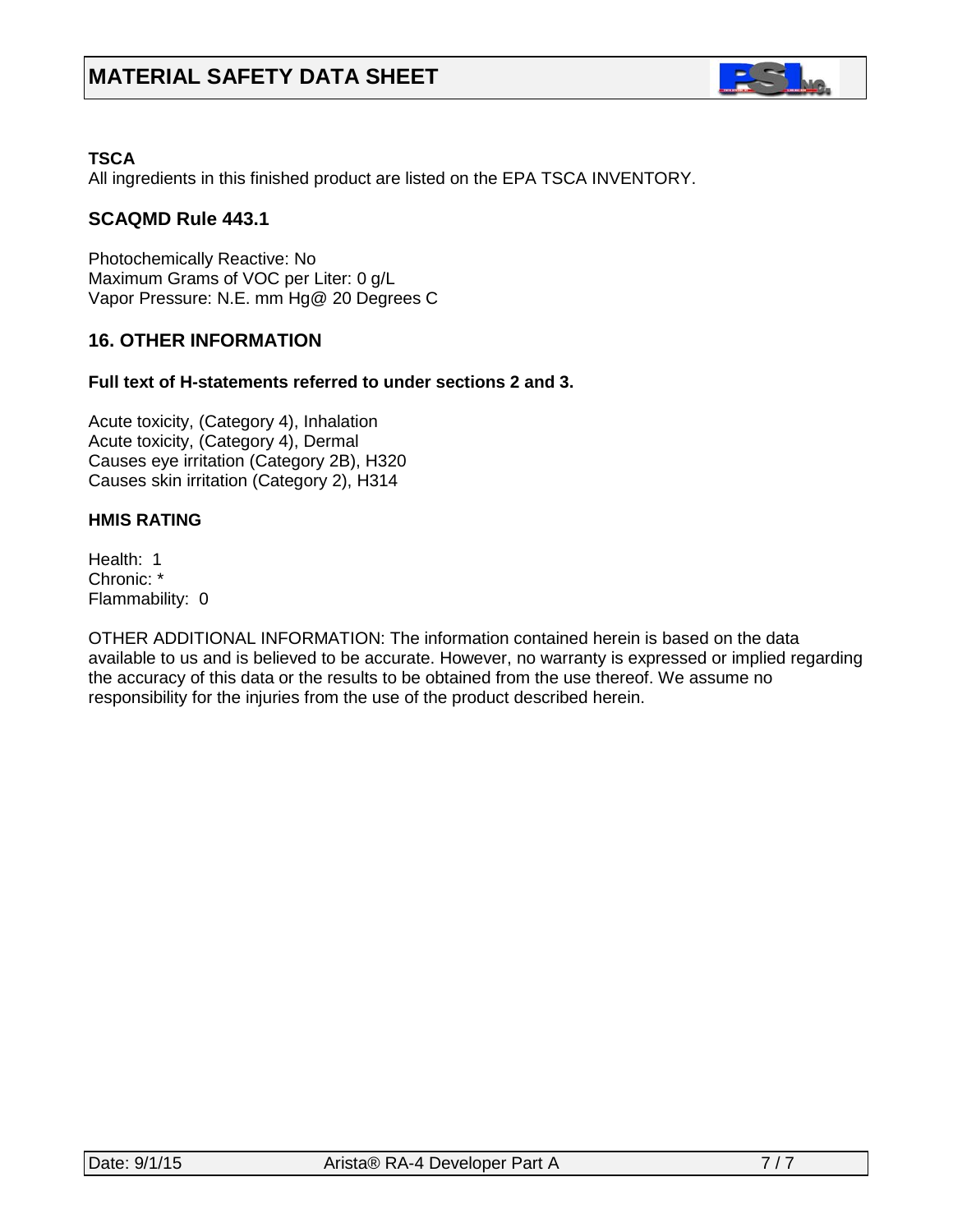

# **FREESTYLE PHOTOGRAPHIC SUPPLIES ARISTA® RA DEVELOPER PART B**

# **1. CHEMICAL PRODUCT AND COMPANY IDENTIFICATION**

Distributor: Freestyle Photographic Supplies Product Name: **RA DEVELOPER PART B** 5124 Sunset Blvd., Hollywood, CA 90027 Product Number: **101802, 101812 Product Use:** Photographic developer **Customer Information Phone Number:** 1-800-292-6137 **CHEMTREC®: 24 Hour Emergency Transport Phone Number: 1-800-424-9300**  Date Reviewed: 08/31/2015 Version 3.0

# **2. HAZARDOUS IDENTIFICATION**

# **2.1 Classification of the substance or mixture**

# **Health hazard**

Acute toxicity, Oral (Category 4), H302 Causes severe skin burns and eye damage (Skin Corr. 1B) H314 Serious eye damage (Category 1), H314 Skin sensitization (Category 2), H317 Harmful to aquatic life (Category 3), H402 Chronic aquatic toxicity (Category 1), H410

# **2.2 GHS Label elements, including precautionary statements**

# **Pictogram**



# **Signal Word: DANGER**

Hazard statement(s)

| H <sub>302</sub> | Harmful if swallowed                    |
|------------------|-----------------------------------------|
| H314             | Causes severe skin burns and eye damage |
| H317             | May cause allergic skin reaction        |
| H318             | Causes severe eye damage                |
| H335             | May cause respiratory irritation        |
| H402             | Harmful to aquatic life.                |
| H410             | Very toxic to aquatic life              |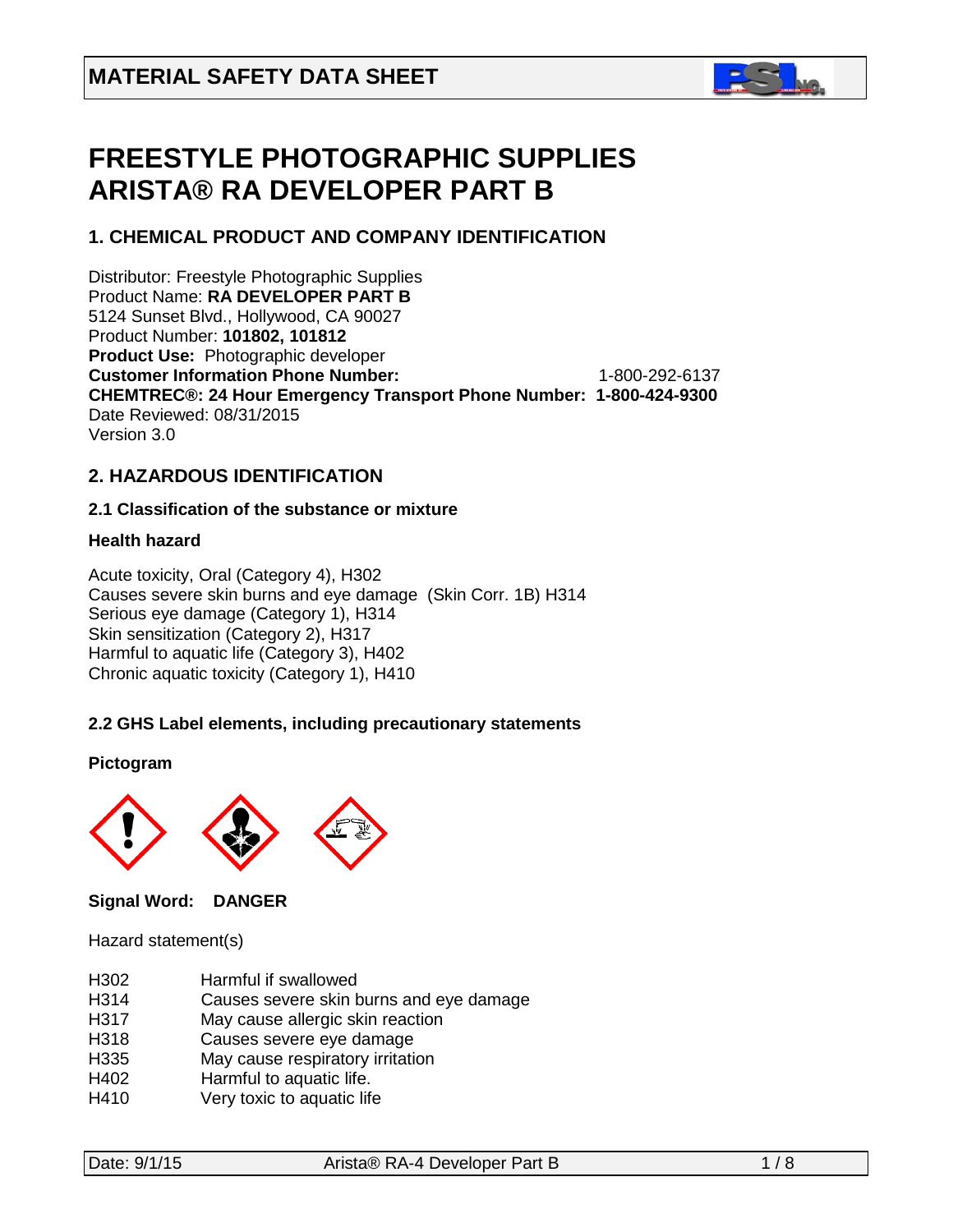

Precautionary statement(s)

| P <sub>201</sub>                     | Obtain special instructions before use                                                                                                                 |
|--------------------------------------|--------------------------------------------------------------------------------------------------------------------------------------------------------|
| P <sub>260</sub><br>P <sub>264</sub> | Do not breathe dust or mist<br>Wash skin thoroughly after handling                                                                                     |
| P270                                 | Do not eat, drink, or smoke when using this product                                                                                                    |
| P273                                 | Avoid release into the environment                                                                                                                     |
| P <sub>280</sub>                     | Wear protective gloves/ protective clothing/ eye protection/ face protection.                                                                          |
|                                      | P301 + P312 IF SWALLOWED; call a POISON CENTER or doctor/physician Do NOT induce                                                                       |
|                                      | vomiting                                                                                                                                               |
|                                      | P303 + P361 + P353 IF ON SKIN (or hair): Remove/ Take off immediately all contaminated clothing.<br>Rinse skin with water/ shower.                     |
|                                      | P304 + P340 IF INHALED: Remove victim to fresh air and keep at rest in a position comfortable<br>for breathing.                                        |
|                                      | P305 + P351 + P338 IF IN EYES: Rinse cautiously with water for several minutes. Remove contact<br>lenses, if present and easy to do. Continue rinsing. |
| P321                                 | Specific treatment (see supplemental first aid instructions on this label).                                                                            |
| P330                                 | Rinse mouth.                                                                                                                                           |
|                                      | P333 + P313 If skin irritation or rash occurs: Get medical advice/attention.                                                                           |
|                                      | P337 + P313 If eye irritation persists: Get medical advice/attention.                                                                                  |
| P363                                 | Wash contaminated clothing before reuse                                                                                                                |
| P391                                 | Collect spillage                                                                                                                                       |
| P <sub>501</sub>                     | Dispose of contents to an approved waste disposal plant.                                                                                               |

# **3. COMPOSITION/INFORMATION ON INGREDIENTS**

| <b>Chemical Name</b>                                                             | CAS        | <b>OHSA PEL</b> | <b>ACGIH TLV</b> | Weight %  |
|----------------------------------------------------------------------------------|------------|-----------------|------------------|-----------|
| LITHIUM SULFATE                                                                  | 12003-67-7 | $10$ mg/m $3$   | $TWA=15mg/m3$    | $15 - 20$ |
| $CD-3^*$                                                                         | 25646-71-3 | N.E.            | N.E.             | $10 - 15$ |
| <b>POTASSIUM SULFITE</b>                                                         | 10117-38-1 | N F.            | N.F.             | $1 - 3$   |
| *Manufacturer hygiene guidelines recommend exposure limits of 1mg/m <sup>3</sup> |            |                 |                  |           |

# **4. FIRST AID MEASURES**

# **4.1 Description of first aid measures**

- **Eye Contact:** Immediately flush eyes with plenty of water for at least 15 minutes. Get immediate medical attention.
- **Inhalation:** If symptomatic, remove to fresh air. If not breathing, give artificial respiration. If breathing is difficult, give oxygen. Get medical attention immediately.
- **Ingestion:** Do not induce vomiting. Only induce vomiting at the instruction of medical personnel. Call a physician or poison control center immediately. Never give anything by mouth to an unconscious person.
- **Skin Contact:** Flush skin with plenty of water and wash with a non-alkaline skin cleaner. Wash contaminated clothes before reuse. Get medical attention if irritation develops.
- **Aggravated Medical Conditions:** Individuals who are under the care of a physician or have chronic ailments, should consult a physician before using this product.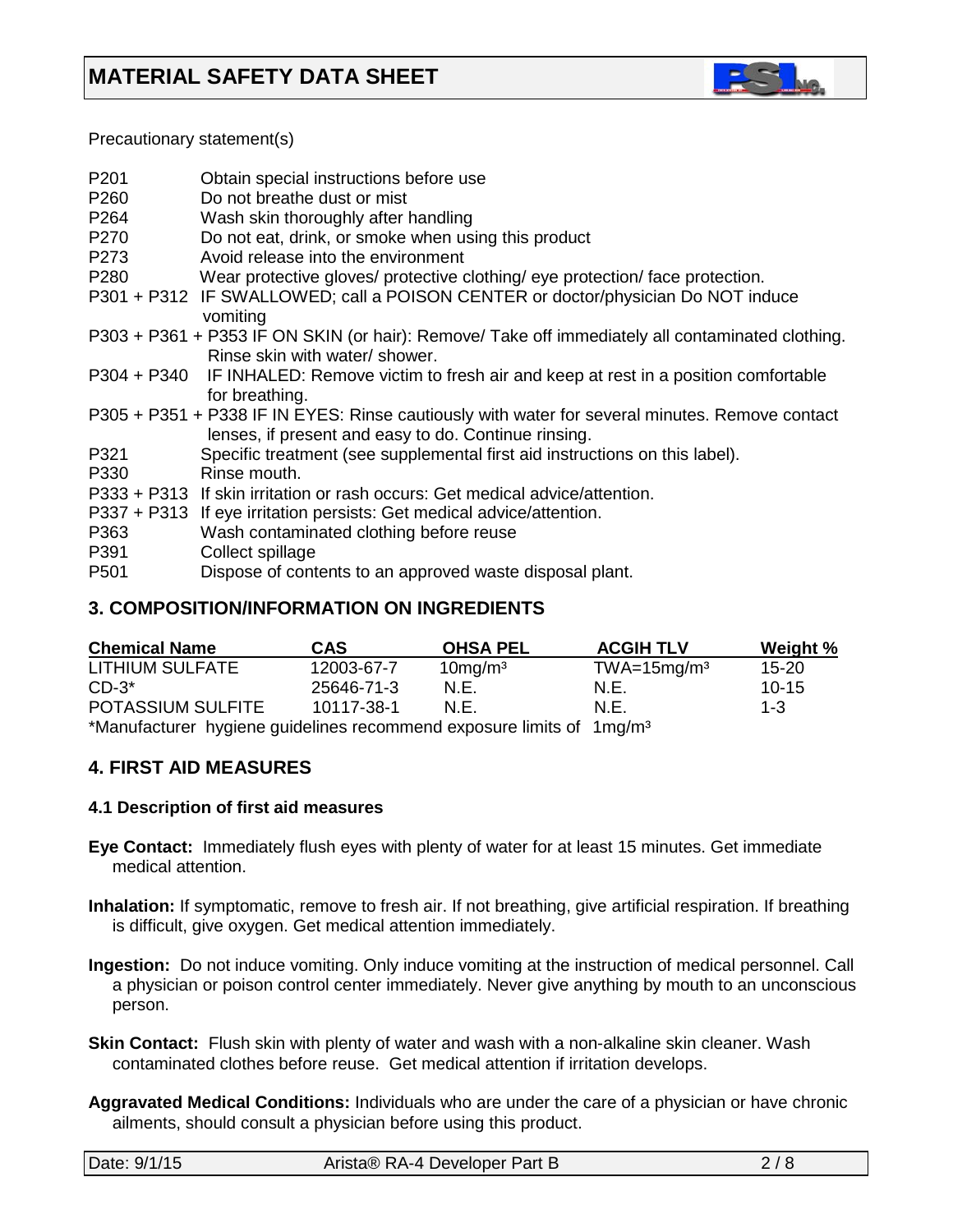

# **5. FIRE FIGHTING MEASURES**

#### **5.1 Extinguishing media**

Nonflammable. Water spray, carbon dioxide, dry chemical, alcohol foam.

#### **5.2 Special Hazards arising from substance or mixture**

 Fire or excessive heat may cause production of hazardous decomposition products. Combustion Products: Carbon dioxide, carbon monoxide, oxides of sulfur, oxides of nitrogen.

#### **5.3 Advise for firefighters**

Wear self-contained breathing NIOSH/MSHA approved apparatus and protective clothing to prevent contact with skin and eyes. Fire or excessive heat may produce hazardous decomposition products. Use water to keep containers cool.

# **6. ACCIDENTAL RELEASE MEASURES**

#### **6.1 Personal precautions, protective equipment and emergency procedures**

Review fire and explosion hazards and safety precautions before proceeding with cleanup. Use appropriate personal protective equipment. Avoid contact with skin and eyes. Stop the spillage. Dike the spill. Prevent liquid from entering sewers, waterways or low areas. May require neutralization if pH < 2.0. Absorb spillage in inert material. Soak up with sawdust, sand, or other absorbent material.

#### **6.2 Environmental precautions**

 Prevent liquid from entering sewers, waterways or low areas. Discharge to sewer requires approval of permitting authority and may require pre-treatment. Contaminated surfaces should be cleaned using water.

# **7. HANDLING AND STORAGE**

#### **7.1 Precautions for safe handling**

 Store in a cool, dry, well-ventilated area. Keep containers closed. Do not store or consume food, drink, or tobacco where they may become contaminated with this material.

#### **7.2 Conditions for safe storage, including any incompatibles**

Do not store with incompatible materials. Do not store with strong acids. All labeled precautions must be observed when handling, storing and transporting empty containers due to product residues. Triple rinse before disposal. Dispose of in a licensed facility.

# **8. EXPOSURE CONTROL / PERSONAL PROTECTION**

#### **8.1 Control parameters**

See Section 3.

#### **8.2 Exposure controls**

Use good personal hygiene when handling this product. Wash hands after use, before smoking, or using the toilet. Facilities storing or utilizing this material should be equipped with an eyewash facility and a safety shower.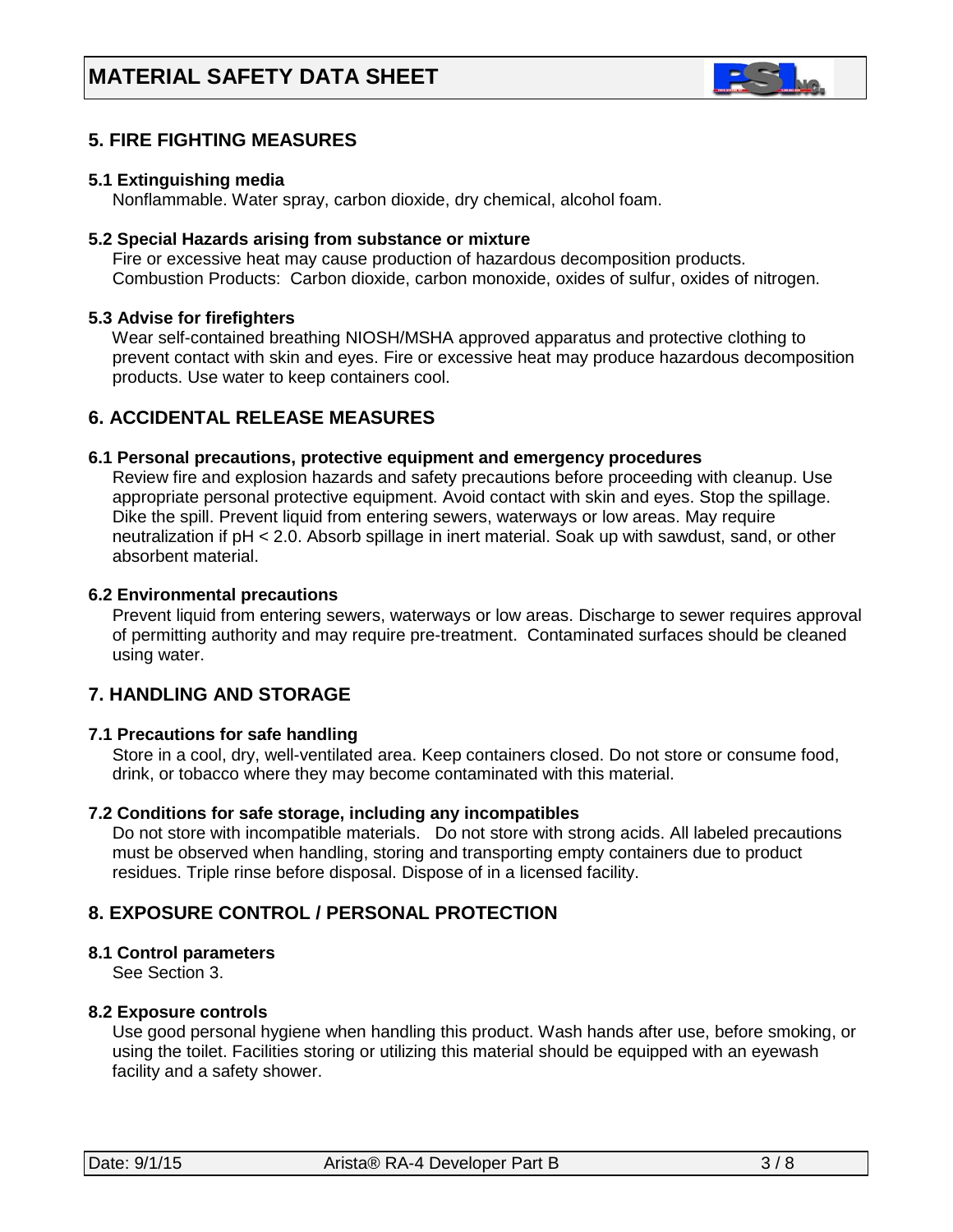

#### **Personal protective equipment**

**Eye Protection:** Safety glasses with side shields (or goggles).

**Respiratory Protection:** If use conditions generate decomposition vapors or fumes; use a NIOSH approved respirator with acid gas cartridges.

**Skin protection:** Latex, rubber, or neoprene waterproof gloves are recommended.

 **Body protection:** Rubber or plastic apron.

 **Respiratory protection:** Local exhaust ventilation is recommended. Ventilation must be adequate to keep hazardous ingredients below their exposure limits, typically 10 air changes per hour.

# **9. PHYSICAL AND CHEMICAL PROPERTIES**

# **9.1 Information on basic physical and chemical properties**

Appearance And Odor: Light straw color; sharp sulfur dioxide odor. Solubility In Water: Complete Boiling Point: > 100 ºC Flash Point: Nonflammable Specific Gravity: 1.205 Vapor Pressure: 18m Hg @ 20º C Melting Point: Not applicable Freezing Point: Not established Evaporation Rate: Not established Vapor Density: 0.6 (Air=1) Percent Volatile: 74.36 Ph: 1.25 Molecular Weight: Not applicable Pounds Per Gallon: 10.05 V.O.C is 0.

# **10. STABILITY AND REACTIVITY**

# **10.1 Reactivity**

None

**10.2 Chemical stability**

Stable

# **10.3 Possibility of hazardous reactions**

May produce oxides of sulfur, carbon, and nitrogen.

# **10.4 Conditions to avoid**

None

# **10.5 Incompatible Materials**

Bases and strong oxidizing agents.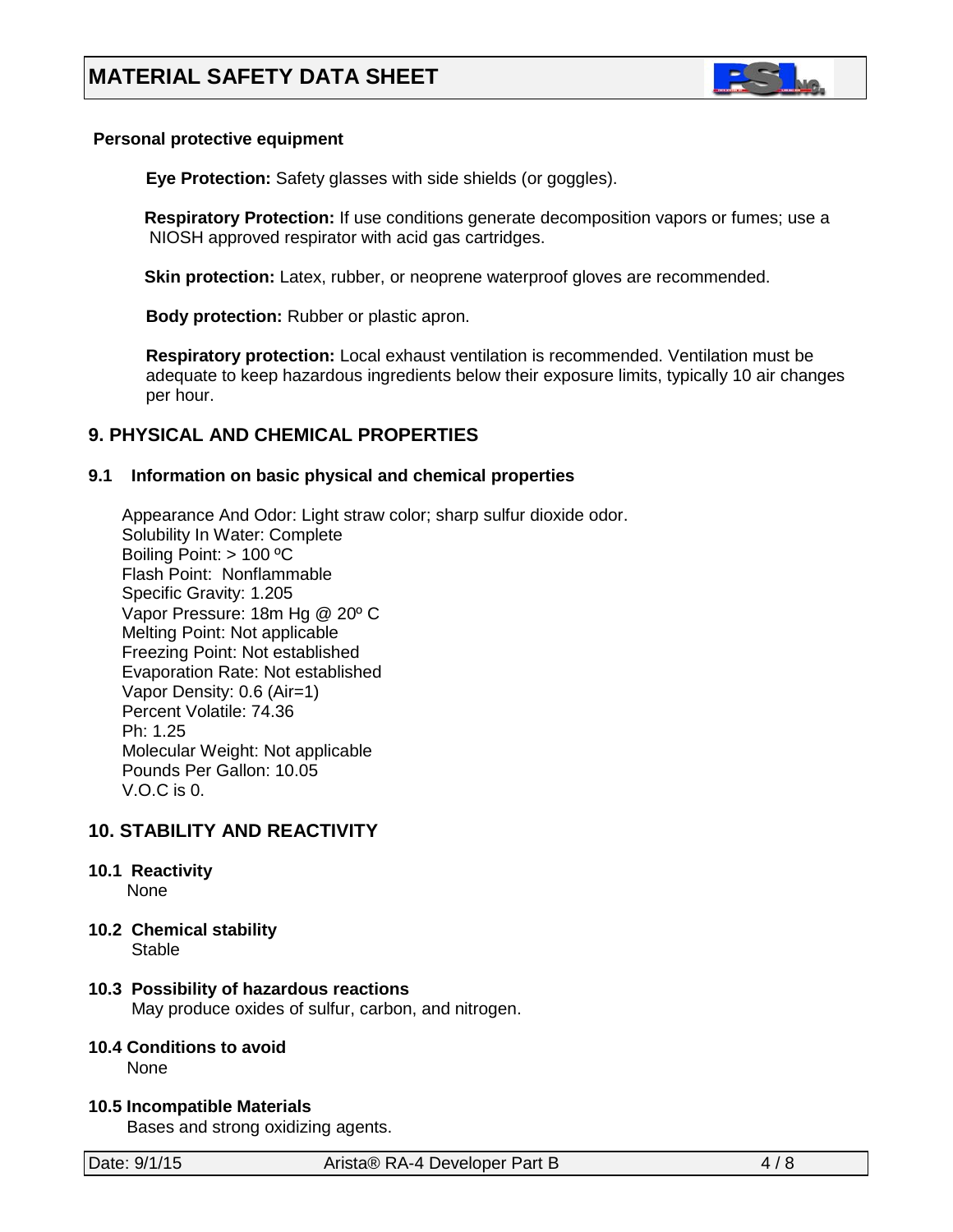

#### **10.6 Decomposition Products**

May produce oxides of sulfur, carbon, and nitrogen.

# **11. TOXICOLOGICAL INFORMATION**

### **11.1 Information of toxicological effects**

# **C***C***omponent information**

# *Lithium Sulfate 10377-48-7*

**Acute toxicity:** Acute Toxicity Category 4 LD50 Oral – rat – 613 mg/kg

Dermal: Based on the available data, the classification criteria are not met.

Inhalation: Based on the available data, the classification criteria are not met.

# **Skin irritation:**  Non corrosive **Eye irritation:**  Based on the available data, the classification criteria are not met. **Respiratory or Skin Sensitization** Based on the available data, the classification criteria are not met. **Carcinogenicity** Based on the available data, the classification criteria are not met. **Germ cell mutagenicity**

Based on the available data, the classification criteria are not met.

# *CD-3 25646-71-3*

Product is harmful by ingestion.

#### **Acute toxicity:**

LD50 Oral – rat – 248 (female)/ 400 (male) mg/kg

Dermal: No data available

Inhalation: No data available

**Skin irritation:**  No data available **Eye irritation:**  No data available **Respiratory or Skin Sensitization** No data available **Carcinogenicity**

Date: 9/1/15 Arista® RA-4 Developer Part B 5/8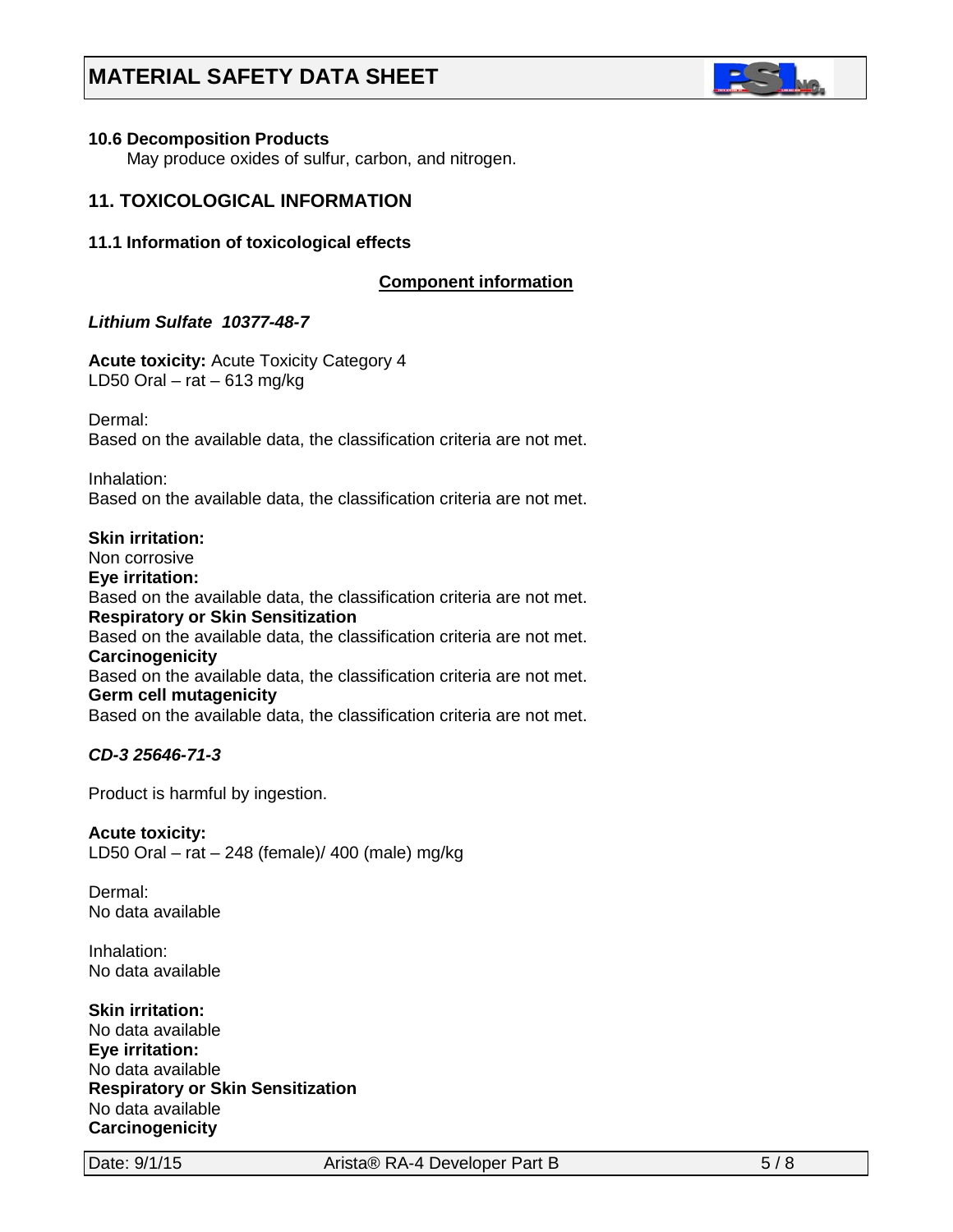

No data available **Germ cell mutagenicity** No data available

#### *Potassium Metabisulfite 16731-55-8*

**Acute toxicity:** Oral LD-50 (rat)  $>$  2,000 mg/kg<br>
Inhalation LD-50 (rat) No data available Inhalation LD-50 (rat) Dermal: No data available **Skin irritation:** No data available **Eye irritation:**  Eye – rabbit Result: Risk of serious damage to eyes **Respiratory or Skin Sensitization** No data available **Carcinogenicity/mutagenicity:** none **Reproductive toxicity;** Rat (Oral): Effects on Newborn: Growth statistics – reduced weight gain

# **12. ECOLOGICAL INFORMATION**

#### Co**C***C***omponent information**

#### *Lithium Sulfate 10377-48-7*

#### *Ecotoxicity*

No data available for this product. Based on the available data, the classification criteria are not met.

#### **12.2 Persistence and degradability**

No data available for this product.

#### **12.3 Bioaccumulative potential**

No data available

#### **12.4 Mobility in soil**

No data available

#### **12.5 Result of PBT and vPvB assessment**

Assessment not available as chemical assessment not required/not conducted

#### *CD-3 25646-71-3*

#### *Ecotoxicity*

Very toxic to aquatic organisms, may cause long-term adverse effects in the aquatic environment.

#### **12.2 Persistence and degradability**

Product is not biodegrabable.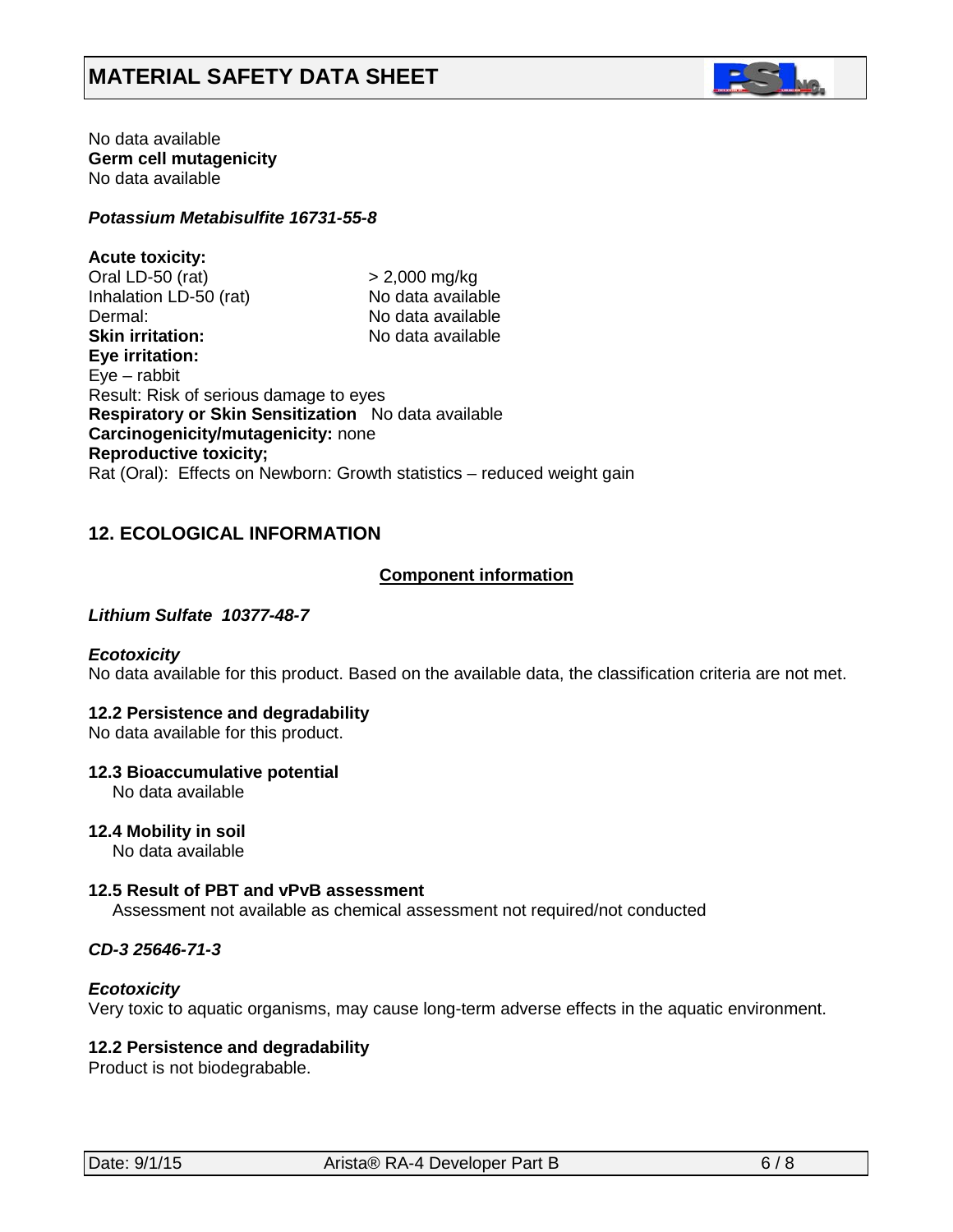

### *Potassium Metabisulfite 16731-55-8*

#### **12.1 Toxicity**

Toxicity to fish LC50- Danio rerio (zebra fish) -464-1,000 mg/l – 96h

# **12.2 Persistence and degradability**

No data available

# **12.3 Bioaccumulative potential**

No data available

# **12.4 Mobility in soil**

No data available

#### **12.5 Result of PBT and vPvB assessment**

Assessment not available as chemical assessment not required/not conducted

# **13. DISPOSAL CONSIDERATIONS**

#### **13.1 Waste treatment methods**

# **Product**

Preferred options for disposal are to send to licensed reclaimers, or to permitted incinerators. Any disposal practice must be in compliance with federal, state, and local regulations. Do not dump into sewers, ground, or any body of water.

# **14. TRANSPORT INFORMATION**

# **DOT (US)**

DOT Class: CORROSIVE LIQUID, ACIDIC, ORGANIC, N.O.S. (Contains: Methanesulfonamide, N-[2-[(4-Amino-3-Methylphenyl)Ethylamino-ethyl] -, Sulfate (2:3) Hazard Class: 8 UN No.: 3265 Packing Group: II Guide No: 153

Limited Quantity Exception may apply to this product, for "inner packagings not over 1.0L (0.3 gal) for liquids and 1.0 kg (2.2 lb) for solids". 173.154 (b) (1). Each package must conform to the packaging requirements of Subpart B of Part 173 and may not exceed 30 kg (66 lb) gross weight. For further information consult the 49 CFR.

DOT Class: CONSUMER COMMODITY, ORM-D Hazard Class: NOT APPLICABLE UN No.: NOT APPLICABLE Packing Group: NOT APPLICABLE Ship Name: PHOTOGRAPHIC DEVELOPER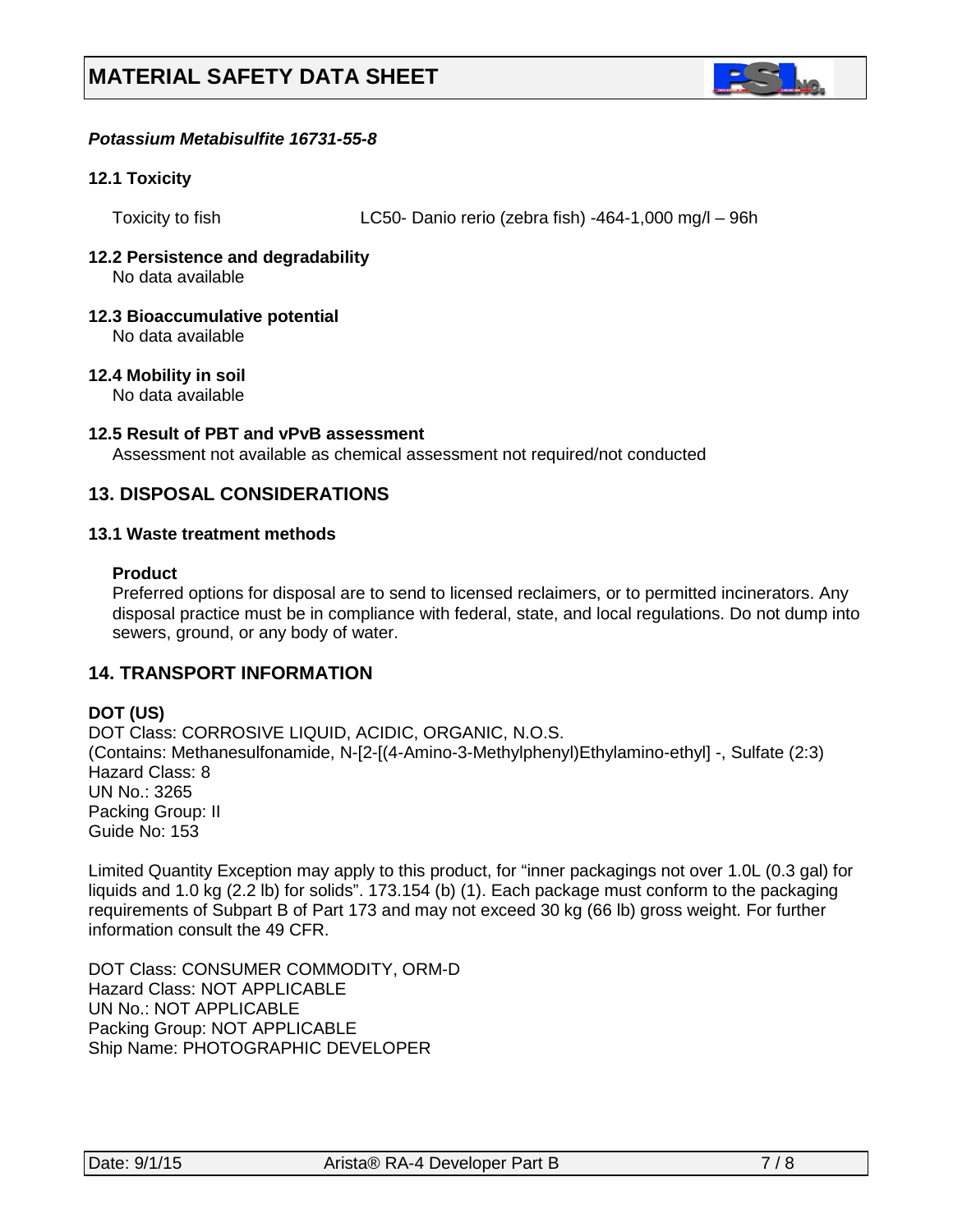

# **15. REGULATORY INFORMATION**

#### **SARA 302 Components**

The following components are subject to reporting: None

#### **SARA 313 Components**

The following components are subject to reporting levels established by SARA Title III, Section 313: None

# **SARA 311/312 Hazards**

Acute Health Hazard, Chronic Health Hazard

#### **California Prop 65 Components**

This product does not contain any chemicals known to the State of California to cause cancer, birth defects, or any other reproductive harm.

#### **TSCA**

All ingredients in this finished product are listed on the EPA TSCA INVENTORY.

# **SCAQMD Rule 443.1**

Photochemically Reactive: No Maximum Grams of VOC per Liter: 0 g/L Vapor Pressure: 18 mm Hg@ 20 Degrees C

# **16. OTHER INFORMATION**

# **Full text of H-statements referred to under sections 2 and 3.**

Acute toxicity, Oral (Category 4), H302 Causes severe skin burns and eye damage (Skin Corr. 1B) H314 Serious eye damage (Category 1), H314 Skin sensitization (Category 2), H317 Harmful to aquatic life (Category 3), H402 Chronic aquatic toxicity (Category 1), H410

# **HMIS RATING**

Health: 2 Chronic: \* Flammability: 0 Reactivity: 0

OTHER ADDITIONAL INFORMATION: The information contained herein is based on the data available to us and is believed to be accurate. However, no warranty is expressed or implied regarding the accuracy of this data or the results to be obtained from the use thereof. We assume no responsibility for the injuries from the use of the product described herein.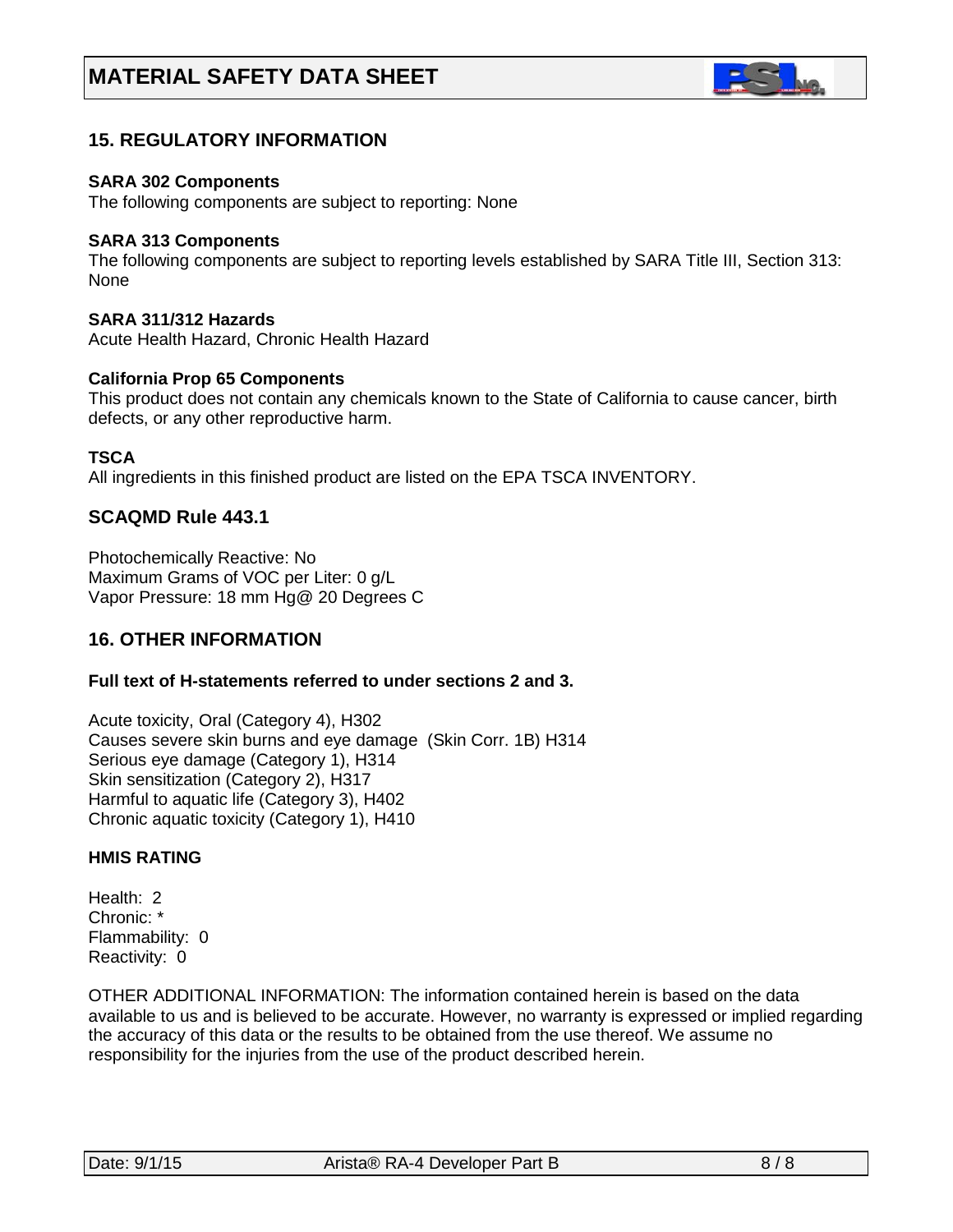

# **RA-4 RT DEVELOPER & RELENISHER PART A**

# **1. CHEMICAL PRODUCT AND COMPANY IDENTIFICATION**

Manufacturer: Photo Systems, Inc. 7200 Huron River Drive, Dexter, MI 48130 Product Name: **RA-4 RT DEVELOPER PART A**  Product Number: **10820, 10821 Product Use:** Photographic developer **Customer Information Phone Number:** 1-734-424-9625 **CHEMTREC®: 24 Hour Emergency Transport Phone Number: 1-800-424-9300**  Date Reviewed: 08/24/2015 Version 3.0

# **2. HAZARDOUS IDENTIFICATION**

# **2.1 Classification of the substance or mixture**

# **Health hazard**

Acute toxicity, (Category 4), Inhalation Acute toxicity, (Category 4), Dermal Causes eye irritation (Category 2B), H320 Causes skin irritation (Category 2), H314

# **2.2 GHS Label elements, including precautionary statements**

**Pictogram**



#### **Signal Word: WARNING**

Hazard statement(s)

- H312 + H332 Harmful is contact with skin or if inhales.
- H335 May cause respiratory irritation

Precautionary statement(s)

| P261 | Avoid breathing mist |  |
|------|----------------------|--|
|------|----------------------|--|

- P280 Wear protective gloves, eye protection
- P303 + P353 + P361 IF ON SKIN: Wash with plenty of soap
- P304 + P340 IF INHALED: Remove victim to fresh air and keep at rest in a position comfortable for breathing.
- P312 Call a POISON CENTER or doctor if you feel unwell.
- P363 Wash contaminated clothing before reuse
- P501 Dispose of contents to an approved waste disposal plant.

| Date: 8/24/15 | RA-4 RT Developer & Replenisher Part A |  |
|---------------|----------------------------------------|--|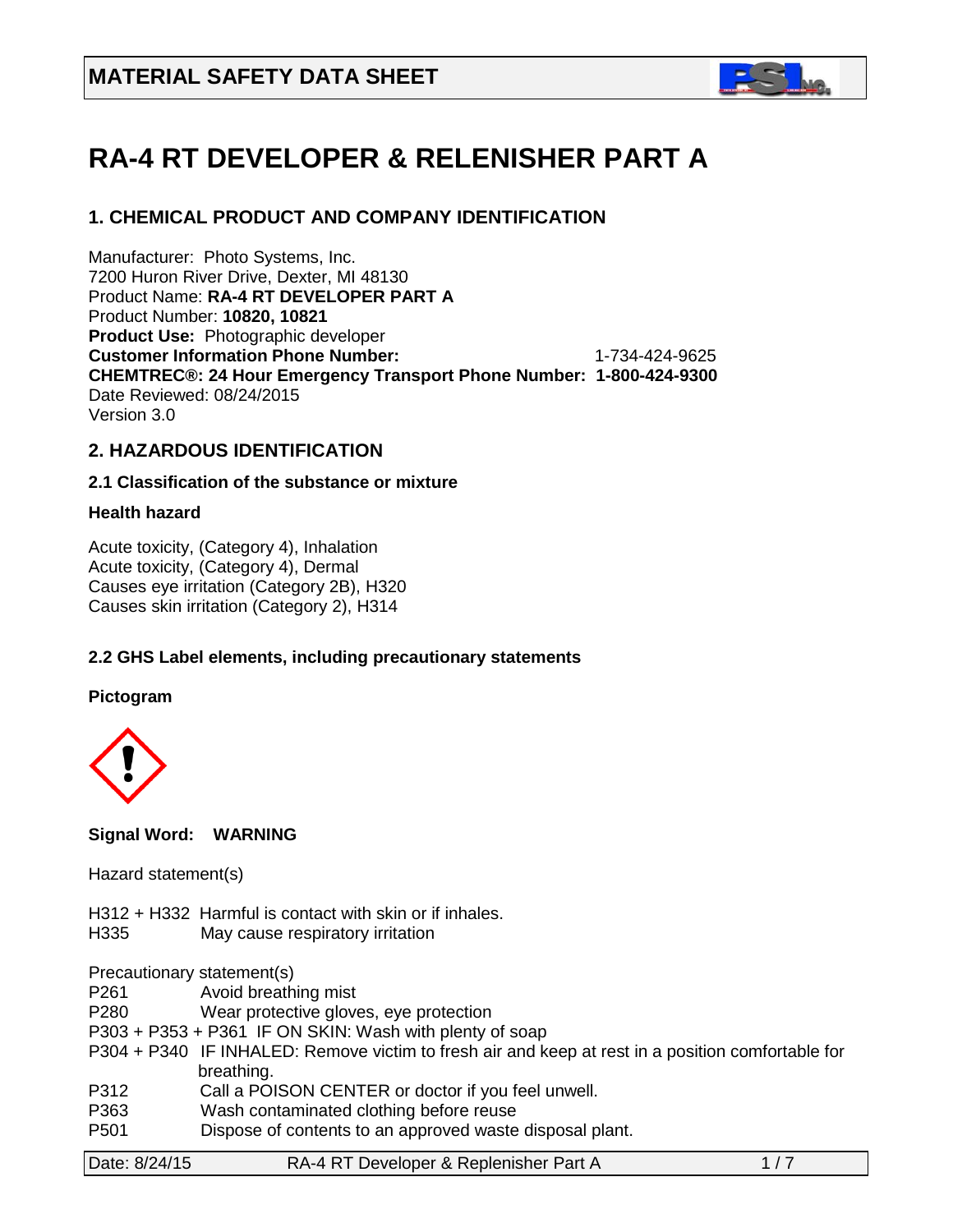

# **3. COMPOSITION/INFORMATION ON INGREDIENTS**

| <b>Chemical Name</b>        | CAS      | <b>OHSA PEL</b>         | <b>ACGIH TLV</b>    | Weight % |
|-----------------------------|----------|-------------------------|---------------------|----------|
| <b>TRIETHANOLAMINE</b>      | 102-71-6 | $0.2 \,\mathrm{mg/m^3}$ | $5 \text{mg/m}^3$   | 25-35    |
| <b>DIETHYLHYDROXYLAMINE</b> | 371084-7 | N.E.                    | 2 ppm               | $5 - 15$ |
| <b>GLACIAL ACETIC ACID</b>  | 69-19-7  | $25 \text{ mg/m}^3$     | $25 \text{ mg/m}^3$ | $\leq 1$ |

### **4. FIRST AID MEASURES**

#### **4.1 Description of first aid measures**

- **Eye Contact:** Immediately flush eyes with plenty of water for at least 15 minutes while holding eyelids apart. DO NOT remove contact lenses, if worn. Get immediate medical attention if irritation persists.
- **Inhalation:** If symptomatic, remove to fresh air. If not breathing, give artificial respiration. If breathing is difficult, give oxygen. Get medical attention immediately.
- **Ingestion:** Seek medical attention or contact a poison control center. If individual is drowsy or unconscious, do not give anything by mouth. Place individual on left side with head down.
- **Skin Contact:** Flush skin with plenty of water and wash with a non-alkaline skin cleaner. Wash contaminated clothes before reuse. Get medical attention if irritation develops.

**Aggravated Medical Conditions:** Skin contact may aggravate an existing dermatitis.

# **5. FIRE FIGHTING MEASURES**

#### **5.1 Extinguishing media**

Nonflammable -Use agent appropriate for surrounding fire.

#### **5.2 Special Hazards arising from substance or mixture**

 Fire or excessive heat may cause production of hazardous decomposition products. Combustion Products: Combustion Products: Carbon dioxide, carbon monoxide, oxides of nitrogen.

#### **5.3 Advise for firefighters**

Wear self-contained breathing NIOSH/MSHA approved apparatus and protective clothing to prevent contact with skin and eyes.

# **6. ACCIDENTAL RELEASE MEASURES**

#### **6.1 Personal precautions, protective equipment and emergency procedures**

Review fire and explosion hazards and safety precautions before proceeding with cleanup. Use appropriate personal protective equipment. Avoid contact with skin and eyes. Stop the spillage. Dike the spill. Soak up with sawdust, sand, or other absorbent material. Remove non usable solid material and/or contaminated soil for disposal in an approved and permitted landfill.

#### **6.2 Environmental precautions**

 Prevent liquid from entering sewers, waterways or low areas. Discharge to sewer requires approval of permitting authority and may require pre-treatment. Contaminated surfaces should be cleaned

| Date: 8/24/15 | RA-4 RT Developer & Replenisher Part A |  |
|---------------|----------------------------------------|--|
|               |                                        |  |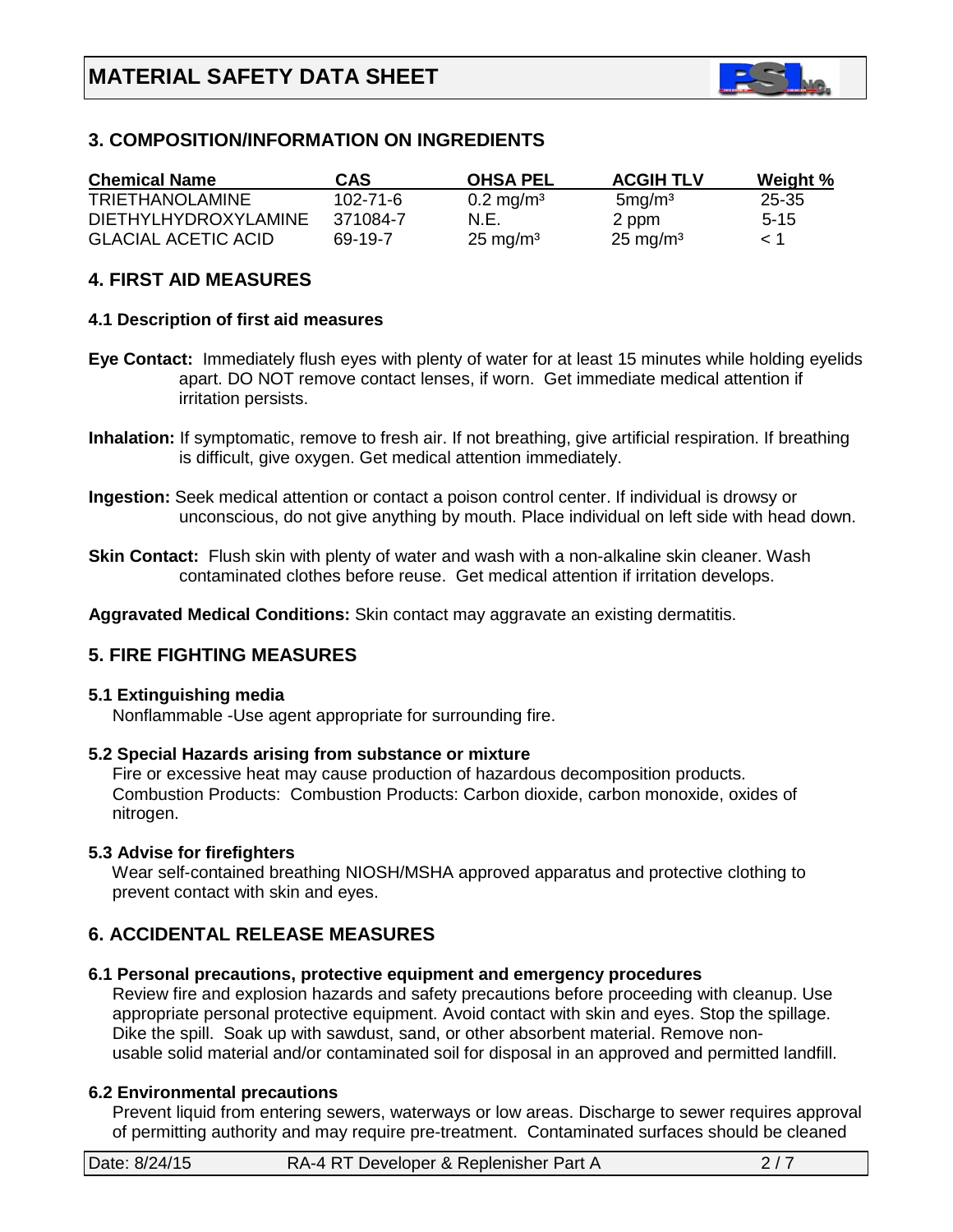

using water.

# **7. HANDLING AND STORAGE**

### **7.1 Precautions for safe handling**

 Do not breathe vapor. Avoid contact with skin and eyes. Store in a cool, dry, well-ventilated area. Keep containers closed. Do not store or consume food, drink, or tobacco where they may become contaminated with this material.

#### **7.2 Conditions for safe storage, including any incompatibles**

All labeled precautions must be observed when handling, storing and transporting empty containers due to product residues. Triple rinse before disposal. Dispose of in a licensed facility.

# **8. EXPOSURE CONTROL / PERSONAL PROTECTION**

#### **8.1 Control parameters**

See Section 3.

#### **8.2 Exposure controls**

Use good personal hygiene when handling this product. Wash hands after use, before smoking, or using the toilet. Facilities storing or utilizing this material should be equipped with an eyewash facility and a safety shower.

#### **Personal protective equipment**

**Eye Protection:** Safety glasses with side shields (or goggles).

**Respiratory Protection:** When this product is used in the intended way, no respiratory protection is anticipated to be necessary.

**Skin protection:** Latex, rubber, or neoprene waterproof gloves are recommended.

 **Body protection:** Rubber or plastic apron.

 **Ventilation protection:** Local exhaust ventilation is recommended. Ventilation must be adequate to keep hazardous ingredients below their exposure limits. Good ventilation of 10 room volumes per hour. Ventilation rates should match conditions of use.

# **9. PHYSICAL AND CHEMICAL PROPERTIES**

# **9.1 Information on basic physical and chemical properties**

 **Appearance And Odor:** Light yellow liquid, slight odor. **Solubility In Water:** Complete  **Boiling Point:** > 100°C  **Vapor Pressure:** Not established **Specific Gravity:** 1.054 **Melting Point:** Not applicable **Freezing Point:** Not established **Evaporation Rate:** Not established **Vapor Density:** Not established **Percent Volatile:** 72.14

|  | Date: 8/24/15 |  |
|--|---------------|--|
|--|---------------|--|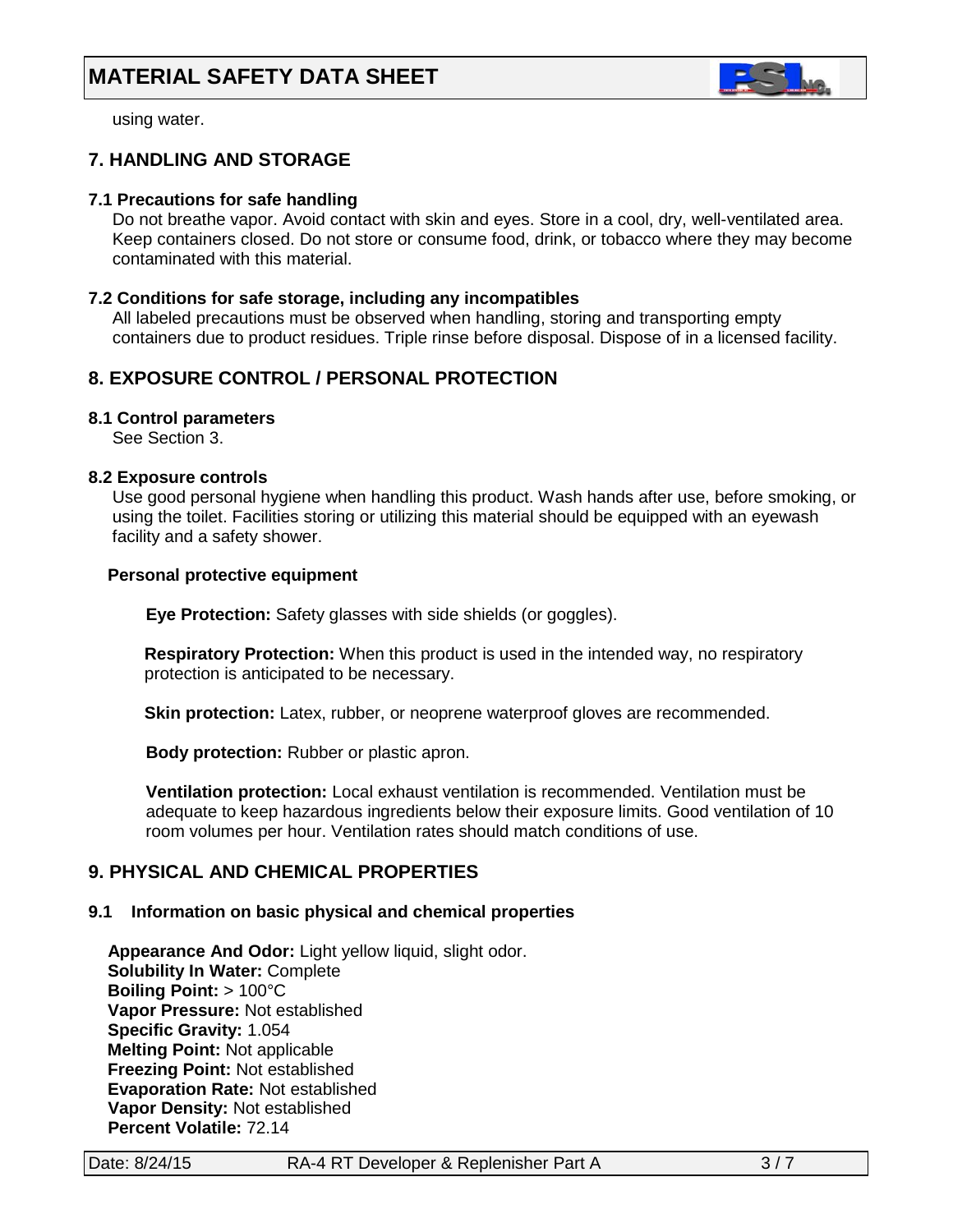

 **Ph:** 10.4 **Molecular Weight:** Not applicable  **Pounds Per Gallon:** 8.80 **V.O.C.** = 3.5 g/L or 0.33%, or 1.23 lb. /gal.

# **10. STABILITY AND REACTIVITY**

- **10.1 Reactivity** No data available
- **10.2 Chemical stability** Stable under recommended storage conditions.
- **10.3 Possibility of hazardous reactions** No data available
- **10.4 Conditions to avoid** Strong acids and oxidizing agents.

# **10.5 Incompatible Materials**

Strong acids and oxidizing agents.

**10.6 Decomposition Products** May produce oxides of nitrogen and carbon.

# **11. TOXICOLOGICAL INFORMATION**

**11.1 Information of toxicological effects**

#### **Component information**

# *Triethanolamine 102-71-6*

#### **Acute toxicity:**

| Oral:       | LD50 (Mouse): 5,846 mg/kg    |
|-------------|------------------------------|
| Oral:       | LD50 (Rat): 5,530 mg/kg      |
| Oral:       | LD50 (Rabbit): 2,200 mg/kg   |
| Dermal:     | LD50 (Rabbit) : $>22.5$ g/kg |
| Inhalation: | No data available            |

| <b>Skin irritation:</b> | Rabbit            |
|-------------------------|-------------------|
|                         | Non irritant      |
| Eye irritation:         | Rabbit            |
|                         | No eye irritation |

#### **Respiratory or skin sensitization:** No data available

#### **Carcinogenicity/mutagenicity:** none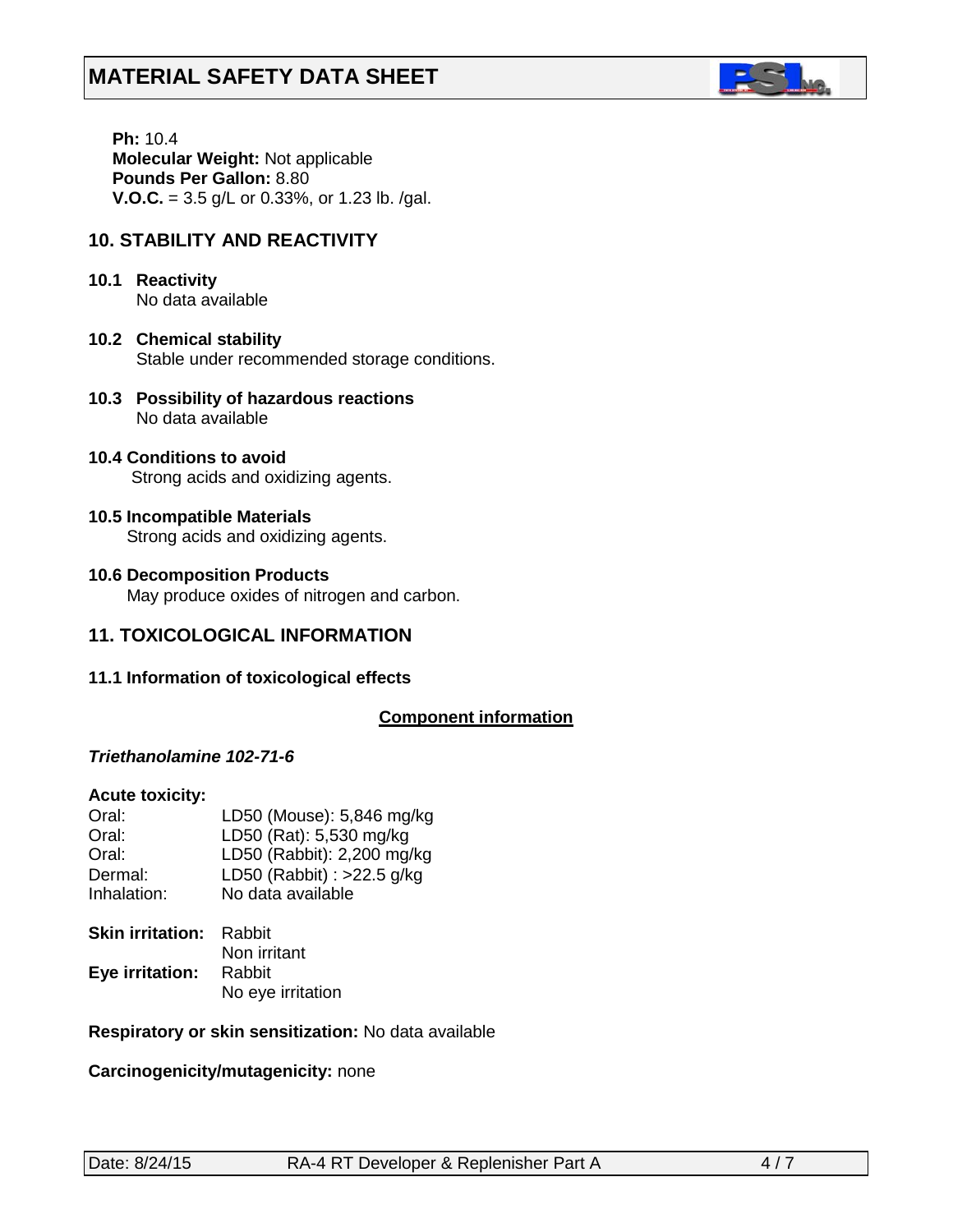

# *DEHA (N, N-Diethylhydroxylamine), 99% 3710-84-7*

| <b>Acute toxicity:</b>                                         |                                                                                      |
|----------------------------------------------------------------|--------------------------------------------------------------------------------------|
| Oral LD-50 (rat)                                               | 2,190 mg/kg                                                                          |
| Inhalation LC-50 (rat)                                         | 19 mg/l - 4 h                                                                        |
| Dermal: LD-50 (rabbit)                                         | $1,300 \,\mathrm{mg/l}$                                                              |
| <b>Skin irritation:</b><br>Eye irritation:                     | May cause skin irritation and/or dermatitis<br>No irritation                         |
|                                                                | Vapors may cause irritation to the eyes, respiratory system and<br>the skin.         |
|                                                                | Respiratory or Skin Sensitization Did not cause sensitization on laboratory animals. |
| <b>Reproductive toxicity:</b><br>Carcinogenicity/mutagenicity: | No data available<br>none                                                            |

# **12. ECOLOGICAL INFORMATION**

# *<sup>U</sup>***Component information**

#### *Triethanolamine 102-71-6*

### **12.1 Toxicity**

| Toxicity to fish            | LC0-Lepomis macrochirus (bluegill) $-$ 450-1,000 mg/l $-$ 96h |
|-----------------------------|---------------------------------------------------------------|
| Toxicity to daphnia and     | LC50 – Daphnia magna (Water flea) – 609.98 mg/l – 48 h        |
| other aquatic invertebrates |                                                               |

#### **12.2 Persistence and degradability**

Biodegradability Result: 96% - Readily biodegradable

# **12.3 Bioaccumulative potential**

No data available

#### **12.4 Mobility in soil** No data available

#### **12.5 Result of PBT and vPvB assessment** Assessment not available as chemical assessment not required/not conducted

#### *DEHA (N, N-Diethylhydroxylamine), 99% 3710-84-7*

#### **12.1 Toxicity**

| Toxicity to fish        | LC50: Pimephales promelas (fathead minnow) $-$ 134 mg/l $-$ 96h |
|-------------------------|-----------------------------------------------------------------|
| Toxicity to daphnia and | $EC50 - Daphnia magna (Water flea) - 8.2 mg/l - 48 h$           |

| Date: 8/24/15 | RA-4 RT Developer & Replenisher Part A |  |
|---------------|----------------------------------------|--|
|---------------|----------------------------------------|--|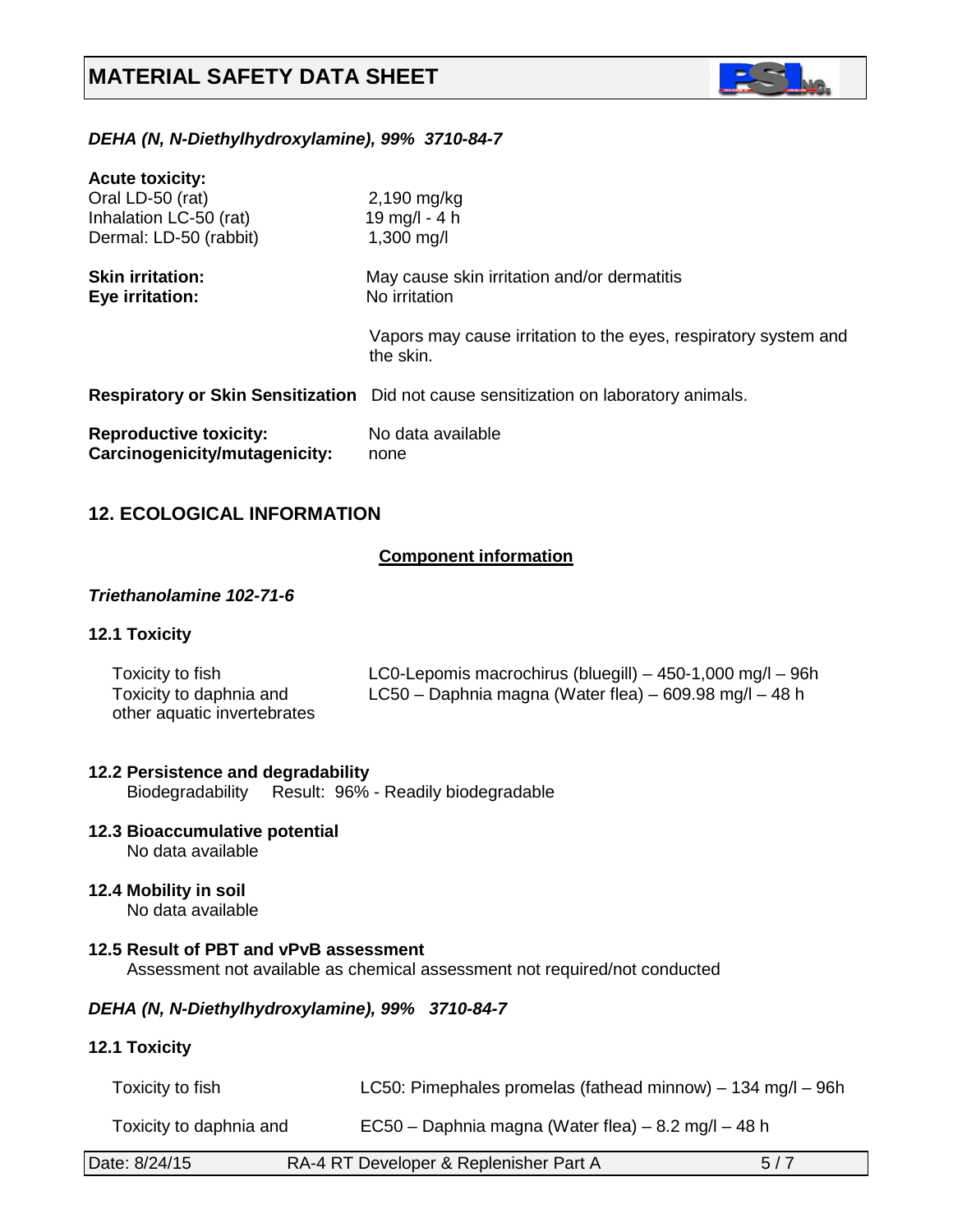

other aquatic invertebrates

Toxicity to algae ErC50: Green algae > 101 mg/l – 72 h

# **12.2 Persistence and degradability**

Not readily biodegradable 11%

- **12.3 Bioaccumulative potential** No data available
- **12.4 Mobility in soil** No data available
- **12.5 Ecotoxicology Assessment** Acute and Chronic aquatic toxicity

# **13. DISPOSAL CONSIDERATIONS**

# **13.1 Waste treatment methods**

#### **Product**

Preferred options for disposal are to send to licensed reclaimers, or to permitted incinerators. Any disposal practice must be in compliance with federal, state, and local regulations. Do not dump into sewers, ground, or any body of water.

# **14. TRANSPORT INFORMATION**

# **DOT (US)**

Not regulated

# **15. REGULATORY INFORMATION**

# **SARA 302 Components**

The following components are subject to reporting levels established by SARA Title III, Section 302: None

# **SARA 313 Components**

The following components are subject to reporting levels established by SARA Title III, Section 313: None

# **SARA 311/312 Hazards**

Chronic Health Hazard

#### **California Prop 65 Components**

This product contains N,N-Diethanolamine 111-42-2 as a component of the Triethanolamine. The following information is required by the State of California's Safe Drinking Water and Toxic Enforcement Act of 1986, or Proposition 65. This regulation does not address di minimus levels; therefore, even trace amounts of the chemicals included on Proposition 65's list of chemicals known to the State of California to cause cancer or reproductive toxicity must be noted with the "Safe Harbor" wording. WARNING: This product contains N,N-Diethanolamine known to the state of California to cause cancer.

| Date: 8/24/15 | RA-4 RT Developer & Replenisher Part A | 6/7 |
|---------------|----------------------------------------|-----|
|               |                                        |     |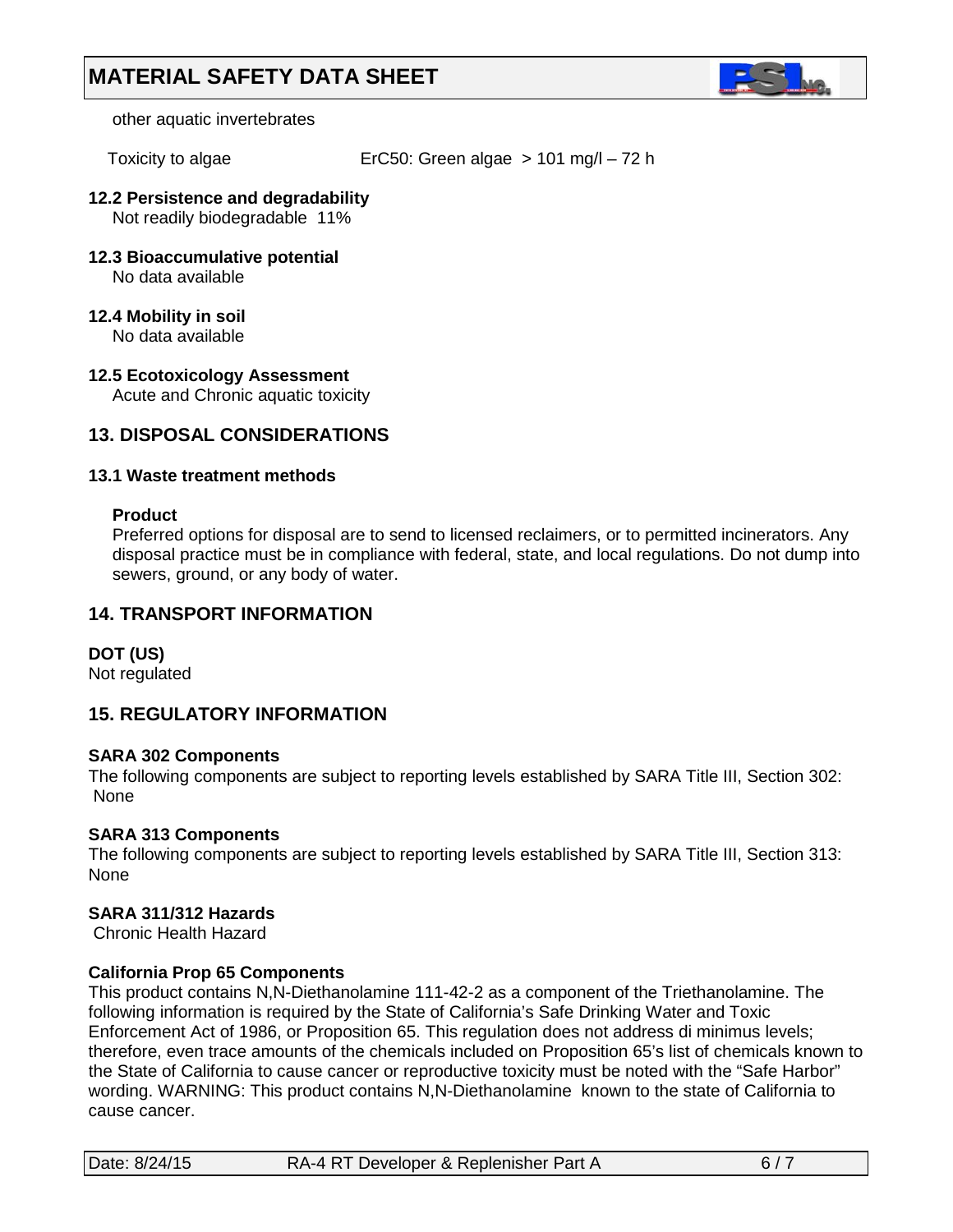

# **TSCA**

All ingredients in this finished product are listed on the EPA TSCA INVENTORY.

# **SCAQMD Rule 443.1**

Photochemically Reactive: No Maximum Grams of VOC per Liter: 3.5 g/L Vapor Pressure: N.E. mm Hg@ 20 Degrees C

# **16. OTHER INFORMATION**

# **Full text of H-statements referred to under sections 2 and 3.**

Acute toxicity, (Category 4), Inhalation Acute toxicity, (Category 4), Dermal Causes eye irritation (Category 2B), H320 Causes skin irritation (Category 2), H314

# **HMIS RATING**

Health: 1 Chronic: \* Flammability: 0

OTHER ADDITIONAL INFORMATION: The information contained herein is based on the data available to us and is believed to be accurate. However, no warranty is expressed or implied regarding the accuracy of this data or the results to be obtained from the use thereof. We assume no responsibility for the injuries from the use of the product described herein.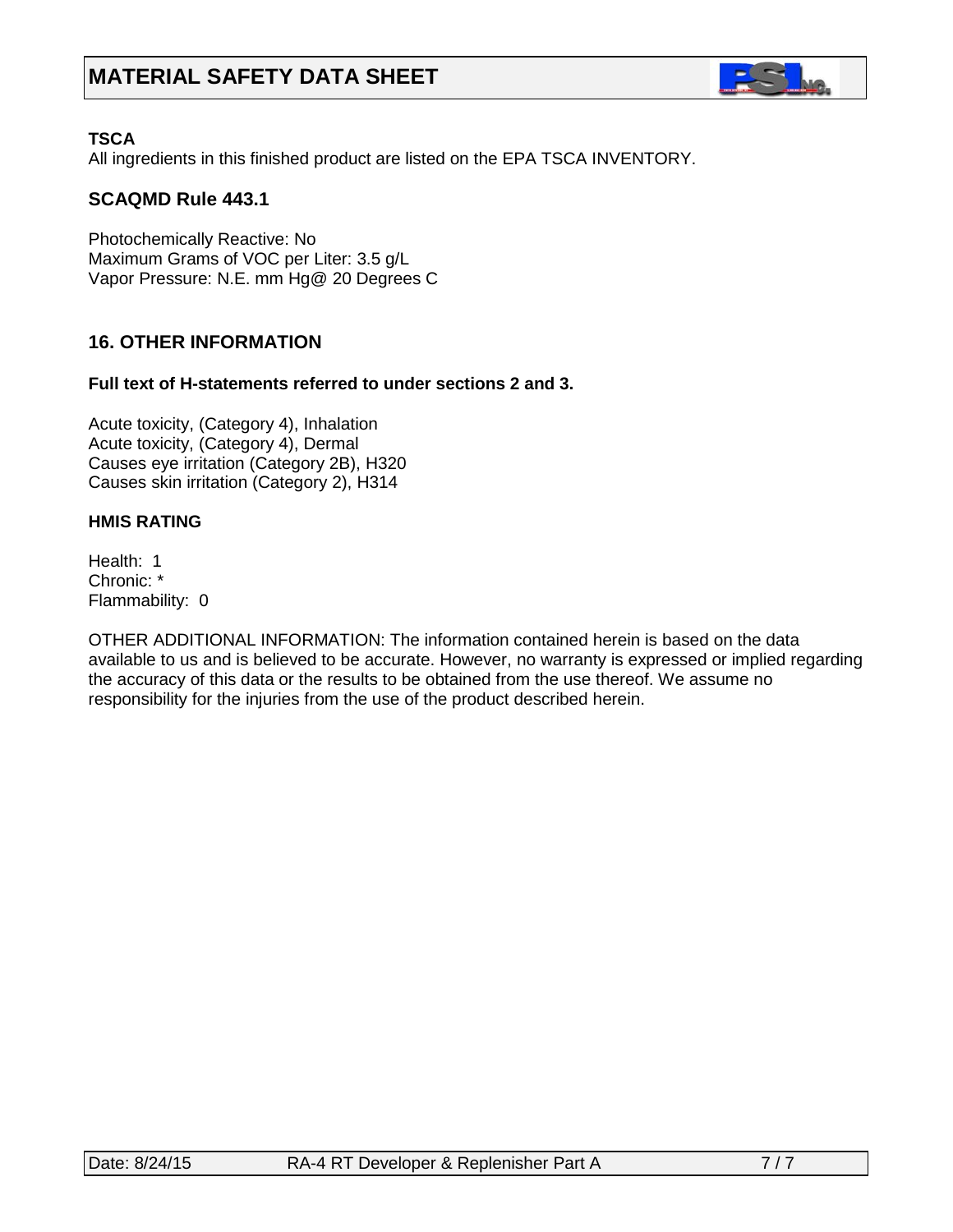

# **RA-4 RT DEVELOPER & RELENISHER PART B**

# **1. CHEMICAL PRODUCT AND COMPANY IDENTIFICATION**

Manufacturer: Photo Systems, Inc. 7200 Huron River Drive, Dexter, MI 48130 Product Name: **RA-4 RT DEVELOPER PART A B** Product Number: **10820, 10821 Product Use:** Photographic developer **Customer Information Phone Number:** 1-734-424-9625 **CHEMTREC®: 24 Hour Emergency Transport Phone Number: 1-800-424-9300**  Date Reviewed: 08/24/2015 Version 3.0

# **2. HAZARDOUS IDENTIFICATION**

# **2.1 Classification of the substance or mixture**

# **Health hazard**

Acute toxicity, Oral (Category 4), H302 Causes severe skin burns and eye damage (Skin Corr. 1B) H314 Serious eye damage (Category 1), H314 Skin sensitization (Category 2), H317 Harmful to aquatic life (Category 3), H402 Chronic aquatic toxicity (Category 1), H410

# **2.2 GHS Label elements, including precautionary statements**

#### **Pictogram**



# **Signal Word: DANGER**

Hazard statement(s)

- H<sub>302</sub> Harmful if swallowed<br>H<sub>314</sub> Causes severe skin h
- Causes severe skin burns and eye damage
- H317 May cause allergic skin reaction
- H318 Causes severe eye damage
- H335 May cause respiratory irritation
- H402 Harmful to aquatic life.
- H410 Very toxic to aquatic life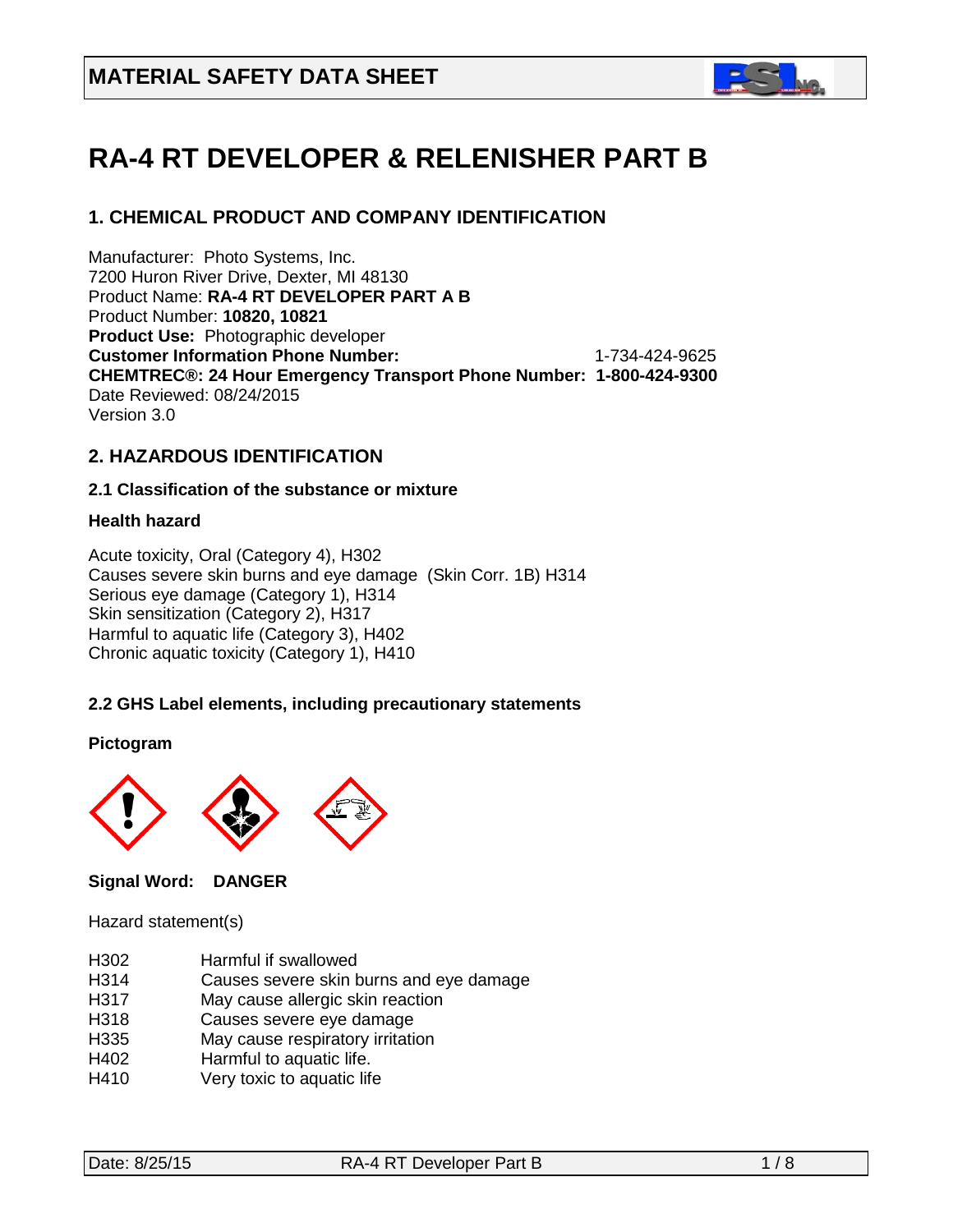

Precautionary statement(s)

| P201             | Obtain special instructions before use                                                           |
|------------------|--------------------------------------------------------------------------------------------------|
| P260             | Do not breathe dust or mist                                                                      |
| P <sub>264</sub> | Wash skin thoroughly after handling                                                              |
| P270             | Do not eat, drink, or smoke when using this product                                              |
| P273             | Avoid release into the environment                                                               |
| P280             | Wear protective gloves/ protective clothing/ eye protection/ face protection.                    |
|                  | P301 + P312 IF SWALLOWED; call a POISON CENTER or doctor/physician Do NOT induce                 |
|                  | vomiting                                                                                         |
|                  | P303 + P361 + P353 IF ON SKIN (or hair): Remove/ Take off immediately all contaminated clothing. |
|                  | Rinse skin with water/ shower.                                                                   |
|                  | P304 + P340 IF INHALED: Remove victim to fresh air and keep at rest in a position comfortable    |
|                  | for breathing.                                                                                   |
|                  | P305 + P351 + P338 IF IN EYES: Rinse cautiously with water for several minutes. Remove contact   |
|                  | lenses, if present and easy to do. Continue rinsing.                                             |
| P321             | Specific treatment (see supplemental first aid instructions on this label).                      |
| P330             | Rinse mouth.                                                                                     |
|                  | P333 + P313 If skin irritation or rash occurs: Get medical advice/attention.                     |
|                  | P337 + P313 If eye irritation persists: Get medical advice/attention.                            |
| P363             | Wash contaminated clothing before reuse                                                          |
| P391             | Collect spillage                                                                                 |
| P <sub>501</sub> | Dispose of contents to an approved waste disposal plant.                                         |
|                  |                                                                                                  |

# **3. COMPOSITION/INFORMATION ON INGREDIENTS**

| <b>Chemical Name</b>               | <b>CAS</b>             | <b>OHSA PEL</b> | <b>ACGIH TLV</b>    | Weight % |
|------------------------------------|------------------------|-----------------|---------------------|----------|
| CD <sub>3</sub>                    | 25646-71-3 N.E. (dust) |                 | N.E.                | 20-30    |
| POTASSIUM METABISULFITE 16731-55-8 |                        | N.E.            | 5 mg/m <sup>3</sup> | $5-10$   |

# **4. FIRST AID MEASURES**

#### **4.1 Description of first aid measures**

- **Eye Contact:** Immediately flush eyes with plenty of water for at least 15 minutes. Get immediate medical attention.
- **Inhalation:** If symptomatic, remove to fresh air. If not breathing, give artificial respiration. If breathing is difficult, give oxygen. Get medical attention immediately.
- **Ingestion:** Do not induce vomiting. Only induce vomiting at the instruction of medical personnel. Call a physician or poison control center immediately. Never give anything by mouth to an unconscious person.
- **Skin Contact:** Flush skin with plenty of water and wash with a non-alkaline skin cleaner. Wash contaminated clothes before reuse. Get medical attention if irritation develops.
- **Aggravated Medical Conditions:** Individuals who are under the care of a physician or have chronic ailments, should consult a physician before using this product.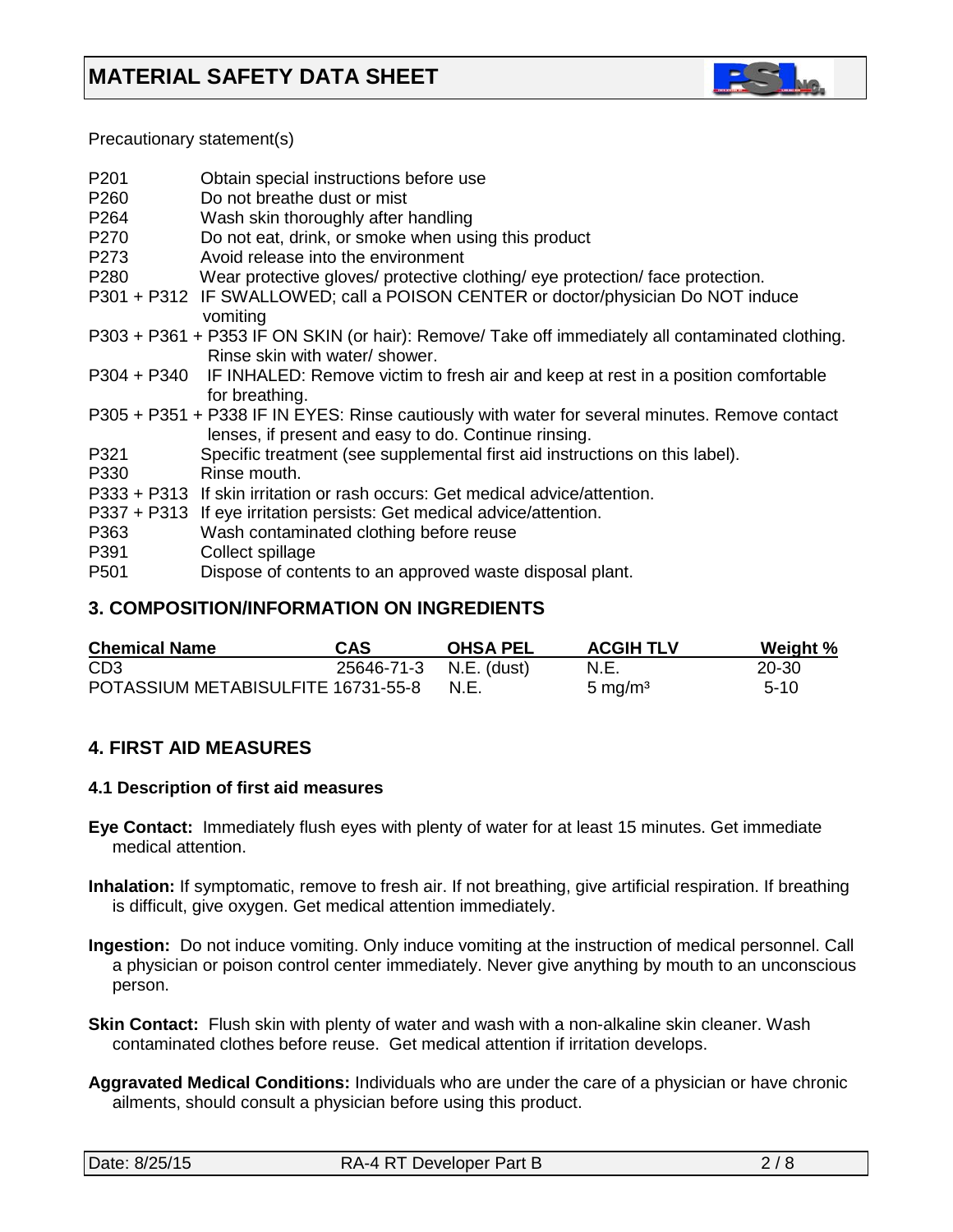

# **5. FIRE FIGHTING MEASURES**

#### **5.1 Extinguishing media**

Nonflammable. Water spray, carbon dioxide, dry chemical, alcohol foam.

#### **5.2 Special Hazards arising from substance or mixture**

 Fire or excessive heat may cause production of hazardous decomposition products. Combustion Products: Carbon dioxide, carbon monoxide, oxides of sulfur, oxides of nitrogen.

#### **5.3 Advise for firefighters**

Wear self-contained breathing NIOSH/MSHA approved apparatus and protective clothing to prevent contact with skin and eyes. Fire or excessive heat may produce hazardous decomposition products. Use water to keep containers cool.

# **6. ACCIDENTAL RELEASE MEASURES**

#### **6.1 Personal precautions, protective equipment and emergency procedures**

Review fire and explosion hazards and safety precautions before proceeding with cleanup. Use appropriate personal protective equipment. Avoid contact with skin and eyes. Stop the spillage. Dike the spill. Prevent liquid from entering sewers, waterways or low areas. May require neutralization if pH < 2.0. Absorb spillage in inert material. Soak up with sawdust, sand, or other absorbent material.

#### **6.2 Environmental precautions**

 Prevent liquid from entering sewers, waterways or low areas. Discharge to sewer requires approval of permitting authority and may require pre-treatment. Contaminated surfaces should be cleaned using water.

# **7. HANDLING AND STORAGE**

#### **7.1 Precautions for safe handling**

 Store in a cool, dry, well-ventilated area. Keep containers closed. Do not store or consume food, drink, or tobacco where they may become contaminated with this material.

#### **7.2 Conditions for safe storage, including any incompatibles**

Do not store with incompatible materials. Do not store with strong acids. All labeled precautions must be observed when handling, storing and transporting empty containers due to product residues. Triple rinse before disposal. Dispose of in a licensed facility.

# **8. EXPOSURE CONTROL / PERSONAL PROTECTION**

#### **8.1 Control parameters**

See Section 3.

#### **8.2 Exposure controls**

Use good personal hygiene when handling this product. Wash hands after use, before smoking, or using the toilet. Facilities storing or utilizing this material should be equipped with an eyewash facility and a safety shower.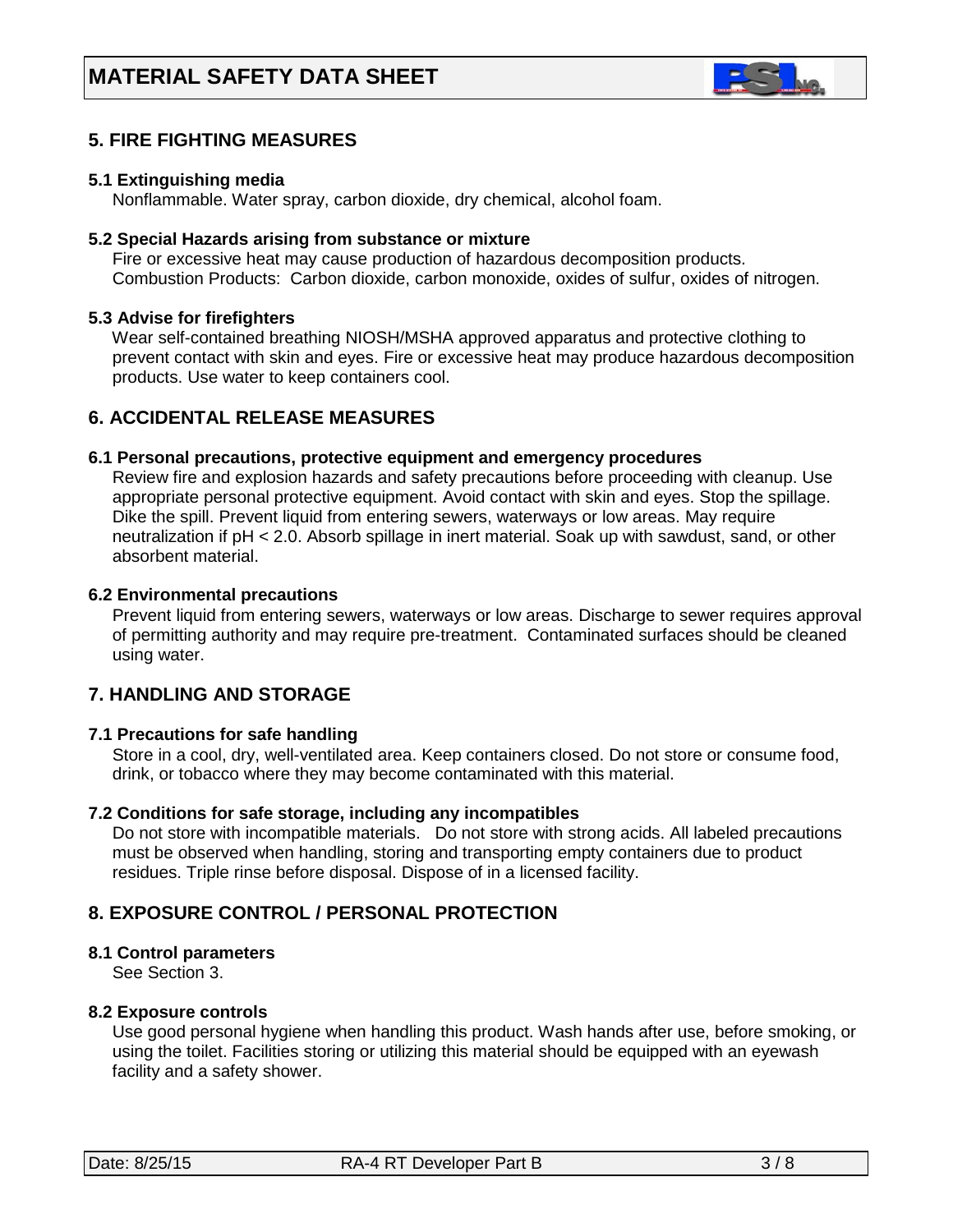

#### **Personal protective equipment**

**Eye Protection:** Safety glasses with side shields (or goggles).

**Respiratory Protection:** If use conditions generate decomposition vapors or fumes; use a NIOSH approved respirator with acid gas cartridges.

**Skin protection:** Latex, rubber, or neoprene waterproof gloves are recommended.

 **Body protection:** Rubber or plastic apron.

 **Respiratory protection:** Local exhaust ventilation is recommended. Ventilation must be adequate to keep hazardous ingredients below their exposure limits, typically 10 air changes per hour.

# **9. PHYSICAL AND CHEMICAL PROPERTIES**

# **9.1 Information on basic physical and chemical properties**

Appearance And Odor: amber yellow liquid, sharp sulfur dioxide odor. Solubility In Water: Complete Boiling Point: > 100 ºC Flash Point: Nonflammable Vapor Pressure: 18m Hg @ 20º C Specific Gravity: 1.12 Melting Point: Not applicable Freezing Point: Not established Evaporation Rate: Not established Vapor Density: 0.6 (Air=1) Percent Volatile: 75.78 Ph: 1.1 Molecular Weight: Not applicable Pounds Per Gallon: 9.31  $V.O.C. = 0$ 

# **10. STABILITY AND REACTIVITY**

# **10.1 Reactivity**

None

**10.2 Chemical stability**

Stable

# **10.3 Possibility of hazardous reactions**

May produce oxides of sulfur, carbon, and nitrogen.

# **10.4 Conditions to avoid**

None

**10.5 Incompatible Materials**

Bases and strong oxidizing agents.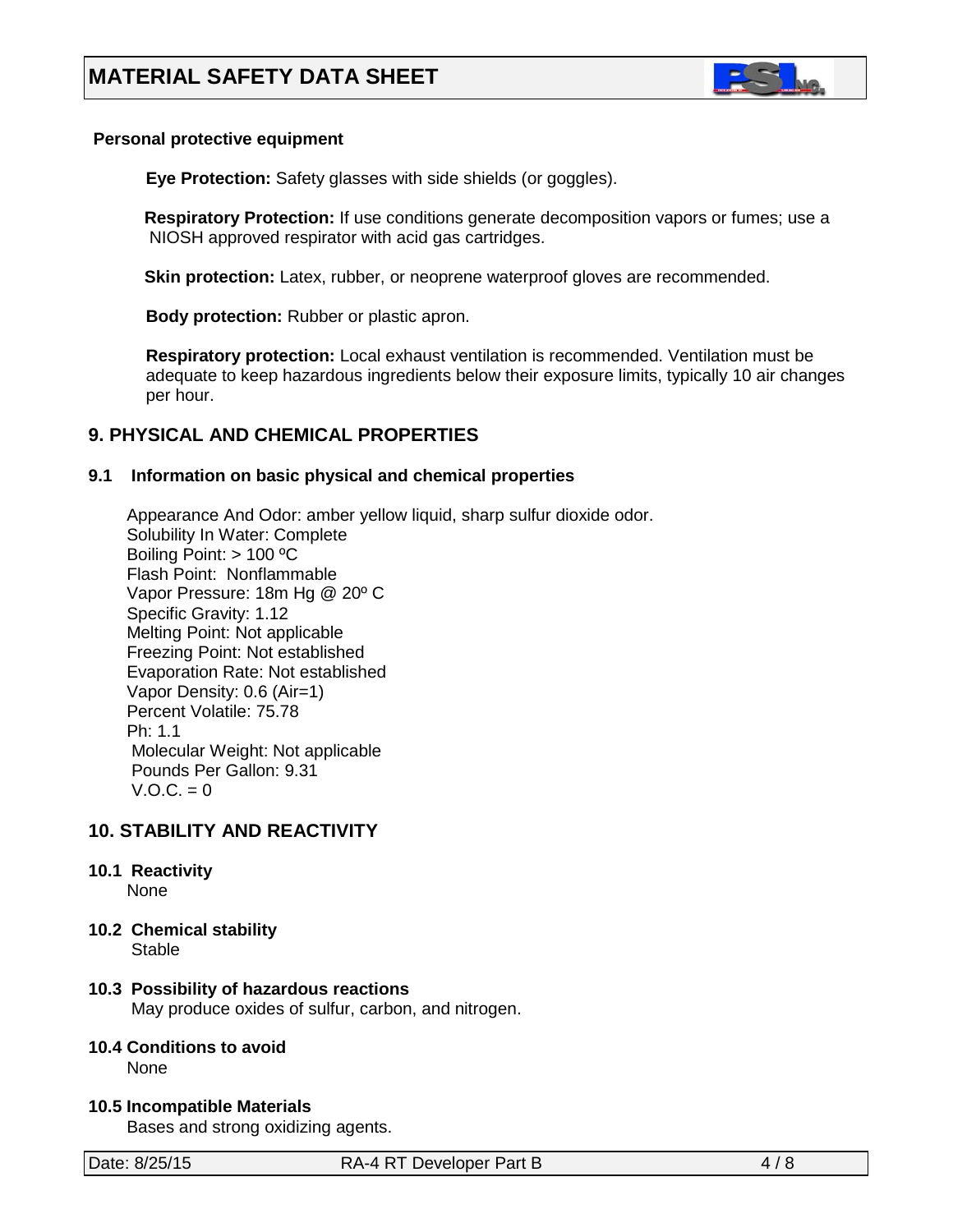

#### **10.6 Decomposition Products**

May produce oxides of sulfur, carbon, and nitrogen.

# **11. TOXICOLOGICAL INFORMATION**

#### **11.1 Information of toxicological effects**

#### **C***C***omponent information**

#### *CD-3 25646-71-3*

Product is harmful by ingestion.

#### **Acute toxicity:** LD50 Oral – rat – 248 (female)/ 400 (male) mg/kg

Dermal: No data available

Inhalation: No data available

**Skin irritation:**  No data available **Eye irritation:**  No data available **Respiratory or Skin Sensitization** No data available **Carcinogenicity** No data available **Germ cell mutagenicity** No data available

# *Potassium Metabisulfite 16731-55-8*

#### **Acute toxicity:** Oral LD-50 (rat) > 2,000 mg/kg Inhalation LD-50 (rat) No data available Dermal: No data available **Skin irritation:** No data available **Eye irritation:**  Eye – rabbit Result: Risk of serious damage to eyes **Respiratory or Skin Sensitization** No data available **Carcinogenicity/mutagenicity:** none **Reproductive toxicity;** Rat (Oral): Effects on Newborn: Growth statistics – reduced weight gain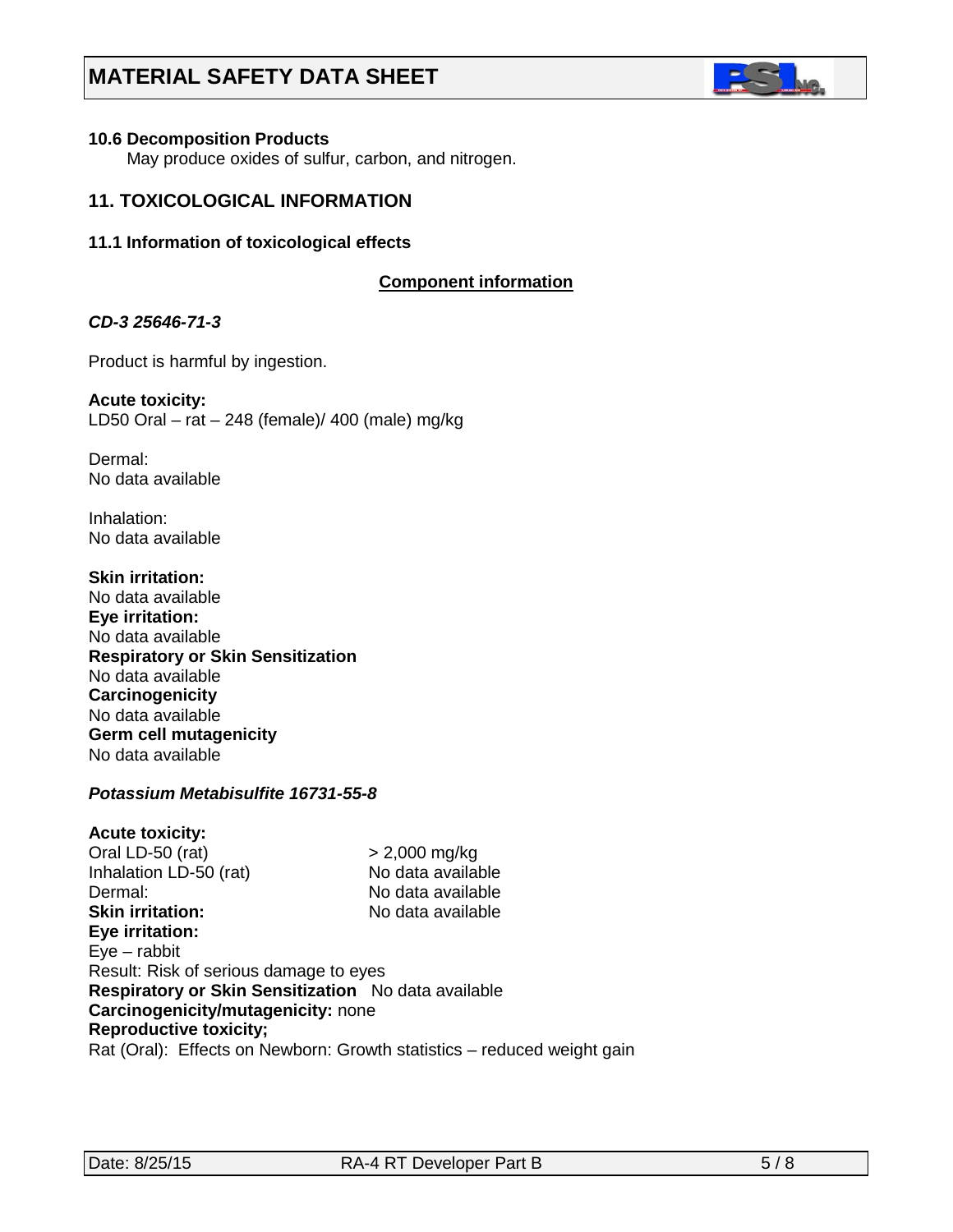

# **12. ECOLOGICAL INFORMATION**

#### Co**C***C***omponent information**

#### *CD-3 25646-71-3*

#### *Ecotoxicity*

Very toxic to aquatic organisms, may cause long-term adverse effects in the aquatic environment.

#### **12.2 Persistence and degradability**

Product is not biodegrabable.

### *Potassium Metabisulfite 16731-55-8*

#### **12.1 Toxicity**

Toxicity to fish LC50- Danio rerio (zebra fish) -464-1,000 mg/l – 96h

#### **12.2 Persistence and degradability** No data available

- **12.3 Bioaccumulative potential** No data available
- **12.4 Mobility in soil**

No data available

#### **12.5 Result of PBT and vPvB assessment**

Assessment not available as chemical assessment not required/not conducted

# **13. DISPOSAL CONSIDERATIONS**

#### **13.1 Waste treatment methods**

#### **Product**

Preferred options for disposal are to send to licensed reclaimers, or to permitted incinerators. Any disposal practice must be in compliance with federal, state, and local regulations. Do not dump into sewers, ground, or any body of water.

#### **14. TRANSPORT INFORMATION**

#### **DOT (US)**

DOT Class: CORROSIVE LIQUID, ACIDIC, ORGANIC, N.O.S. (Contains: Methanesulfonamide, N-[2-[(4-Amino-3-Methylphenyl)Ethylamino-ethyl] -, Sulfate (2:3) Hazard Class: 8 UN No.: 3265 Packing Group: II Guide No: 153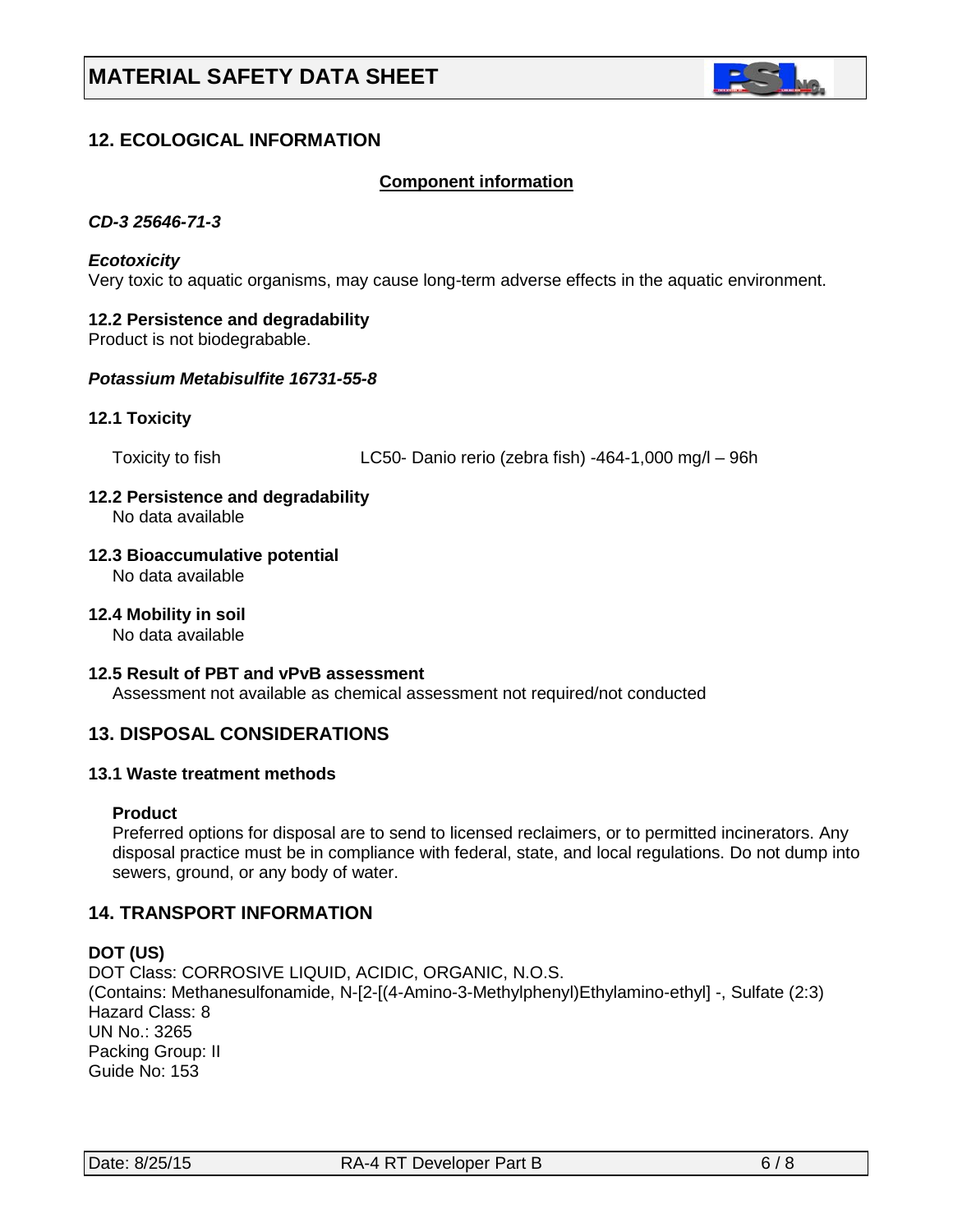

Limited Quantity Exception may apply to this product, for "inner packagings not over 1.0L (0.3 gal) for liquids and 1.0 kg (2.2 lb) for solids". 173.154 (b) (1). Each package must conform to the packaging requirements of Subpart B of Part 173 and may not exceed 30 kg (66 lb) gross weight. For further information consult the 49 CFR.

DOT Class: CONSUMER COMMODITY, ORM-D Hazard Class: NOT APPLICABLE UN No.: NOT APPLICABLE Packing Group: NOT APPLICABLE Ship Name: PHOTOGRAPHIC DEVELOPER

# **15. REGULATORY INFORMATION**

#### **SARA 302 Components**

The following components are subject to reporting: None

#### **SARA 313 Components**

The following components are subject to reporting levels established by SARA Title III, Section 313: None

#### **SARA 311/312 Hazards**

Acute Health Hazard, Chronic Health Hazard

#### **California Prop 65 Components**

This product does not contain any chemicals known to the State of California to cause cancer, birth defects, or any other reproductive harm.

# **TSCA**

All ingredients in this finished product are listed on the EPA TSCA INVENTORY.

# **SCAQMD Rule 443.1**

Photochemically Reactive: No Maximum Grams of VOC per Liter: 0 g/L Vapor Pressure: 18 mm Hg@ 20 Degrees C

# **16. OTHER INFORMATION**

# **Full text of H-statements referred to under sections 2 and 3.**

Acute toxicity, Oral (Category 4), H302 Causes severe skin burns and eye damage (Skin Corr. 1B) H314 Serious eye damage (Category 1), H314 Skin sensitization (Category 2), H317 Harmful to aquatic life (Category 3), H402 Chronic aquatic toxicity (Category 1), H410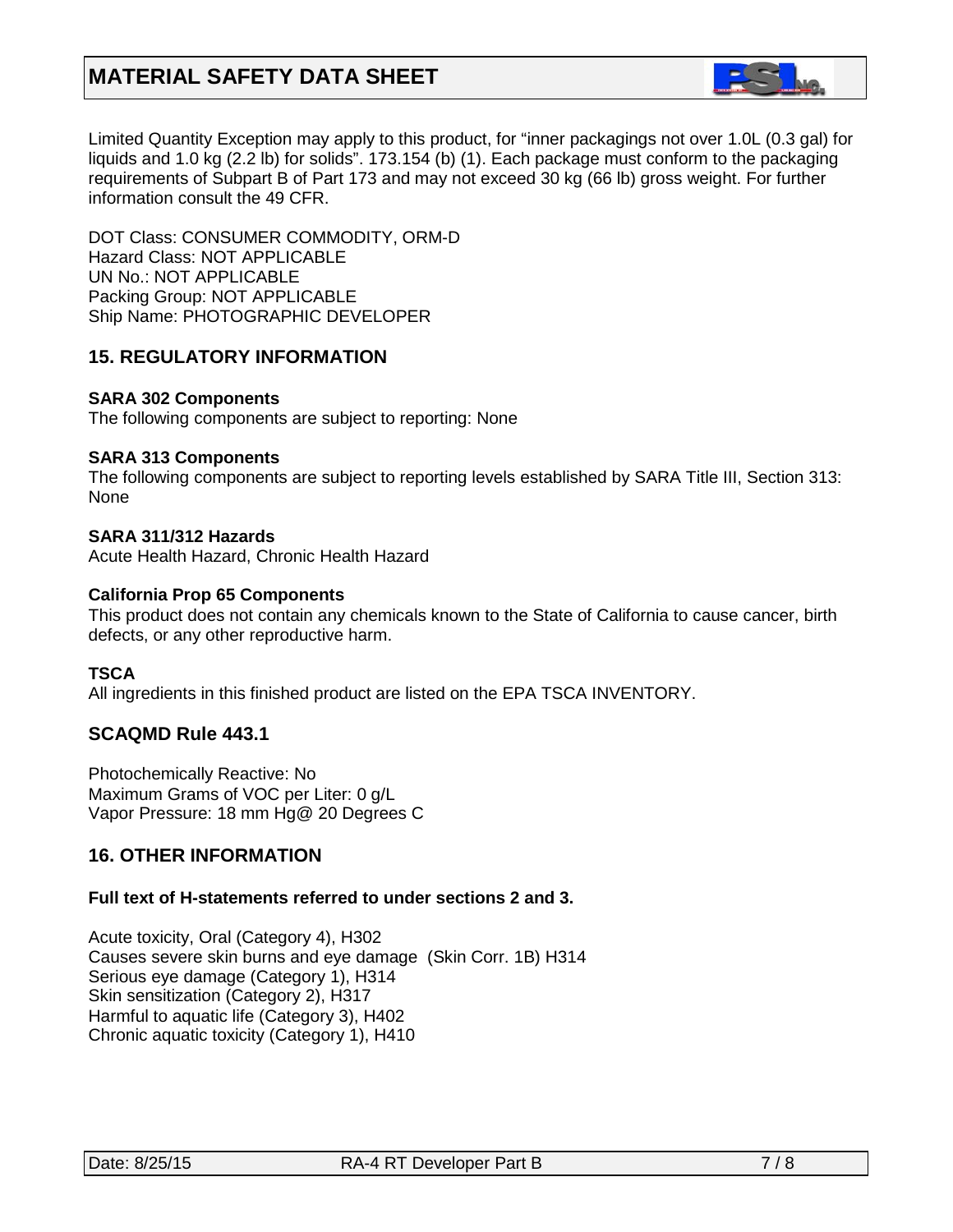

# **HMIS RATING**

Health: 2 Chronic: \* Flammability: 0 Reactivity: 0

OTHER ADDITIONAL INFORMATION: The information contained herein is based on the data available to us and is believed to be accurate. However, no warranty is expressed or implied regarding the accuracy of this data or the results to be obtained from the use thereof. We assume no responsibility for the injuries from the use of the product described herein.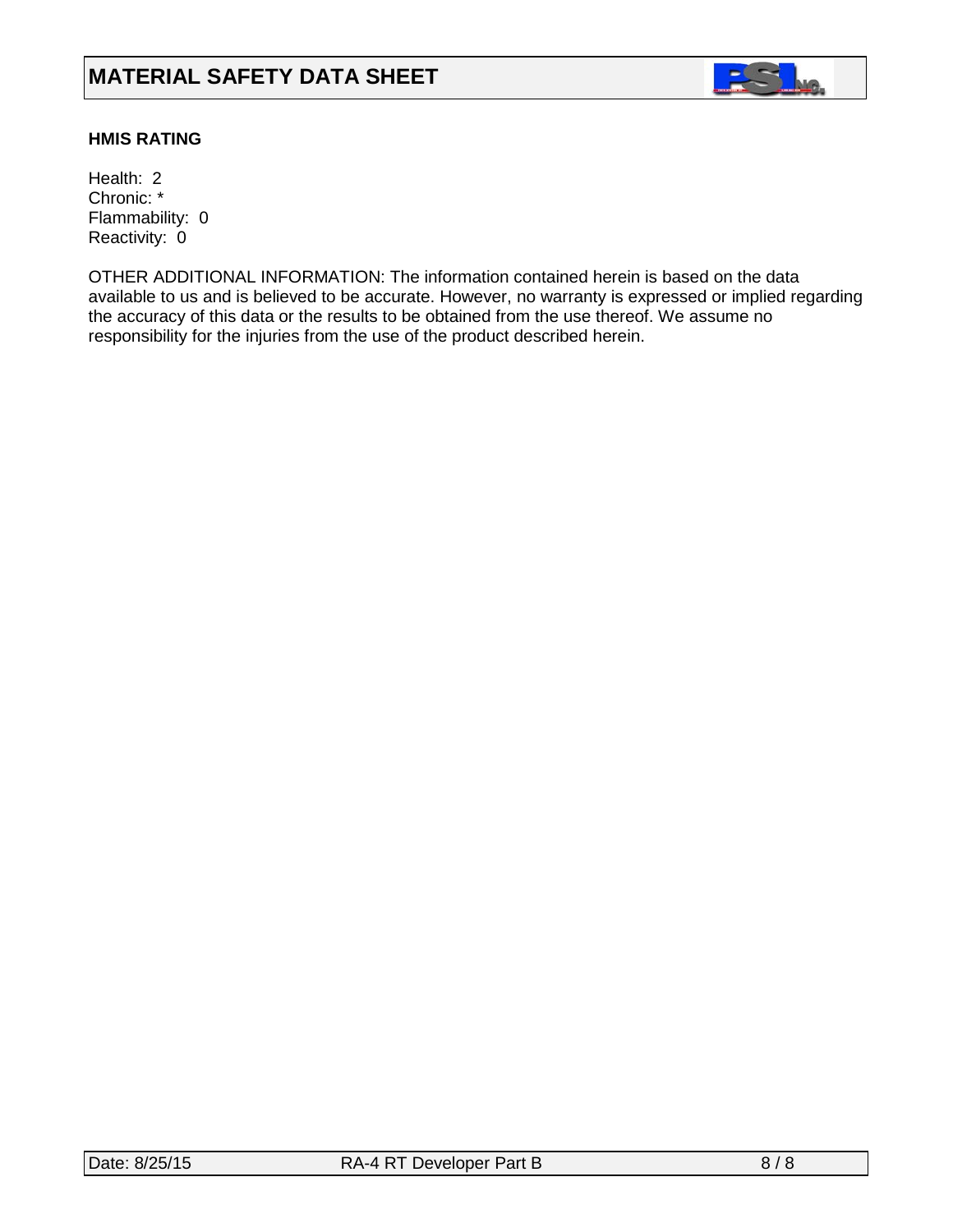

# **RA-4 RT DEVELOPER & RELENISHER PART C**

# **1. CHEMICAL PRODUCT AND COMPANY IDENTIFICATION**

Manufacturer: Photo Systems, Inc. 7200 Huron River Drive, Dexter, MI 48130 Product Name: **RA-4 RT DEVELOPER PART AC** Product Number: **10820, 10821 Product Use:** Photographic developer **Customer Information Phone Number:** 1-734-424-9625 **CHEMTREC®: 24 Hour Emergency Transport Phone Number: 1-800-424-9300**  Date Reviewed: 08/25/2015 Version 3.0

# **2. HAZARDOUS IDENTIFICATION**

# **2.1 Classification of the substance or mixture**

# **Health hazard**

Acute toxicity, Oral (Category 4), H302 Skin irritation (Category 2), H315 Eye irritation (Category 2A), H319 Specific organ toxcity Oral (Category 3), Respiratory H335

# **2.2 GHS Label elements, including precautionary statements**

# **Pictogram**



# **Signal Word: DANGER**

Hazard statement(s)

- H290 Metal Corrosivity (Category 1)
- H302 Harmful if swallowed
- H315 Causes skin irritation
- H319 Causes serious eye irritation
- H335 May cause respiratory irritation
- H402 Acute aquatic toxicity

Precautionary statement(s)

- P261 Avoid breathing mist
- P264 Wash skin thoroughly after handling
- P270 Do not eat, drink, or smoke when using this product

| Date: 8/25/15 | RA-4 RT Developer Part C | 1/8 |
|---------------|--------------------------|-----|
|---------------|--------------------------|-----|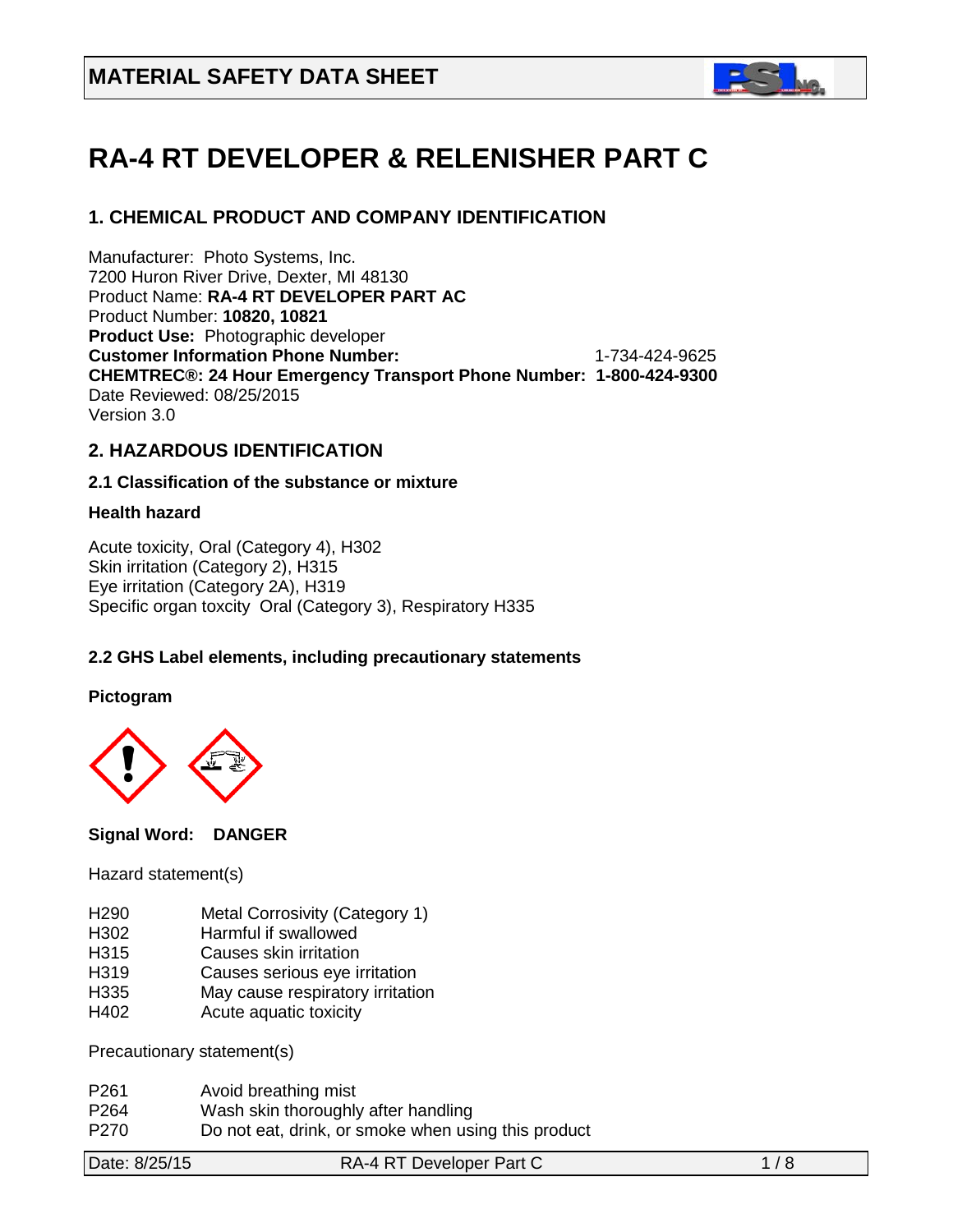

| P273                 | Avoid release into the environment                                                               |
|----------------------|--------------------------------------------------------------------------------------------------|
| P <sub>280</sub>     | Wear protective gloves, eye protection                                                           |
|                      | P301 + P312 IF SWALLOWED; call a POISON CENTER or doctor/physician if you feel unwell            |
|                      | P302 + P352 IF ON SKIN: Wash with plenty of soap                                                 |
|                      | P304 +P340 IF INHALED: remove victim to fresh air and keep at rest in a position comfortable for |
|                      | breathing.                                                                                       |
| $P305 + P351 + P338$ | IF IN EYES: Rinse cautiously with water for several minutes. Remove                              |
|                      | contact lenses, if present and easy to do. Continue rinsing.                                     |
| P330                 | Rinse mouth.                                                                                     |
|                      | P333 +P313 If skin irritation or rash occurs: Get medical advice/attention.                      |
|                      | P337 + P313 If eye irritation persists: Get medical advice/attention.                            |
| P363                 | Wash contaminated clothing before reuse                                                          |
| P391                 | Collect spillage                                                                                 |
| P <sub>501</sub>     | Dispose of contents to an approved waste disposal plant.                                         |

# **3. COMPOSITION/INFORMATION ON INGREDIENTS**

| <b>Chemical Name</b> | <b>CAS</b>     | <b>OHSA PEL</b> | <b>ACGIH TLV</b>           | Weight % |
|----------------------|----------------|-----------------|----------------------------|----------|
| POTASSIUM CARBONATE  | 584-08-7       | N.E.            | N.E                        | 30-35    |
| POTASSIUM HYDROXIDE  | 1310-58-3      | N.E.            | 2mg/m <sup>3</sup> CEILING | $1 - 5$  |
| DEQUEST 2010         | <b>MIXTURE</b> | N.E.            | N.E.                       | 1-5      |

# **4. FIRST AID MEASURES**

# **4.1 Description of first aid measures**

- **Eye Contact:** Immediately flush eyes with plenty of water for at least 15 minutes. Get immediate medical attention.
- **Inhalation:** If symptomatic, remove to fresh air. If not breathing, give artificial respiration. If breathing is difficult, give oxygen. Get medical attention immediately.
- **Ingestion:** Do not induce vomiting. Only induce vomiting at the instruction of medical personnel. Call a physician or poison control center immediately. Never give anything by mouth to an unconscious person.
- **Skin Contact:** Flush skin with plenty of water and wash with a non-alkaline skin cleaner. Wash contaminated clothes before reuse. Get medical attention if irritation develops.
- **Aggravated Medical Conditions:** Individuals who are under the care of a physician or have chronic ailments, should consult a physician before using this product.

# **5. FIRE FIGHTING MEASURES**

# **5.1 Extinguishing media**

Nonflammable. Use agent appropriate for surrounding fire.

# **5.2 Special Hazards arising from substance or mixture**

 Fire or excessive heat may cause production of hazardous decomposition products. Combustion Products: Carbon dioxide, carbon monoxide, and sulfur.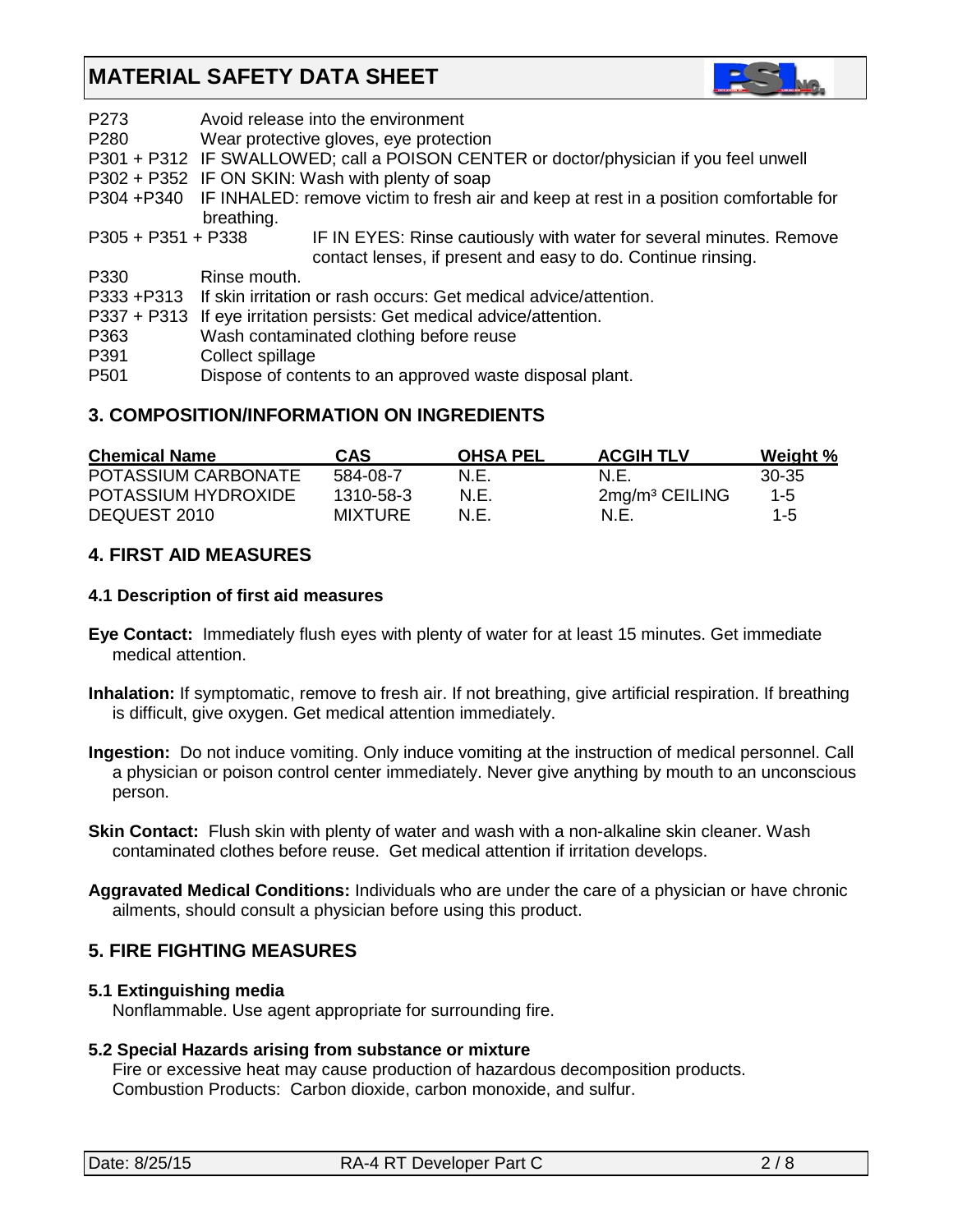

# **5.3 Advise for firefighters**

Wear self-contained breathing NIOSH/MSHA approved apparatus and protective clothing to prevent contact with skin and eyes. Fire or excessive heat may produce hazardous decomposition

# **6. ACCIDENTAL RELEASE MEASURES**

# **6.1 Personal precautions, protective equipment and emergency procedures**

Review fire and explosion hazards and safety precautions before proceeding with cleanup. Use appropriate personal protective equipment. Avoid contact with skin and eyes. Stop the spillage. Dike the spill. Absorb spillage in inert material. Soak up with sawdust, sand, or other absorbent material. Remove non-usable solid material and/or contaminated soil for disposal in an approved and permitted landfill.

#### **6.2 Environmental precautions**

 Prevent liquid from entering sewers, waterways or low areas. Discharge to sewer requires approval of permitting authority and may require pre-treatment. Contaminated surfaces should be cleaned using water.

# **7. HANDLING AND STORAGE**

#### **7.1 Precautions for safe handling**

 Store in a cool, dry, well-ventilated area. Keep containers closed. Do not store or consume food, drink, or tobacco where they may become contaminated with this material.

#### **7.2 Conditions for safe storage, including any incompatibles**

Do not store with incompatible materials. Do not store with strong acids. All labeled precautions must be observed when handling, storing and transporting empty containers due to product residues. Triple rinse before disposal. Dispose of in a licensed facility.

# **8. EXPOSURE CONTROL / PERSONAL PROTECTION**

#### **8.1 Control parameters**

See Section 3.

#### **8.2 Exposure controls**

Use good personal hygiene when handling this product. Wash hands after use, before smoking, or using the toilet. Facilities storing or utilizing this material should be equipped with an eyewash facility and a safety shower.

#### **Personal protective equipment**

**Eye Protection:** Safety glasses with side shields (or goggles).

**Respiratory Protection:** When this product is used in the intended way, no respiratory protection is anticipated to be necessary. However, if use conditions generate decomposition vapors or fumes; use a NIOSH approved respirator with acid gas cartridges.

**Skin protection:** Latex, rubber, or neoprene waterproof gloves are recommended.

 **Body protection:** Rubber or plastic apron.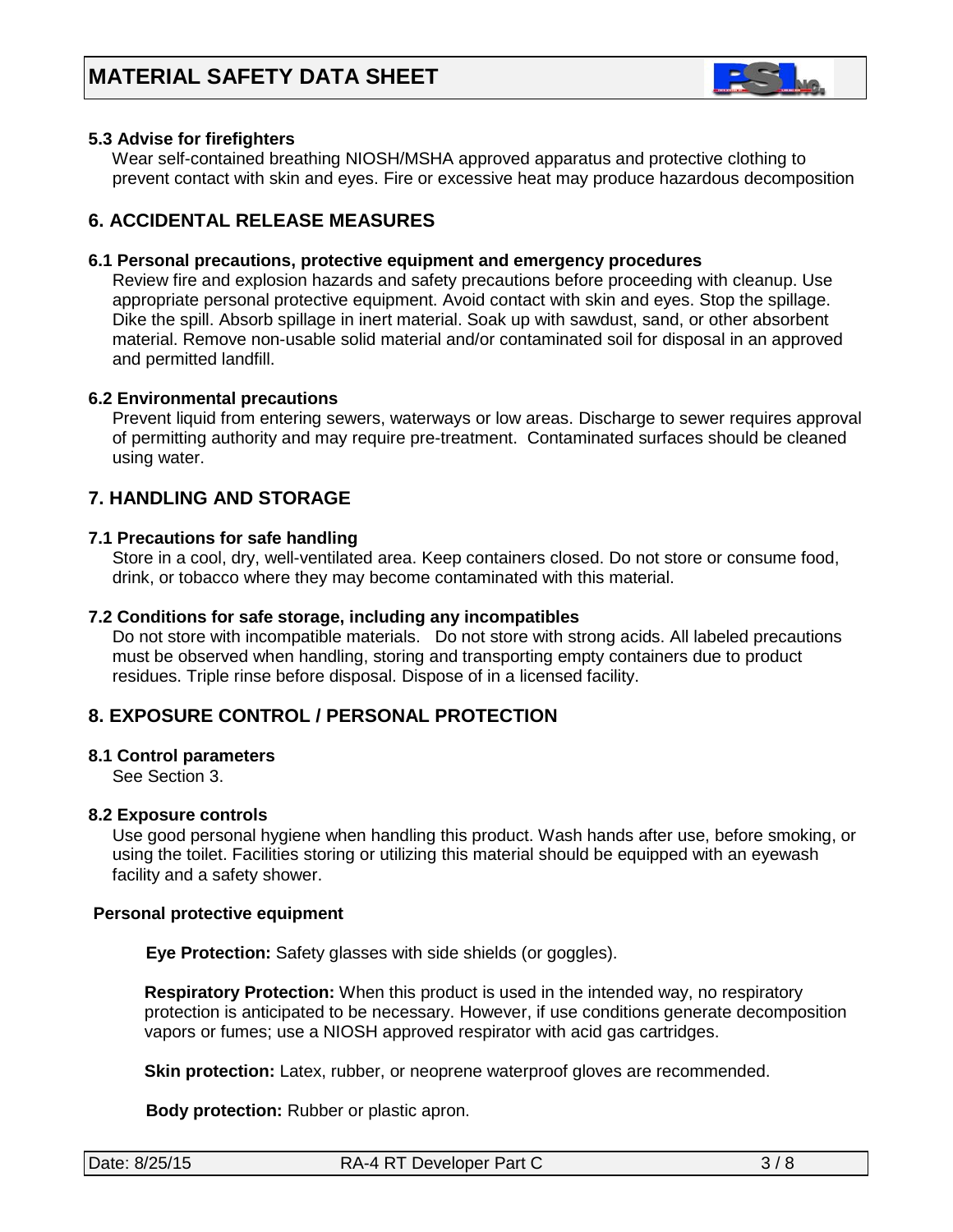

 **Respiratory protection:** Local exhaust ventilation is recommended. Provide exhaust ventilation sufficient to keep the airborne concentration of this product below its exposure limits. Good ventilation (typically 10 air changes per hour) should be used.

# **9. PHYSICAL AND CHEMICAL PROPERTIES**

# **9.1 Information on basic physical and chemical properties**

Appearance And Odor: Clear liquid, no odor Solubility In Water: Complete Boiling Point: >100° C Flash Point: Nonflammable Vapor Pressure: 18 mm Hg @ 20° C Ph: 12.65 Specific Gravity: 1.36 g /ml Melting Point: Not applicable Freezing Point: Not established Evaporation Rate: Not established Vapor Density: Not established Percent Volatile: 62.26 Molecular Weight: Not applicable Pounds Per Gallon: 11.3  $V.O.C. = 0$ 

# **10. STABILITY AND REACTIVITY**

#### **10.1 Reactivity** No data available

- **10.2 Chemical stability** Stable
- **10.3 Possibility of hazardous reactions** No data available
- **10.4 Conditions to avoid** High temperatures
- **10.5 Incompatible Materials** Strong acids, strong oxidizing agents

# **10.6 Decomposition Products**

May produce oxides of sulfur and carbon and some bromine products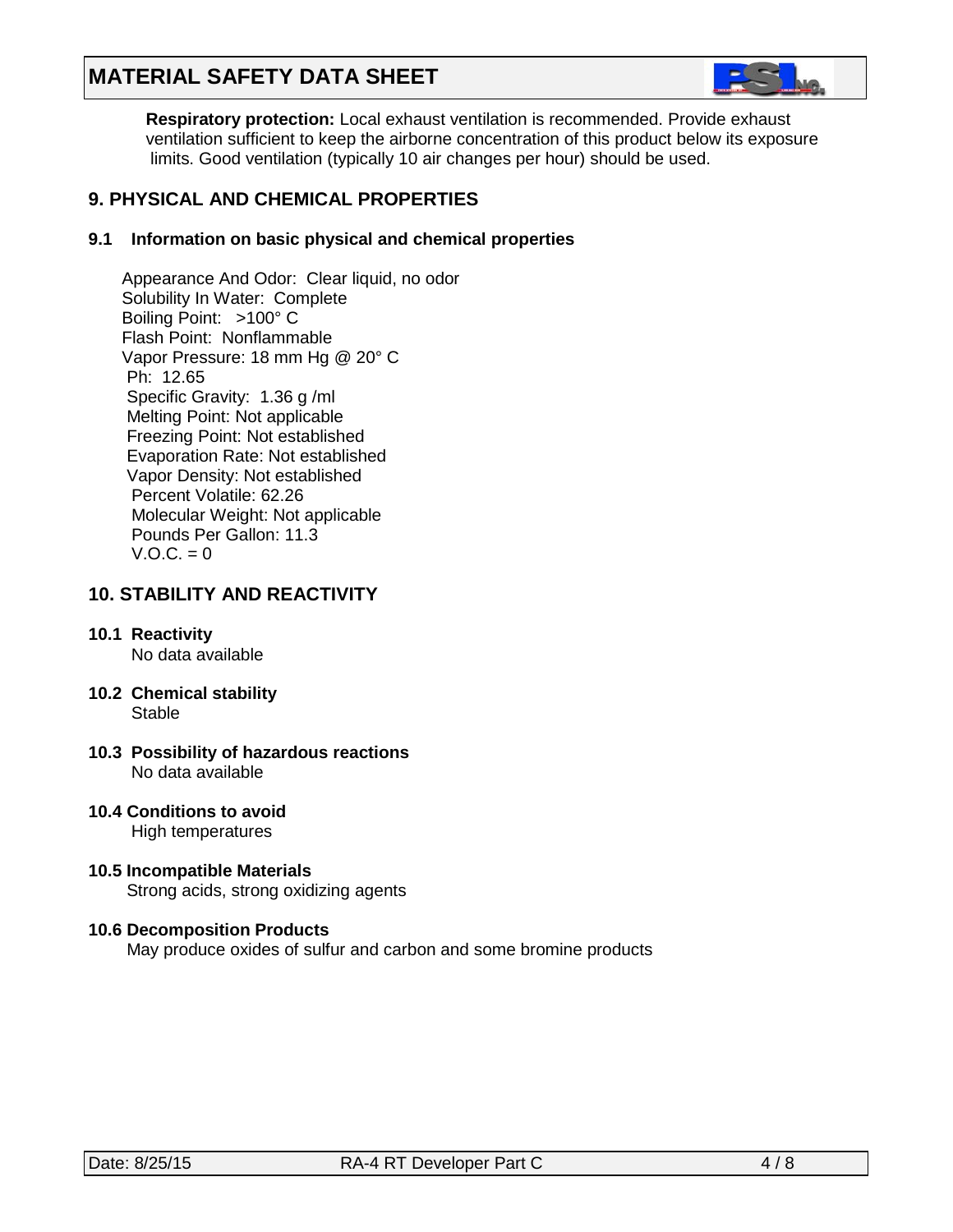

# **11. TOXICOLOGICAL INFORMATION**

#### **11.1 Information of toxicological effects**

**C***C***omponent information**

#### *Potassium Carbonate 584-08-7*

#### **Acute toxicity:**

LD50 Oral – rate – 1970 mg/kg Dermal: No data available Inhalation: No data available **Skin irritation:**  No data available **Eye irritation:**  No data available **Respiratory or Skin Sensitization** No data available **Carcinogenicity/mutagenicity:** none

#### *Potassium Hydroxide 1310-58-3*

#### **Acute toxicity:**

No data available Dermal No data available Inhalation: no data No data available **Skin irritation:** no data **Eye irritation:** no data **Respiratory or Skin Sensitization:** No data available **Carcinogenicity/mutagenicity:** None

#### *DEQUEST® 2010 Mixture*

**Acute toxicity:** Oral LD-50 (rat) 2.400 mg/kg Inhalation: No data available Dermal: LD-50 (rabbit) 7.940 mg/kg **Skin irritation:**  Skin – rabbit Result: No skin irritation **Eye irritation:**  Skin – rabbit Result: Causes serious eye damage **Respiratory or Skin Sensitization** Conclusive but not sufficient for classification.

Date: 8/25/15 RA-4 RT Developer Part C 5/8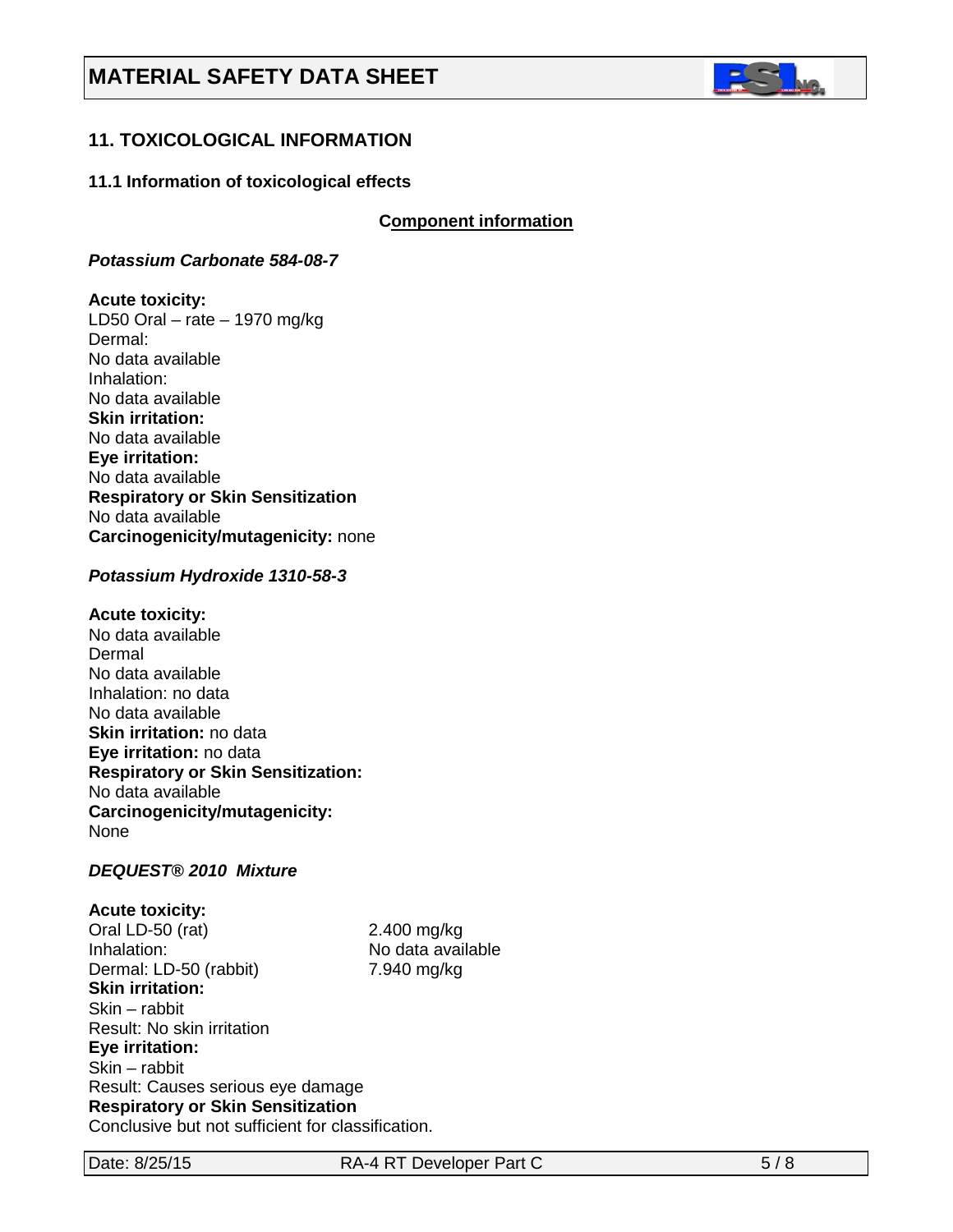

**Carcinogenicity/mutagenicity:** No known significant effects or critical hazards.

# **12. ECOLOGICAL INFORMATION**

### **Component information**

*Potassium Carbonate 584-08-7*

#### **12.1 Toxicity**

Toxicity to fish LC50- Pimephales promelas (fathead minnow) -510 mg/l – 96h

#### **12.2 Persistence and degradability** No data available

**12.3 Bioaccumulative potential**

No data available

**12.4 Mobility in soil**

No data available

# **12.5 Result of PBT and vPvB assessment**

Assessment not available as chemical assessment not required/not conducted

#### **12.5 Other adverse effects**

None

#### *Potassium Hydroxide 45% 1310-58-3*

#### **12.1 Toxicity**

| Toxicity to fish                                       | LC50-Cyprinodon variegatus (sheephead minnow)<br>$-540$ mg/l $-96h$                               |
|--------------------------------------------------------|---------------------------------------------------------------------------------------------------|
| Toxicity to daphnia and<br>other aquatic invertebrates | LC0-Fathead minnow $- 1,460$ mg/l $- 96h$<br>LC50 – Daphnia magna (Water flea) – < 4.2 mg/l – 11d |
|                                                        | EC50 – Daphnia magna (Water flea) -55 mg/l – 48 h                                                 |
| 12.2 Persistence and degradability<br>Biodegradability | Result: > 90% - Readily biodegradable                                                             |
| 12.3 Bioaccumulative potential<br>No data available    |                                                                                                   |
| 12.4 Mobility in soil                                  |                                                                                                   |

No data available

#### **12.5 Result of PBT and vPvB assessment**

Assessment not available as chemical assessment not required/not conducted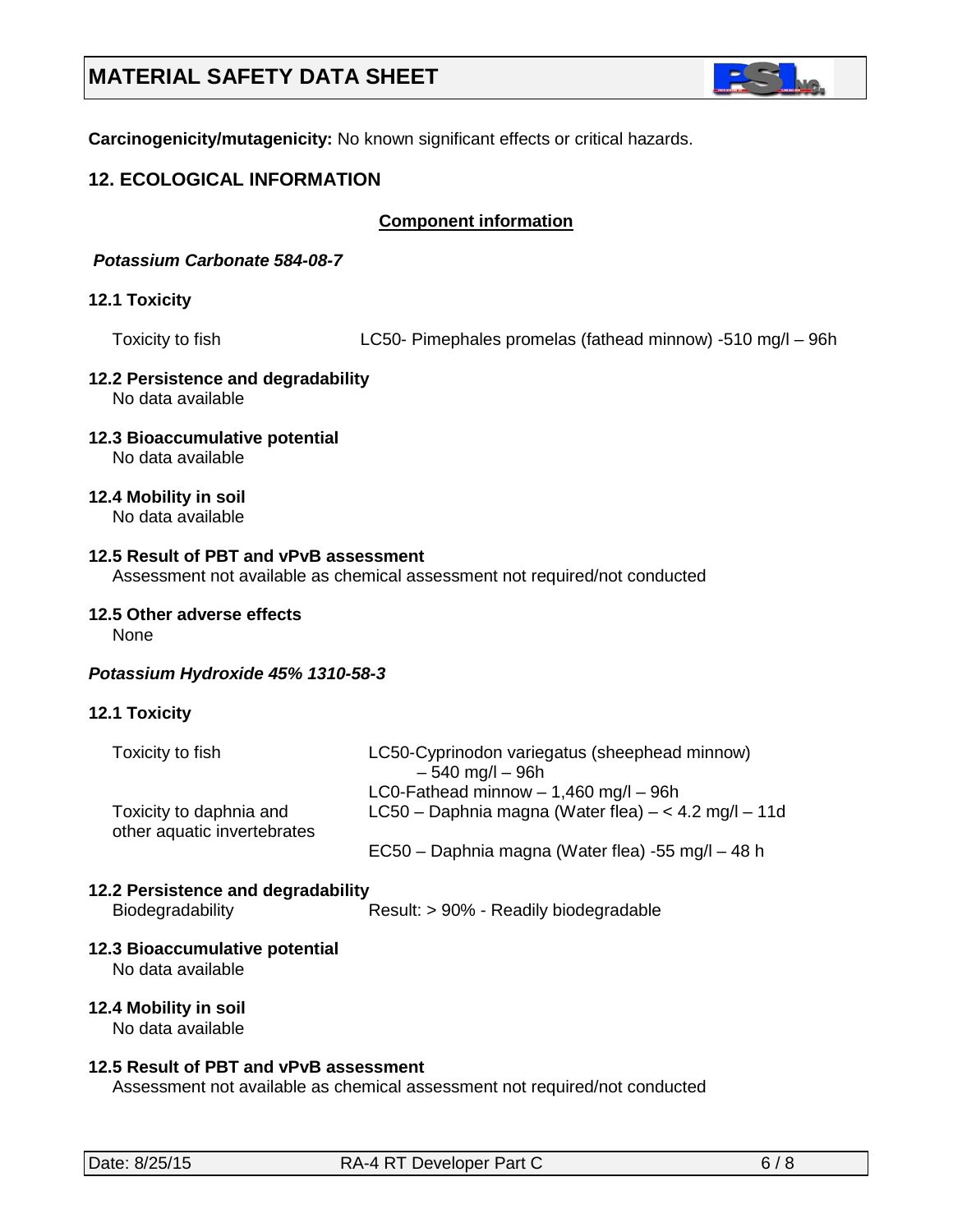

#### **12.5 Other adverse effects**

An environmental hazard cannot be excluded in the event of unprofessional handling or disposal. Harmful to aquatic life.

#### *DEQUEST® 2010 Mixture*

#### **12.1 Toxicity**

Toxicity to fish LC50- Rainbow trout -368 mg/l – 96h

#### **12.2 Persistence and degradability**

Conclusive but sufficient for classification

**12.3 Bioaccumulative potential**

Low

#### **12.4 Mobility in soil**

No data available

# **12.5 Result of PBT and vPvB assessment**

Assessment not available as chemical assessment not required/not conducted

#### **12.5 Other adverse effects**

None

# **13. DISPOSAL CONSIDERATIONS**

#### **13.1 Waste treatment methods**

#### **Product**

Preferred options for disposal are to send to licensed reclaimers, or to permitted incinerators. Any disposal practice must be in compliance with federal, state, and local regulations. Do not dump into sewers, ground, or any body of water.

# **14. TRANSPORT INFORMATION**

#### **DOT (US)**

Ship Name: CORROSIVE LIQUIDS, BASIC, INORGANIC, N.O.S. (Contains Potassium Hydroxide) Hazard Class: 8 UN No.: 3266 Packing Group: III Guide No: 154

Limited Quantity Exception may apply to this product, for "inner packagings not over 4.0L (1 gal) for liquids and 5.0 kg (11 lb) for solids". 173.154 (b) (2). Each package must conform to the packaging requirements of Subpart B of Part 173 and may not exceed 30 kg (66 lb) gross weight. For further information consult the 49 CFR.

DOT Class: CONSUMER COMMODITY, ORM-D Hazard Class: NOT APPLICABLE UN No.: NOT APPLICABLE

Date: 8/25/15 RA-4 RT Developer Part C 7/8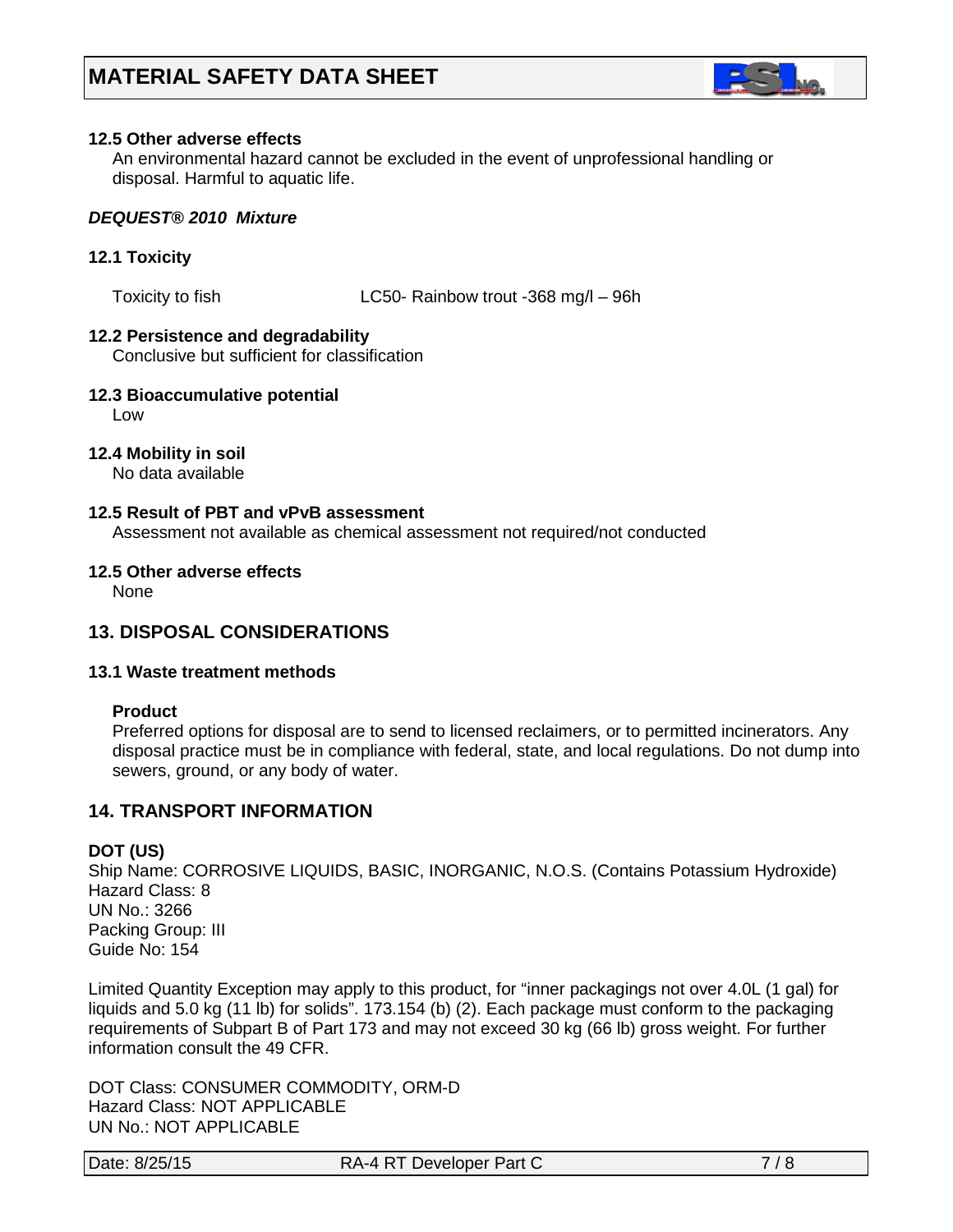

Packing Group: NOT APPLICABLE Guide No: NOT APPLICABLE Ship Name: NOT APPLICABLE ORM-D QUANTITIES OF HAZARDOUS MATERIALS ARE EXEMPT FROM LABELING AND SHIPPING

# **15. REGULATORY INFORMATION**

### **SARA 302 Components**

The following components are subject to reporting: None

#### **SARA 313 Components**

The following components are subject to reporting levels established by SARA Title III, Section 313: None

#### **SARA 311/312 Hazards**

Acute Health Hazard, Chronic Health Hazard

#### **California Prop 65 Components**

This product does not contain any chemicals known to the State of California to cause cancer, birth defects, or any other reproductive harm.

# **TSCA**

All ingredients in this finished product are listed on the EPA TSCA INVENTORY.

# **SCAQMD Rule 443.1**

Photochemically Reactive: No Maximum Grams of VOC per Liter: 0 gm/L g/L Vapor Pressure: N.E. mm Hg@ 20 Degrees C

# **16. OTHER INFORMATION**

# **Full text of H-statements referred to under sections 2 and 3.**

Acute toxicity, Oral (Category 4), H302 Skin irritation (Category 2), H315 Eye irritation (Category 2A), H319 Specific organ toxcity Oral (Category 3), Respiratory H335

# **HMIS RATING**

Health: 2 Chronic: \* Flammability: 0 Reactivity: 0

OTHER ADDITIONAL INFORMATION: The information contained herein is based on the data available to us and is believed to be accurate. However, no warranty is expressed or implied regarding the accuracy of this data or the results to be obtained from the use thereof. We assume no responsibility for the injuries from the use of the product described herein.

| Date: 8/25/15<br>RA-4 RT Developer Part C |  |
|-------------------------------------------|--|
|-------------------------------------------|--|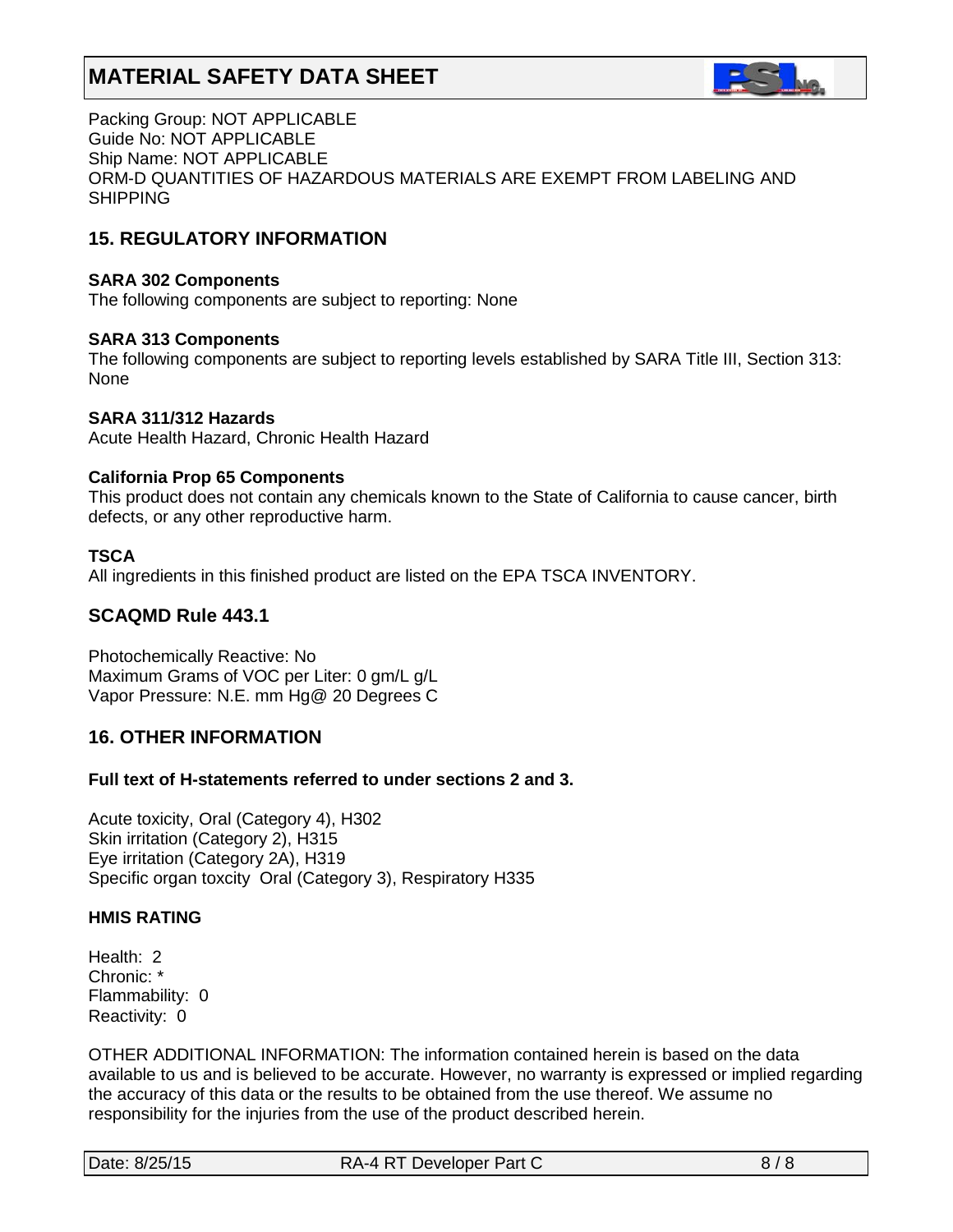

# **RA-4 BLEACH-FIX AND REPLENISHER PART B**

# **1. CHEMICAL PRODUCT AND COMPANY IDENTIFICATION**

Manufacturer: Photo Systems, Inc. 7200 Huron River Dr., Dexter, MI 48130 Product Name: **RA-4 BLEACH-FIX AND REPLENISHER PART B** Product Number: **10825 Product Use:** Photographic fixer component **Customer Information Phone Number:** 1-734-424-9625 **CHEMTREC®: 24 Hour Emergency Transport Phone Number: 1-800-424-9300**  Date Reviewed: 8/25/2015 Version: 3.0

# **2. HAZARDOUS IDENTIFICATION**

#### **2.1 Classification of the substance or mixture**

#### **Health hazard**

| H <sub>3</sub> 19 | May cause serious eye irritation (Category 2A) |
|-------------------|------------------------------------------------|
| H <sub>3</sub> 15 | May cause skin irritation (Category 2)         |
| H332              | Harmful is inhaled (Category 4) mist           |
| H402              | Harmful to aquatic life (Category 3)           |
|                   |                                                |

# **2.2 GHS Label elements, including precautionary statements**

#### **Pictogram**



#### **Signal Word: WARNING**

Hazard statement(s)

- H319 May cause serious eye irritation
- H315 May cause skin irritation
- H332 Harmful is inhaled
- H402 Harmful to aquatic life

Precautionary statement(s)

- P264 Wash skin thoroughly after handling
- P261 Avoid breathing mist
- P270 Do not eat, drink, or smoke when using this product
- P273 Avoid release into the environment
- P280 Wear protective gloves, eye protection
- P302 + P352 IF ON SKIN: Wash with plenty of soap
- P305 + P351 + P338 IF IN EYES: Rinse cautiously with water for several minutes. Remove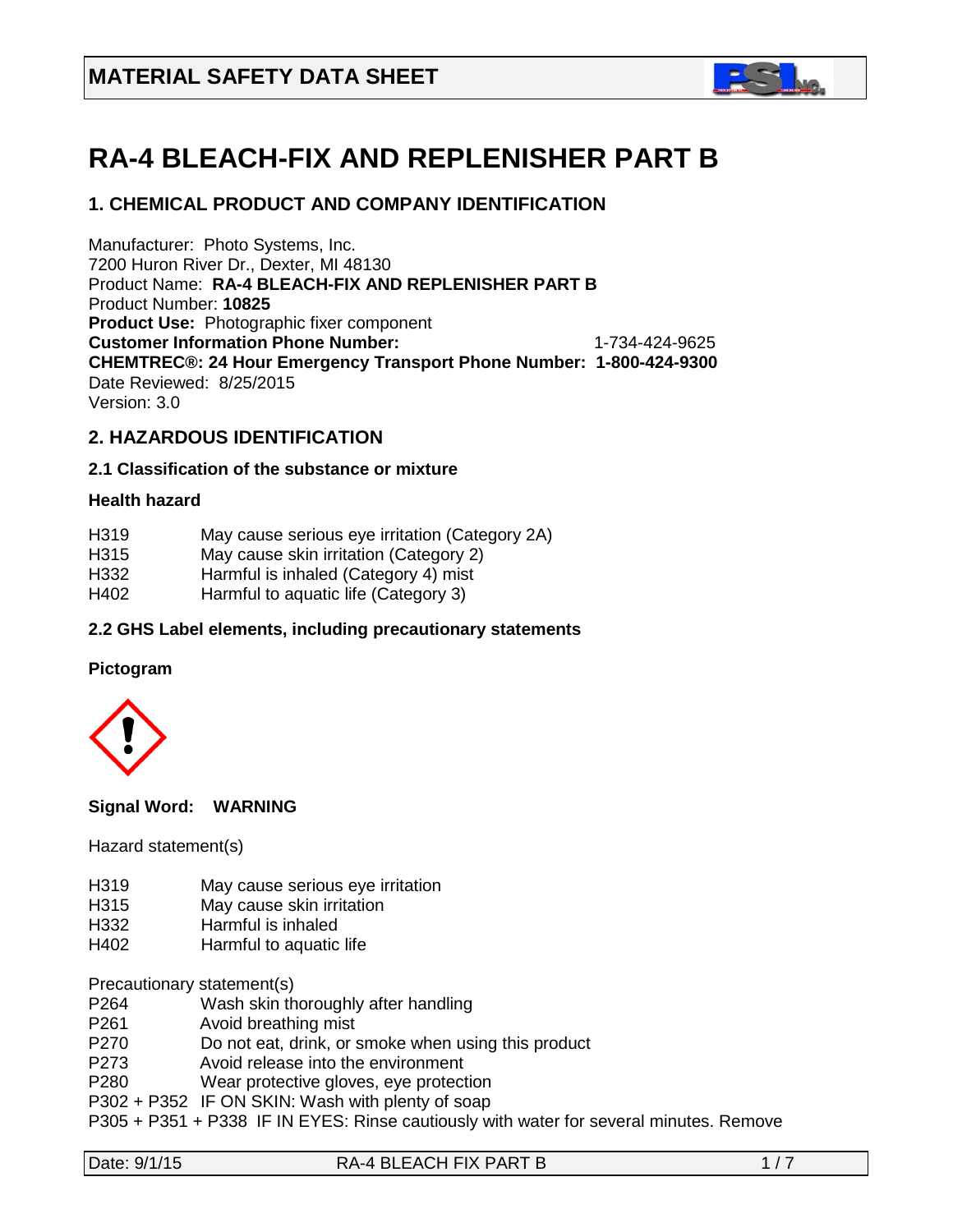

contact lenses, if present and easy to do. Continue rinsing.

P333 +P313 If skin irritation or rash occurs: Get medical advice/attention.

P304 + P340 IF INHALED: Remove person to fresh air and keep comfortable for breathing.

# **3. COMPOSITION/INFORMATION ON INGREDIENTS**

| <b>Chemical Name</b>                   | CAS     | <b>OHSA PEL</b>     | <b>ACGIH TLV</b>    | Weight % |
|----------------------------------------|---------|---------------------|---------------------|----------|
| FERRIC AMMONIUM EDTA 68413-60-5 50 ppm |         |                     | 25 ppm              | 40-50    |
| ACETIC ACID                            | 64-19-7 | 25mg/m <sup>3</sup> | $25 \text{ mg/m}^3$ | $1 - 5$  |

# **4. FIRST AID MEASURES**

#### **4.1 Description of first aid measures**

- **Eye Contact:** Immediately flush eyes with plenty of water for at least 15 minutes. Get immediate medical attention.
- **Inhalation:** If symptomatic, remove to fresh air. If not breathing, give artificial respiration. If breathing is difficult, give oxygen. Get medical attention immediately.
- **Ingestion:** If swallowed, give victim a glass of water or milk. Call a physician or poison control center immediately. Never give anything by mouth to an unconscious person.
- **Skin Contact:** Flush skin with plenty of water and wash with a non-alkaline skin cleaner. Wash contaminated clothes before reuse. Get medical attention if irritation develops.

# **5. FIRE FIGHTING MEASURES**

#### **5.1 Extinguishing media**

Nonflammable. Use agent appropriate for surrounding fire.

#### **5.2 Special Hazards arising from substance or mixture**

 Not considered a fire hazard. When involved in a fire, does not contribute any unusual hazards. Fire or excessive heat may cause production of hazardous decomposition products. Combustion Products: Oxides of carbon and nitrogen are produced by the combustion of this product.

#### **5.3 Advise for firefighters**

Wear self-contained breathing NIOSH/MSHA approved apparatus and protective clothing to prevent contact with skin and eyes.

# **6. ACCIDENTAL RELEASE MEASURES**

#### **6.1 Personal precautions, protective equipment and emergency procedures**

Review fire and explosion hazards and safety precautions before proceeding with cleanup. Use appropriate personal protective equipment. Avoid contact with skin and eyes. Stop the spillage. Dike the spill. Absorb spillage in inert material. Soak up with sawdust, sand, or other absorbent material. Remove non-usable solid material and/or contaminated soil for disposal in an approved and permitted landfill.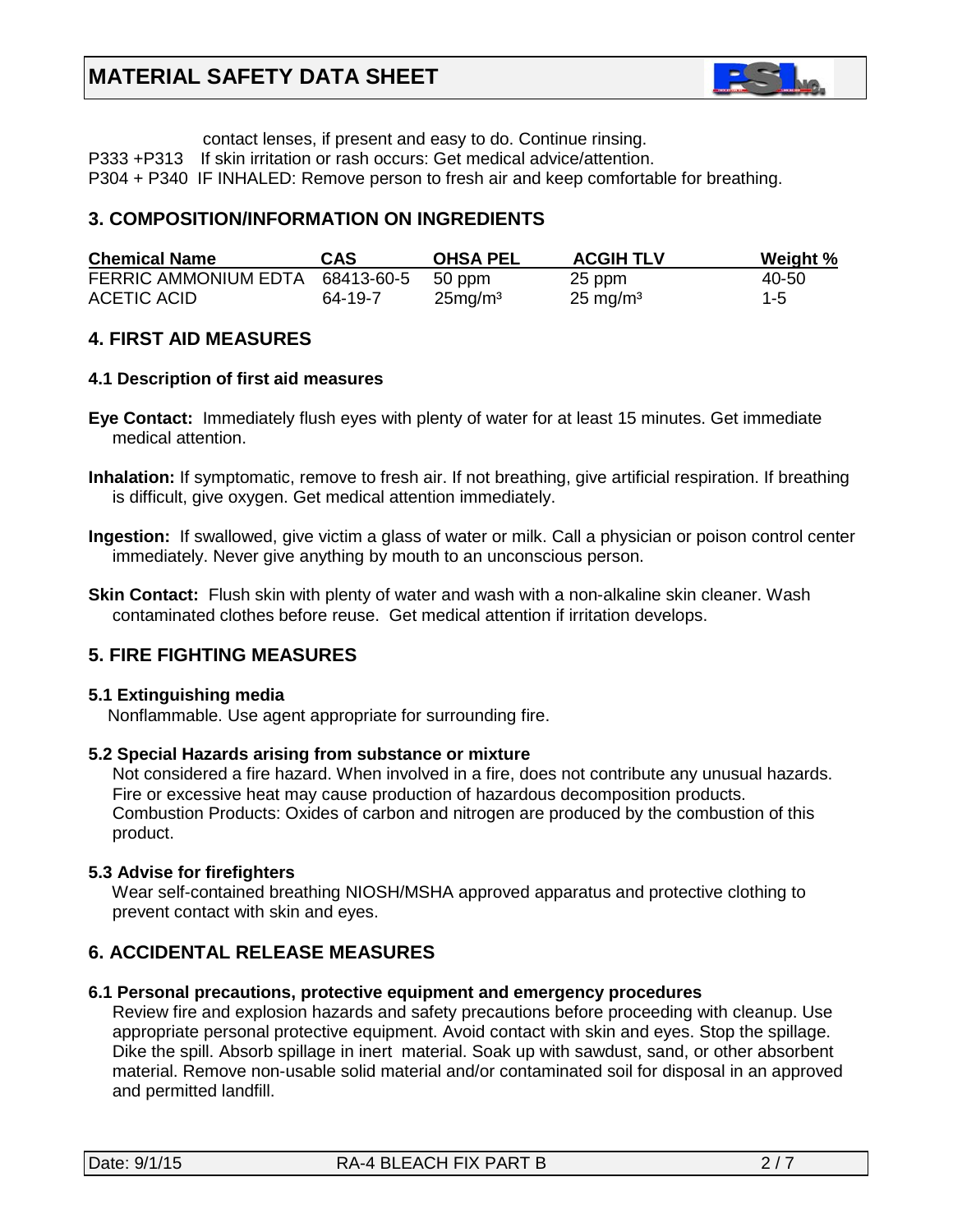

# **6.2 Environmental precautions**

 Prevent liquid from entering sewers, waterways or low areas. Discharge to sewer requires approval of permitting authority and may require pre-treatment. Contaminated surfaces should be cleaned using water.

# **7. HANDLING AND STORAGE**

#### **7.1 Precautions for safe handling**

 Store in a cool, dry, well-ventilated area. Keep containers closed. Do not store or consume food, drink, or tobacco where they may become contaminated with this material.

#### **7.2 Conditions for safe storage, including any incompatibles**

Do not store with incompatible materials. All labeled precautions must be observed when handling, storing and transporting empty containers due to product residues. Triple rinse before disposal. Dispose of in a licensed facility.

# **8. EXPOSURE CONTROL / PERSONAL PROTECTION**

#### **8.1 Control parameters**

See Section 3.

#### **8.2 Exposure controls**

Use good personal hygiene when handling this product. Wash hands after use, before smoking, or using the toilet. Facilities storing or utilizing this material should be equipped with an eyewash facility and a safety shower.

#### **Personal protective equipment**

**Eye Protection:** Safety glasses with side shields (or goggles).

**Respiratory Protection:** When this product is used in the intended way, no respiratory protection is anticipated to be necessary. If engineering controls do not maintain airborne concentrations below recommended exposure limits, an approved respirator should be worn of organic vapor type.

**Skin protection:** Latex, rubber, or neoprene waterproof gloves are recommended.

 **Body protection:** Rubber or plastic apron.

 **Respiratory protection:** Local exhaust ventilation is recommended. Ventilation must be adequate to keep hazardous ingredients below their exposure limits.

# **9. PHYSICAL AND CHEMICAL PROPERTIES**

#### **9.1 Information on basic physical and chemical properties**

 Appearance And Odor: Reddish brown solution; ammonia odor Solubility In Water: Complete Flash Point: Nonflammable Boiling Point: > 100 ºC Freezing Point: Not established

Date:  $9/1/15$  RA-4 BLEACH FIX PART B  $3/7$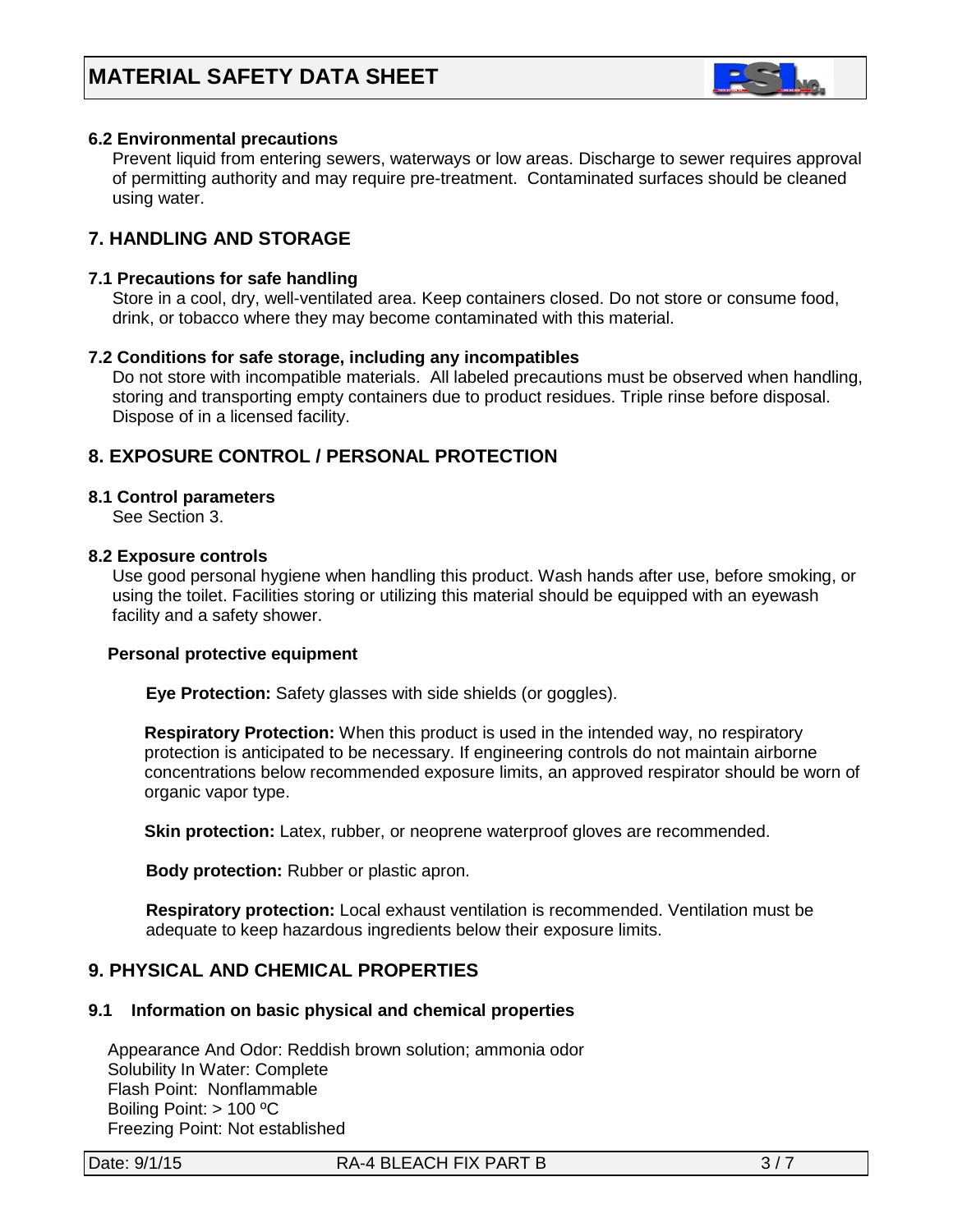

 Vapor Pressure: 18m Hg @ 20ºC Specific Gravity: 1.13 Percent Volatile: 76.77 Melting Point: Not applicable Evaporation Rate: Not established Pounds Per Gallon: 9.38 Vapor Density: 0.6 (Air =1) Ph: 5.7 Molecular Weight: Not applicable V.O.C. is 38.3 g/L or 3.4% or 0.32 lb./gal.

# **10. STABILITY AND REACTIVITY**

# **10.1 Reactivity**

No data available

- **10.2 Chemical stability** Stable
- **10.3 Possibility of hazardous reactions** No data available

# **10.4 Conditions to avoid**

Metals such as aluminum, copper, copper alloys, nickel, and zinc. Aqueous solution in contact with aluminum evolves hydrogen.

# **10.5 Incompatible Materials**

Metals

#### **10.6 Decomposition Products**

May produce oxides of nitrogen, carbon dioxide, carbon monoxide, and ammonia.

# **11. TOXICOLOGICAL INFORMATION**

#### **11.1 Information of toxicological effects**

#### **Component information**

#### *Ferric Diammonium EDTA 68413-60-5*

#### **Acute toxicity:**

Oral: LD50 (rats): is expected to be greater than 5,000 mg/kg based on similar products. Dermal: No data Inhalation: No data

**Skin irritation:** Rabbit Non irritant **Eye irritation:** Rabbit No eye irritation (OECD Test Guideline 405). **Carcinogenicity/mutagenicity:** none

Date: 9/1/15 RA-4 BLEACH FIX PART B 4/7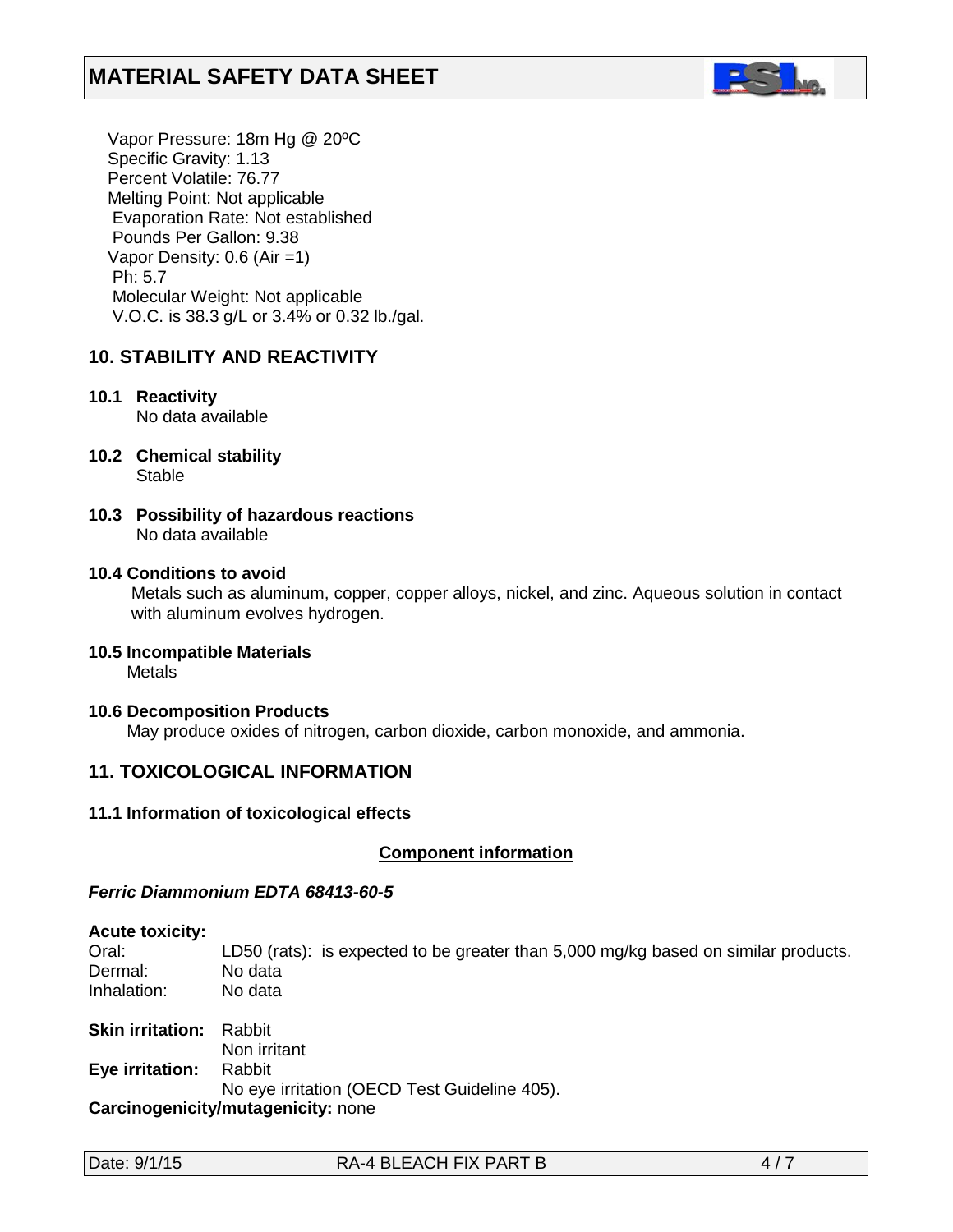

### *Acetic Acid 64-19-7*

| LD50 (rats): 3,310 mg/kg                     |                                                                        |
|----------------------------------------------|------------------------------------------------------------------------|
| LD50 (Rabbit) $-4h - 11.4$ mg/l              |                                                                        |
| $LC50$ (Mouse) $-1h - 5620$ ppm              |                                                                        |
| LC50 (Rat) $-4h -11.4$ mg/l                  |                                                                        |
| No data available                            |                                                                        |
| Rabbit                                       |                                                                        |
| Corrosive to eyes                            |                                                                        |
| <b>Respiratory or skin sensitization</b>     | No data available                                                      |
| Carcinogenicity/mutagenicity: none           |                                                                        |
| Reproductive toxicity: No data available     |                                                                        |
|                                              | Specific target organ toxicity – repeated exposure – No data available |
| <b>Aspiration hazard - No data available</b> |                                                                        |
|                                              |                                                                        |

# **12. ECOLOGICAL INFORMATION**

#### *<sup>U</sup>***Component information**

#### *Ferric Diammonium EDTA 68413-60-5*

#### **12.1 Toxicity**

No experimental ecological data are available for the mixture as such. From structurally related products, the following may be expected.

| Toxicity to fish    | LC0-Oncorhynchus mykiss - $> 100$ mg/l - 96h                                             |  |  |
|---------------------|------------------------------------------------------------------------------------------|--|--|
| Toxicity to daphnia | EC50 – Daphnia magna (Water flea) –> 100 mg/l – 48h                                      |  |  |
| Toxicity to algae   | EC50 - Pseudokirchneriella subcapitata - > 100 mg/l - 72 h<br>(OECD Test Guideline 201). |  |  |

#### **12.2 Biodegration**

This product is not readily biodegradable.

#### **12.3 Bioaccumulative potential**

Bioaccumulation in fish and other aquatic species is not expected due to the high water solubility.

#### **12.4 Chemical fate**

This product is not expected to undergo hydrolysis. The substance is not expected to enter the atmosphere significantly due to its high water solubility.

#### **12.5 Result of PBT and vPvB assessment**

Assessment not available as chemical assessment not required/not conducted

#### *Acetic Acid 64-19-7*

#### **12.1 Toxicity**

 Toxicity to fish LC0- Oncorhynchus mykiss (rainbow trout) - > 1,000 mg/l – 96h (OECD Test Guideline 203).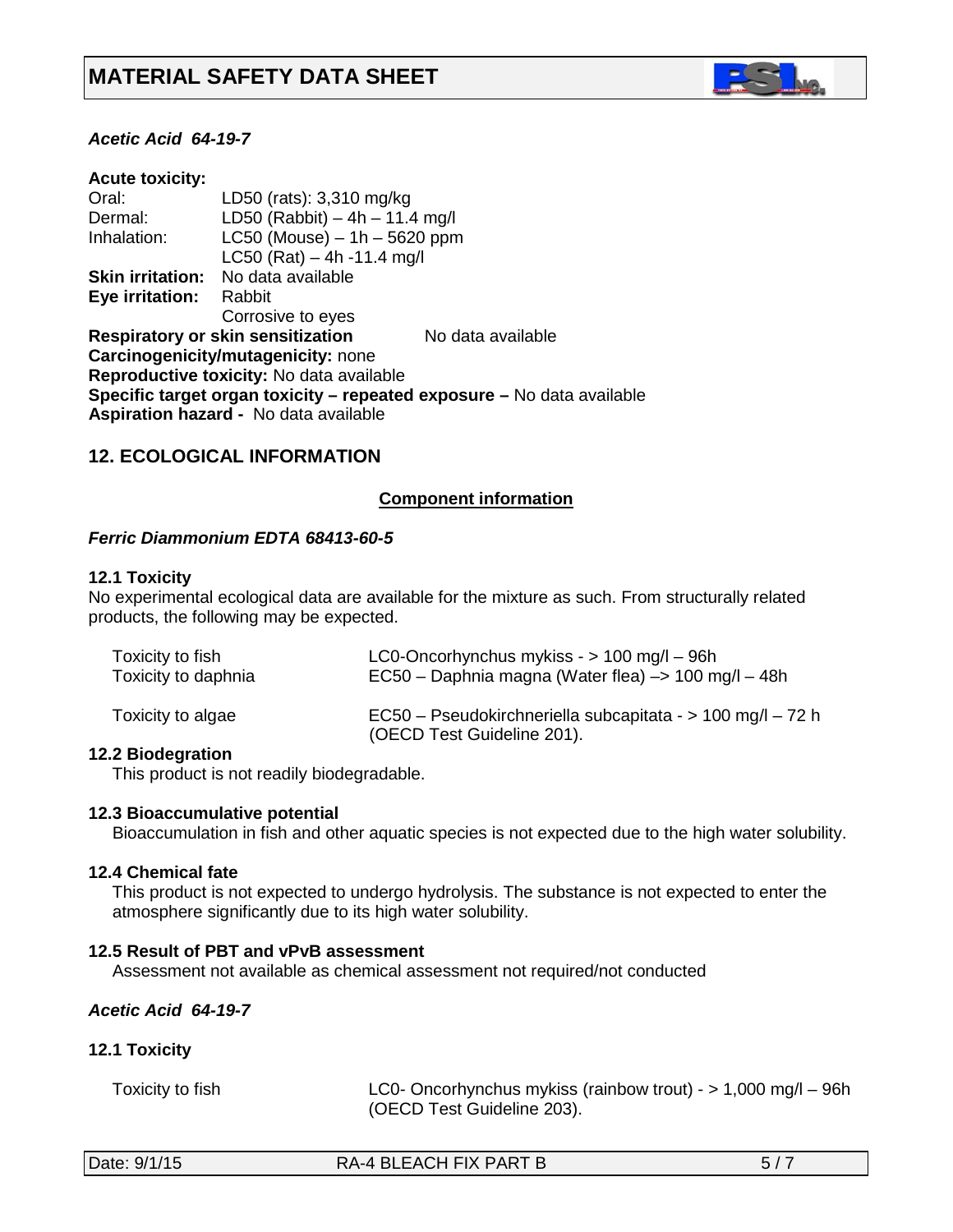

| Toxicity to daphnia and     | LC50 - Daphnia magna (Water flea) $-$ > 300.82mg/l - 48h |
|-----------------------------|----------------------------------------------------------|
| other aquatic invertebrates | (OECD Test Guideline 202).                               |

#### **12.2 Persistence and degradability**

No data available

# **12.3 Bioaccumulative potential**

Biodegradability **aerobic** – exposure time 30d Result: 99% - Readily biodegradable

Biochemical Oxygen 880 mg/g Demand (BOD)

#### **12.4 Mobility in soil**

No data available

#### **12.5 Result of PBT and vPvB assessment**

Assessment not available as chemical assessment not required/not conducted

#### **12.5 Result of PBT and vPvB assessment**

Assessment not available as chemical assessment not required/not conducted

#### **12.5 Other adverse effects**

No data available.

# **13. DISPOSAL CONSIDERATIONS**

#### **13.1 Waste treatment methods**

#### **Product**

Preferred options for disposal are to send to licensed reclaimers, or to permitted incinerators. Any disposal practice must be in compliance with federal, state, and local regulations.

# **14. TRANSPORT INFORMATION**

# **DOT (US)**

Not regulated

# **15. REGULATORY INFORMATION**

#### **SARA 302 Components**

The following components are subject to reporting levels established by SARA Title III, Section 302: None

# **SARA 313 Components**

The following components are subject to reporting levels established by SARA Title III, Section 313: None

# **SARA 311/312 Hazards**

Acute Health Hazard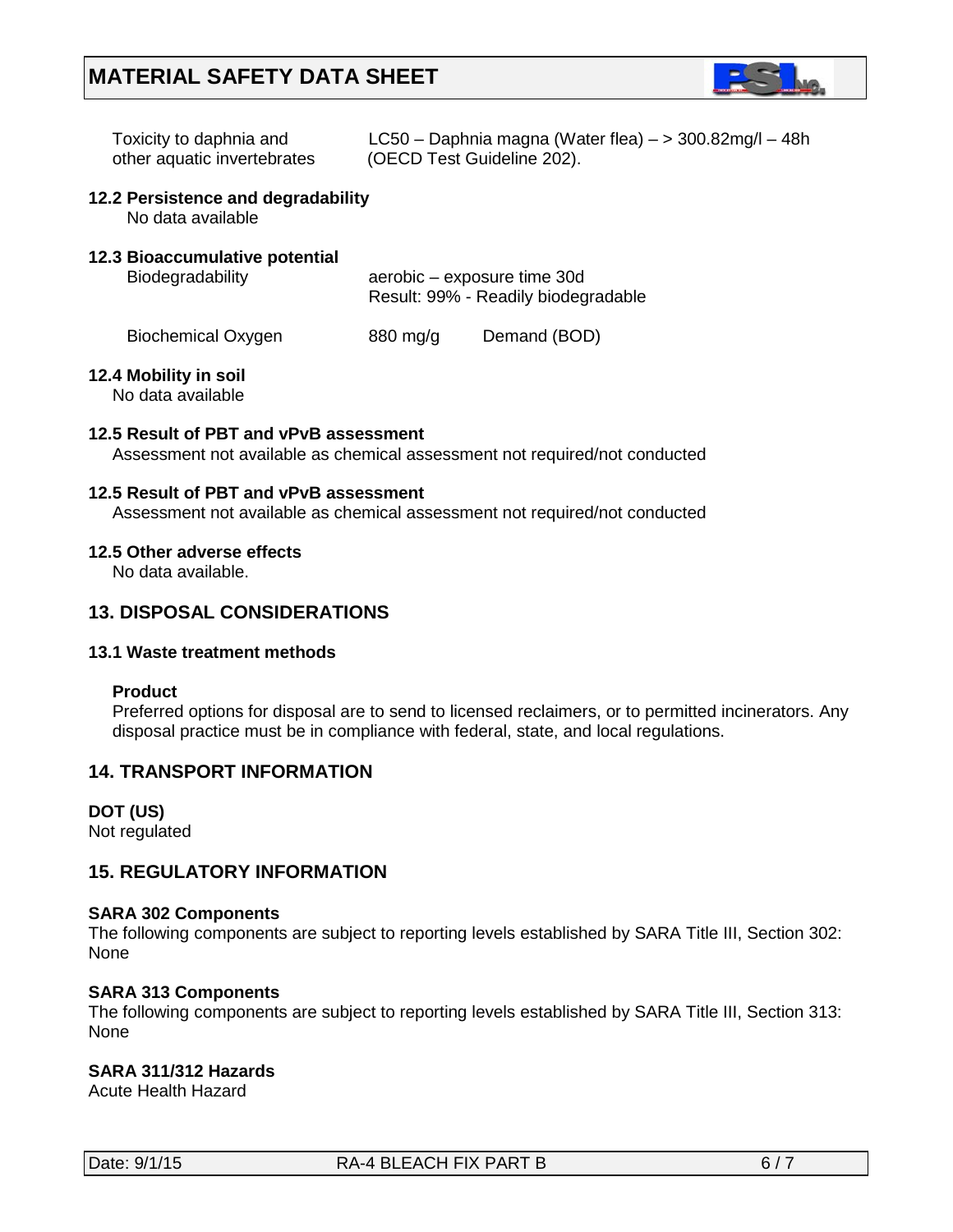

#### **California Prop 65 Components**

This product does not contain any chemicals known to the State of California to cause cancer, birth defects, or any other reproductive harm.

# **TSCA**

All ingredients in this finished product are listed on the EPA TSCA INVENTORY.

# **SCAQMD Rule 443.1**

Photochemically Reactive: No Maximum Grams of VOC per Liter: 38.3 gm/L Vapor Pressure: 18 mmHg@ 20 °C

# **16. OTHER INFORMATION**

# **Full text of H-statements referred to under sections 2 and 3.**

- H319 May cause serious eye irritation (Category 2A)
- H315 May cause skin irritation (Category 2)
- H332 Harmful is inhaled (Category 4) mist
- H402 Harmful to aquatic life (Category 3)

# **HMIS RATING**

Health: 1 Flammability: 0 Reactivity: 0 Protective: C

OTHER ADDITIONAL INFORMATION: The information contained herein is based on the data available to us and is believed to be accurate. However, no warranty is expressed or implied regarding the accuracy of this data or the results to be obtained from the use thereof. We assume no responsibility for the injuries from the use of the product described herein.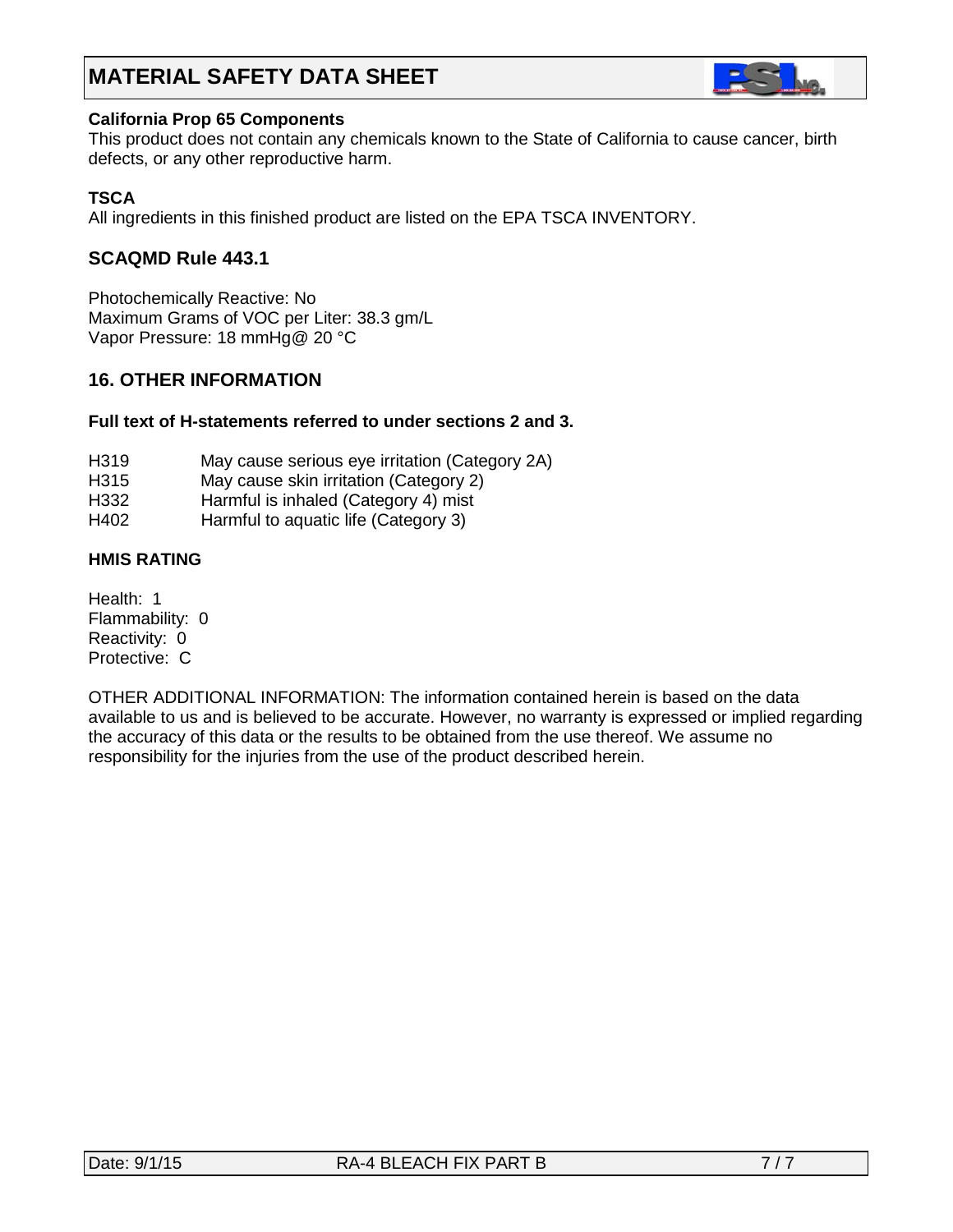

# **RA-4 BLEACH-FIX AND REPLENISHER PART A**

# **1. CHEMICAL PRODUCT AND COMPANY IDENTIFICATION**

Manufacturer: Photo Systems, Inc. 7200 Huron River Dr., Dexter, MI 48130 Product Name: **RA-4 BLEACH-FIX AND REPLENISHER PART A** Product Number: **10825 Product Use:** Photographic fixer component **Customer Information Phone Number:** 1-734-424-9625 **CHEMTREC®: 24 Hour Emergency Transport Phone Number: 1-800-424-9300**  Date Reviewed: 8/25/2015 Version: 3.0

# **2. HAZARDOUS IDENTIFICATION**

#### **2.1 Classification of the substance or mixture**

#### **Health hazard**

Causes eye irritation (Category 2B), H320 Causes skin irritation (Category 2), H314

#### **2.2 GHS Label elements, including precautionary statements**

#### **Pictogram**



**Signal Word: WARNING** 

Hazard statement(s)

- H305 May be harmful if swallowed and enters airways/<br>H314 Causes skin irritation
- Causes skin irritation
- H317 May cause allergic skin reaction
- H320 Causes eye irritation
- H335 May cause respiratory irritation

Precautionary statement(s)<br>P261 Avoid breath

- Avoid breathing mist
- P264 Wash skin thoroughly after handling
- P270 Do not eat, drink, or smoke when using this product
- P280 Wear protective gloves, eye protection
- P301 + P312 IF SWALLOWED; call a POISON CENTER or doctor/physician if you feel unwell
- P302 + P352 IF ON SKIN: Wash with plenty of soap
- P305 + P351 + P338 IF IN EYES: Rinse cautiously with water for several minutes. Remove contact lenses, if present and easy to do. Continue rinsing.

| RA-4 BLEACH-FIX REPLENISHER PART A<br>Date: 8/25/15 | 1/7 |
|-----------------------------------------------------|-----|
|-----------------------------------------------------|-----|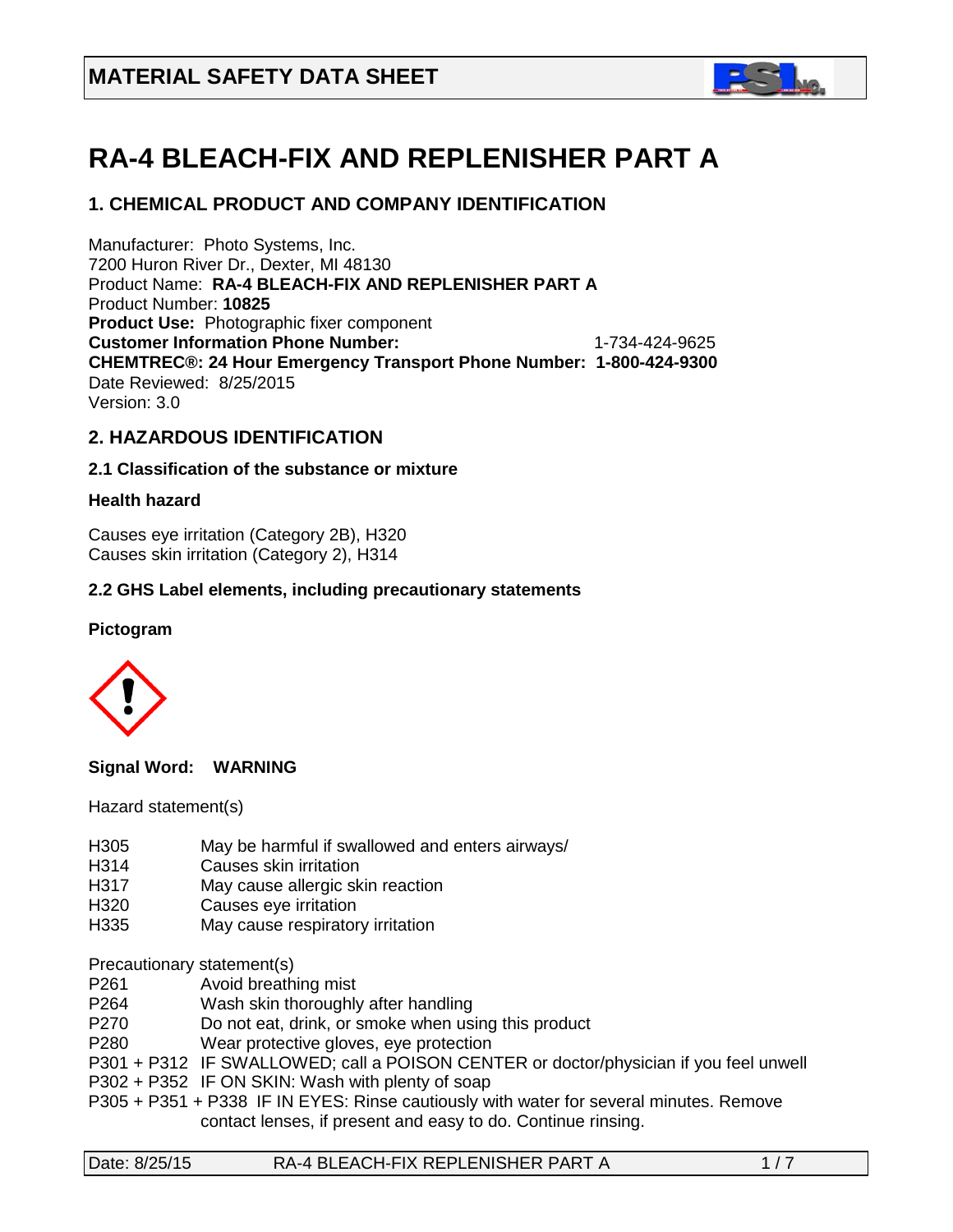

| P321             | Specific treatment (see supplemental first aid instructions on this label). |
|------------------|-----------------------------------------------------------------------------|
| P330             | Rinse mouth.                                                                |
|                  | P333 +P313 If skin irritation or rash occurs: Get medical advice/attention. |
| P363             | Wash contaminated clothing before reuse                                     |
| P <sub>391</sub> | Collect spillage                                                            |
| P <sub>501</sub> | Dispose of contents to an approved waste disposal plant.                    |

# **3. COMPOSITION/INFORMATION ON INGREDIENTS**

| <b>Chemical Name</b> | CAS       | <b>OHSA PEL</b>                    | <b>ACGIH TLV</b> | Weight % |
|----------------------|-----------|------------------------------------|------------------|----------|
| AMMONIUM THIOSULFATE | 7783-18-8 | N.E.                               | N.E.             | 60-70    |
| SODIUM METABISULFITE | 7681-57-4 | $15mg/m3(dust)$ 5mg/m <sup>3</sup> |                  | $5-10$   |

# **4. FIRST AID MEASURES**

#### **4.1 Description of first aid measures**

- **Eye Contact:** Immediately flush eyes with plenty of water for at least 15 minutes. Get immediate medical attention.
- **Inhalation:** If symptomatic, remove to fresh air. If not breathing, give artificial respiration. If breathing is difficult, give oxygen. Get medical attention immediately.
- **Ingestion:** If swallowed, give victim a glass of water or milk. Call a physician or poison control center immediately. Never give anything by mouth to an unconscious person.
- **Skin Contact:** Flush skin with plenty of water and wash with a non-alkaline skin cleaner. Wash contaminated clothes before reuse. Get medical attention if irritation develops.
- **Aggravated Medical Conditions:** Individuals who are under the care of a physician or have chronic ailments, should consult a physician before using this product. May cause severe allergic reaction in some asthmatics and sulfite sensitive individuals.

# **5. FIRE FIGHTING MEASURES**

#### **5.1 Extinguishing media**

Nonflammable. Use agent appropriate for surrounding fire.

#### **5.2 Special Hazards arising from substance or mixture**

 Fire or excessive heat may cause production of hazardous decomposition products. Combustion Products: Carbon dioxide, carbon monoxide, and oxides of sulfur and nitrogen.

#### **5.3 Advise for firefighters**

Wear self-contained breathing NIOSH/MSHA approved apparatus and protective clothing to prevent contact with skin and eyes.

# **6. ACCIDENTAL RELEASE MEASURES**

# **6.1 Personal precautions, protective equipment and emergency procedures**

 Review fire and explosion hazards and safety precautions before proceeding with cleanup. Use appropriate personal protective equipment. Avoid contact with skin and eyes. Stop the spillage.

| Date: 8/25/15 | $\,$ RA-4 BLEACH-FIX REPLENISHER PART A $\,$ |  |
|---------------|----------------------------------------------|--|
|---------------|----------------------------------------------|--|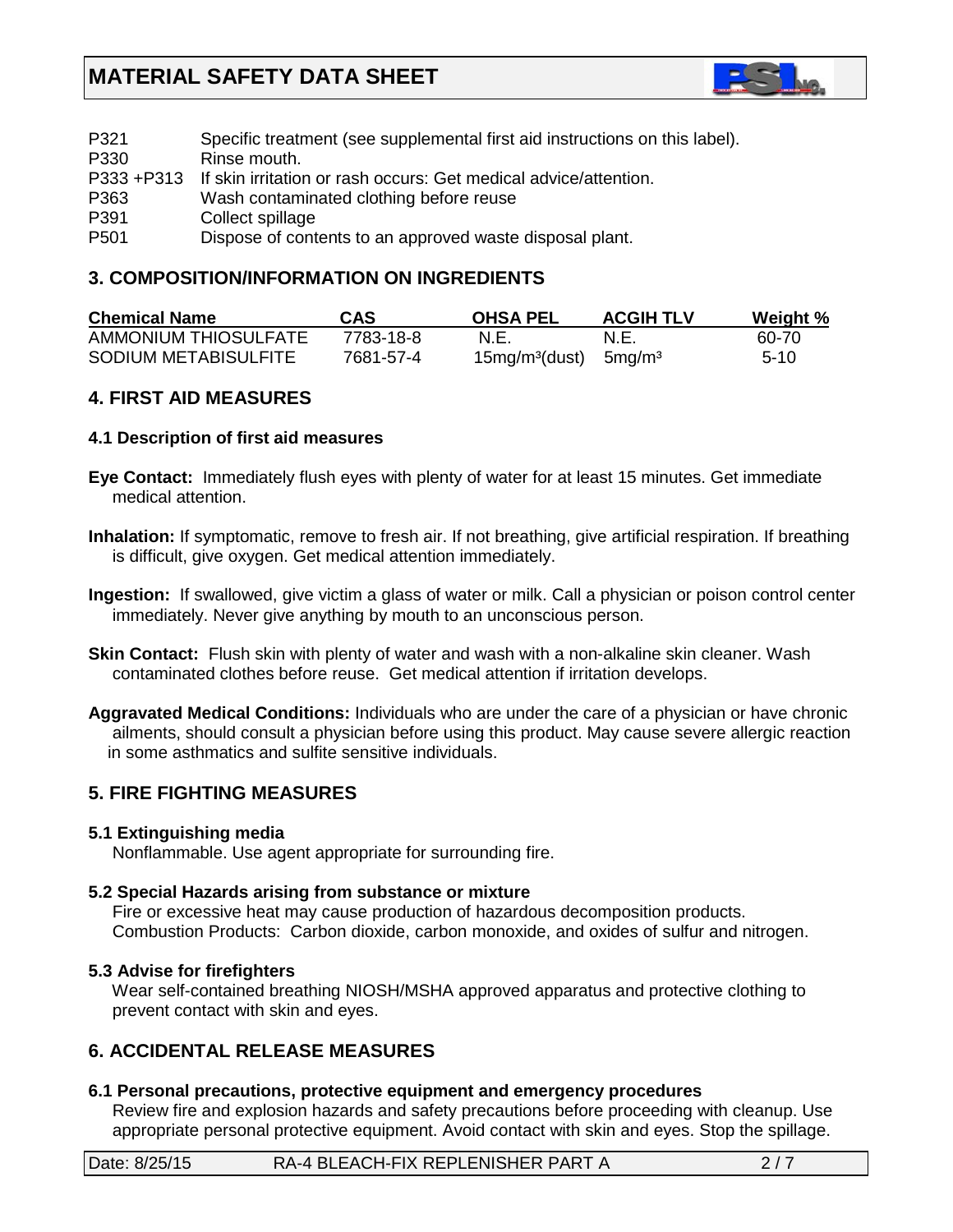

 Dike the spill. For small amounts less than one gallon flush to the sewer with large amounts of water. For larger spills, prevent liquid from entering sewers, waterways or low areas. Absorb spillage in inert material. Soak up with sawdust, sand, or other absorbent material. Remove non usable solid material and/or contaminated soil for disposal in an approved and permitted landfill.

#### **6.2 Environmental precautions**

 Prevent liquid from entering sewers, waterways or low areas. Discharge to sewer requires approval of permitting authority and may require pre-treatment. Contaminated surfaces should be cleaned using water.

# **7. HANDLING AND STORAGE**

#### **7.1 Precautions for safe handling**

 Store in a cool, dry, well-ventilated area. Keep containers closed. Do not store or consume food, drink, or tobacco where they may become contaminated with this material.

#### **7.2 Conditions for safe storage, including any incompatibles**

Do not store with incompatible materials. All labeled precautions must be observed when handling, storing and transporting empty containers due to product residues. Triple rinse before disposal. Dispose of in a licensed facility.

# **8. EXPOSURE CONTROL / PERSONAL PROTECTION**

#### **8.1 Control parameters**

See Section 3.

# **8.2 Exposure controls**

Use good personal hygiene when handling this product. Wash hands after use, before smoking, or using the toilet. Facilities storing or utilizing this material should be equipped with an eyewash facility and a safety shower.

#### **Personal protective equipment**

**Eye Protection:** Safety glasses with side shields (or goggles).

**Respiratory Protection:** When this product is used in the intended way, no respiratory protection is anticipated to be necessary.

**Skin protection:** Latex, rubber, or neoprene waterproof gloves are recommended.

 **Body protection:** Rubber or plastic apron.

 **Respiratory protection:** Local exhaust ventilation is recommended. Ventilation must be adequate to keep hazardous ingredients below their exposure limits.

# **9. PHYSICAL AND CHEMICAL PROPERTIES**

# **9.1 Information on basic physical and chemical properties**

Appearance And Odor: Clear, light yellow solution; ammonia odor. Solubility In Water: Complete

| RA-4 BLEACH-FIX REPLENISHER PART A<br>Date: 8/25/15 |  |  |
|-----------------------------------------------------|--|--|
|-----------------------------------------------------|--|--|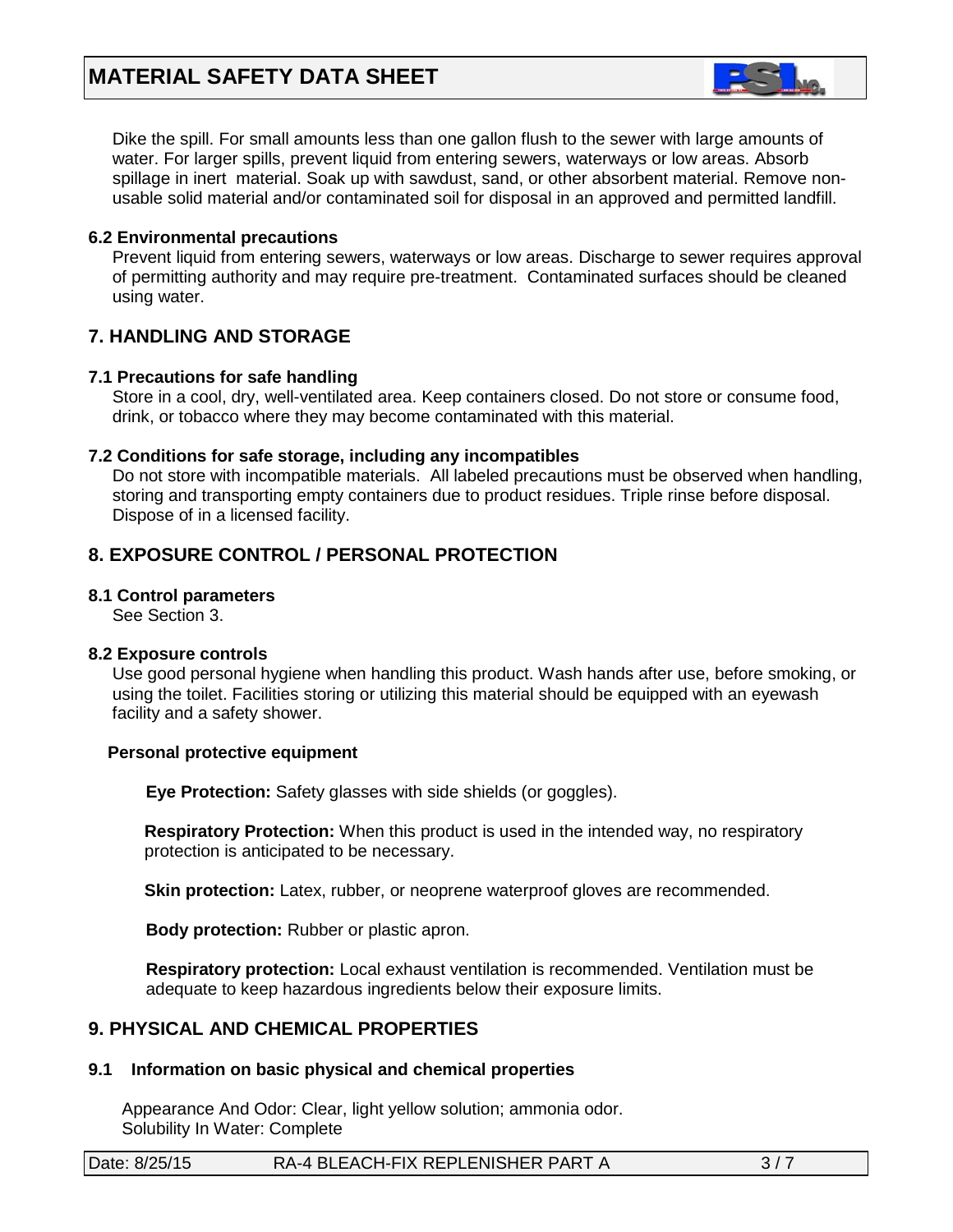

 Boiling Point: >100º C Flash Point: Nonflammable Specific Gravity: 1.25 Vapor Pressure: 18m Hg @ 20º C Melting Point: Not applicable Freezing Point: Not established Evaporation Rate: Not established Vapor Density:  $0.6$  (Air = 1) Percent Volatile: 57.3 Ph: 5.23 Molecular Weight: Not applicable Pounds Per Gallon: 10.38  $V.O.C. = 0$ 

# **10. STABILITY AND REACTIVITY**

- **10.1 Reactivity** No data available
- **10.2 Chemical stability** Stable
- **10.3 Possibility of hazardous reactions** No data available
- **10.4 Conditions to avoid** No data available
- **10.5 Incompatible Materials** Strong acids, strong oxidizing agents, bases, bleach. Contact with base liberates flammable material.

#### **10.6 Decomposition Products**

Strong acids will liberate sulfur dioxide, strong bases of sodium hydroxide will liberate ammonia fumes.

# **11. TOXICOLOGICAL INFORMATION**

#### **11.1 Information of toxicological effects**

**Component information** 

#### *Ammonium thiosulfate 7783-18-8*

#### **Acute toxicity:**

Oral: LD50 (rats): 2,890 mg/kg Dermal: No data<br>
Inhalation: No data Inhalation:

**Skin irritation:** Rabbit Non irritant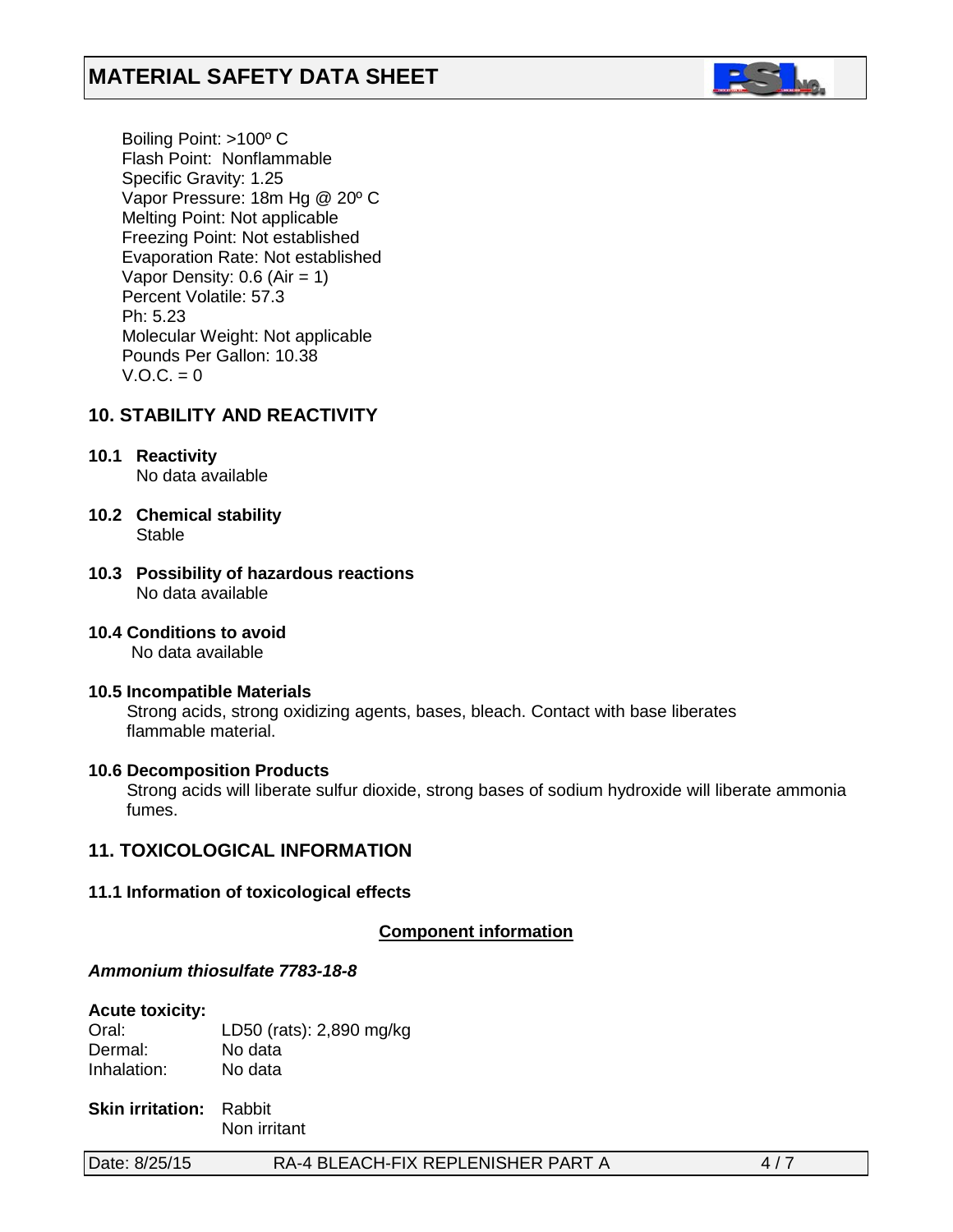

**Eye irritation:** Rabbit No eye irritation (OECD Test Guideline 405). **Carcinogenicity/mutagenicity:** none

### *Sodium Metabisulfite 7681-57-4*

**Acute toxicity:** No data available Oral LD-50 (rat): 1,540 mg/kg

Inhalation: No data available

Dermal: LD-50 (rat): > 2,000 mg/kg

**Skin irritation:** no data available **Eye irritation:** Rabbit Risk of serious damage to eyes. **Respiratory or Skin Sensitization** Prolonged or repeated exposure may cause allergic skin reaction in certain sensitive individuals.

#### **Carcinogenicity/mutagenicity:** none

# **12. ECOLOGICAL INFORMATION**

# *<sup>U</sup>***Component information**

#### *Ammonium thiosulfate 7783-18-8*

#### **12.1 Toxicity**

| Toxicity to fish<br>Toxicity to daphnia and<br>other aquatic invertebrates | LC0-Lepomis macrochirus (bluegill) - 510 mg/l - 96h<br>LC50 - Daphnia magna (Water flea) - 230 mg/l - 21d |
|----------------------------------------------------------------------------|-----------------------------------------------------------------------------------------------------------|
| Toxicity to algae                                                          | EC50 - Pseudokirchneriella subcapitata - > 100 mg/l - 72 h<br>(OECD Test Guideline 201).                  |
| Toxicity to bacteria                                                       | Respiration inhibition EC50 - Sludge Treatment - > 1,000 mg/l -<br>3h (OECD Test Guideline 201).          |

# **12.2 Persistence and degradability**

No data available

#### **12.3 Bioaccumulative potential**

No data available

#### **12.4 Mobility in soil**

No data available

#### **12.5 Result of PBT and vPvB assessment**

Assessment not available as chemical assessment not required/not conducted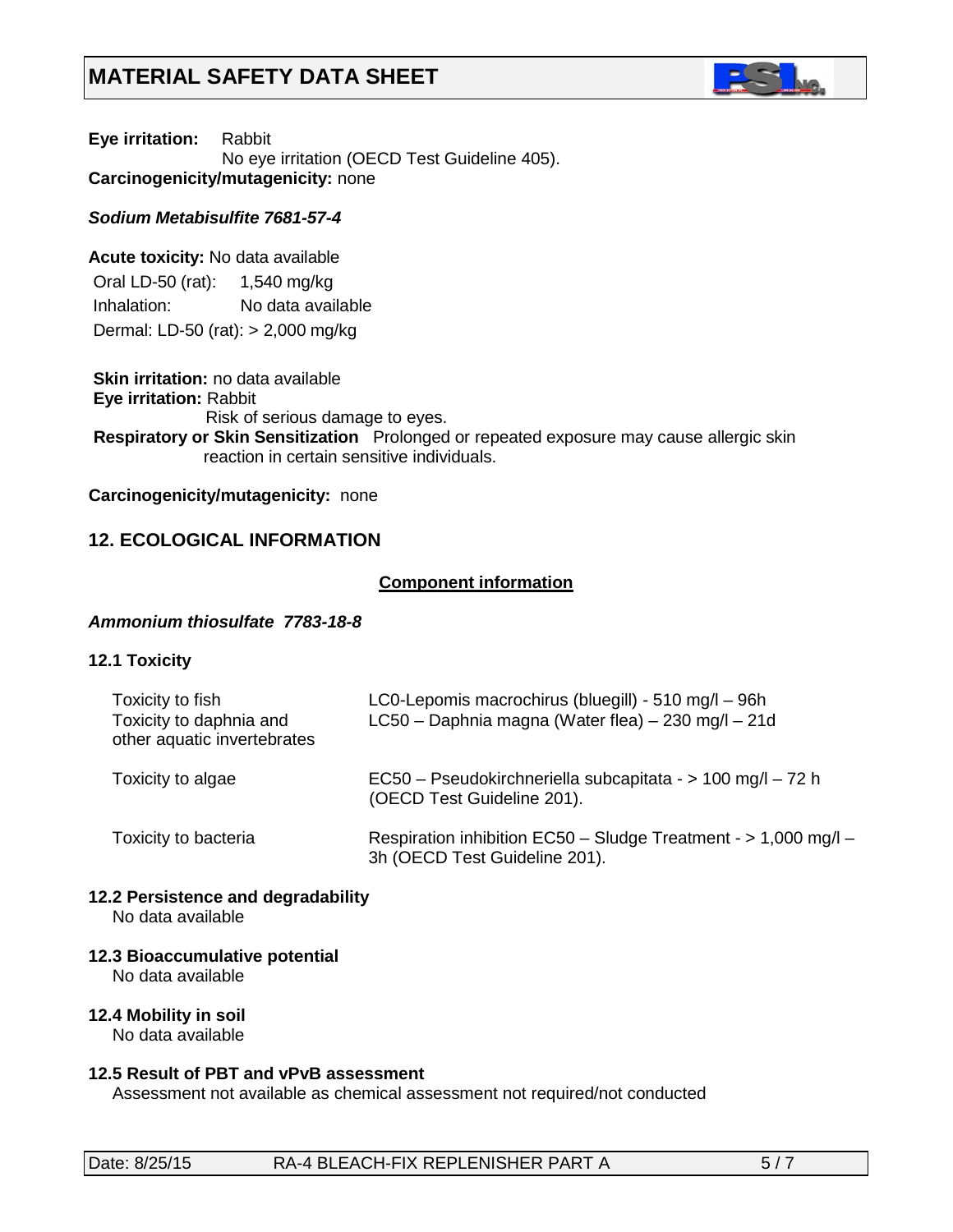

# *Sodium Metabisulfite 7681-57-4*

# **12.1 Toxicity**

| Toxicity to fish:           | LC50- Oncorhynchus mykiss (rainbow trout) $-$ 150-220 mg/l $-$ 96h |
|-----------------------------|--------------------------------------------------------------------|
| Toxicity to daphnia and     | LC50 – Daphnia magna (Water flea) – 89 mg/l – 24 h                 |
| other aquatic invertebrates |                                                                    |
| Toxicity to algae           | $IC50 - Desmodesmus subspicatus (green algae) - > 48 mg/l - 72 h$  |
|                             | EC50 - Pseudomonas putida - 56 mg/l - 17 h                         |
|                             |                                                                    |

#### **12.2 Persistence and degradability**

No data available

# **12.3 Bioaccumulative potential**

No data available

#### **12.4 Mobility in soil**

No data available

#### **12.5 Result of PBT and vPvB assessment**

Assessment not available as chemical assessment not required/not conducted

#### **12.5 Other adverse effects**

An environmental hazard cannot be excluded in the event of unprofessional handling or disposal. Harmful to aquatic life.

# **13. DISPOSAL CONSIDERATIONS**

#### **13.1 Waste treatment methods**

#### **Product**

Preferred options for disposal are to send to licensed reclaimers, or to permitted incinerators. Any disposal practice must be in compliance with federal, state, and local regulations. Do not dump into sewers, ground, or any body of water.

#### **14. TRANSPORT INFORMATION**

# **DOT (US)**

Not regulated

# **15. REGULATORY INFORMATION**

#### **SARA 302 Components**

The following components are subject to reporting levels established by SARA Title III, Section 302: None

#### **SARA 313 Components**

The following components are subject to reporting levels established by SARA Title III, Section 313: None

| Date: 8/25/15 | RA-4 BLEACH-FIX REPLENISHER PART A |  |
|---------------|------------------------------------|--|
|               |                                    |  |